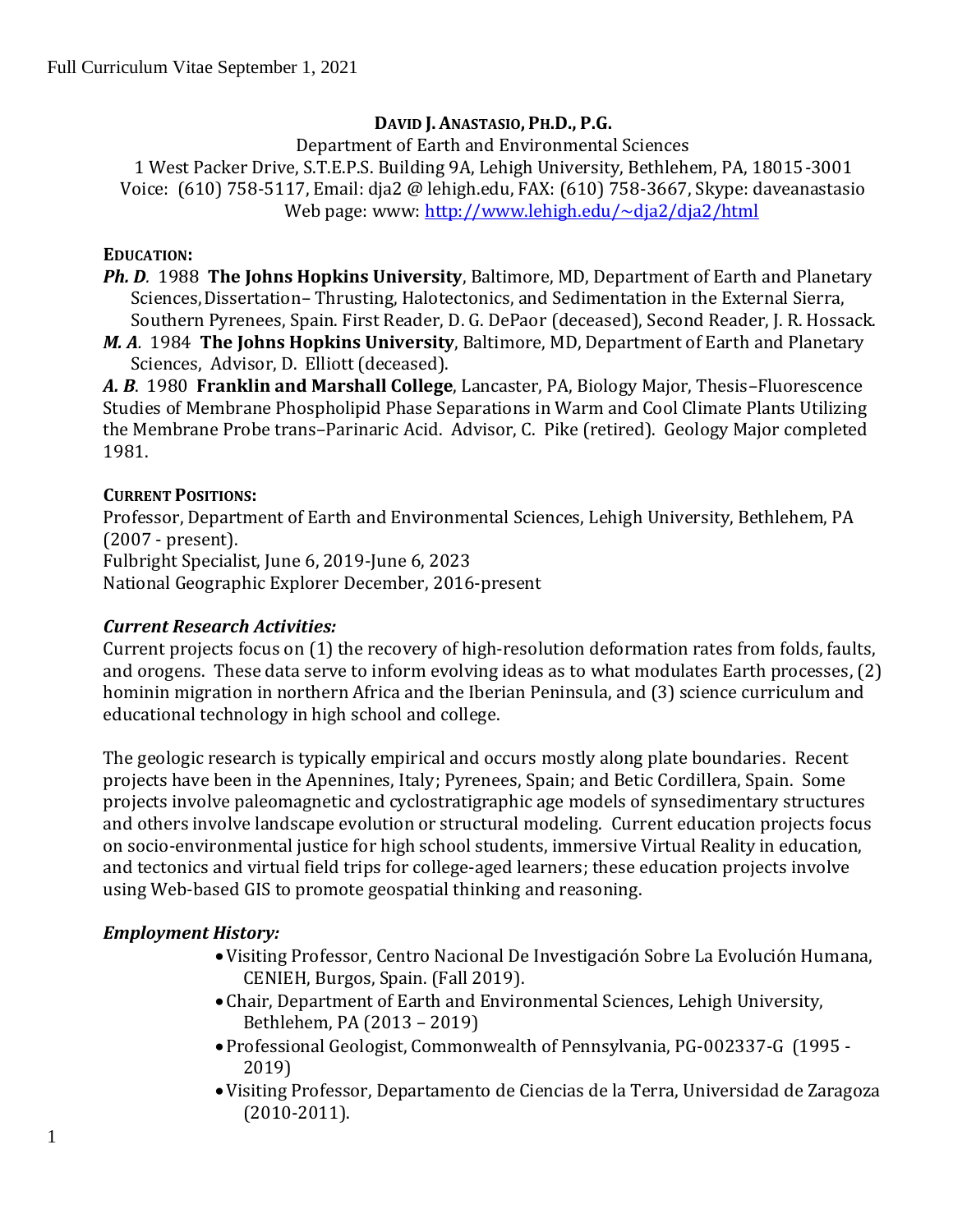- International Scholar, Instituto Geologico y Minero de España, Oficina de Zaragoza, Spain (2010-2011).
- •Associate Professor, Department of Earth and Environmental Sciences, Lehigh University, Bethlehem, PA (1993 - 2007).
- •Assistant Professor, Department of Geological Sciences, Lehigh University, Bethlehem, PA (1986 - 1993).
- •Graduate Fellowship, Department of Earth and Planetary Sciences, Johns Hopkins University, Baltimore, MD (1983-1985).
- •Summer Research Geologist, Tectonics and Basin Analysis Group, ARCO Oil and Gas Company, Plano, TX. (1983).

### **Honors And Awards**

- •Geologic Society of America Fellowship 2010
- •Amoco Foundation Fellowship academic years 1982-1985
- •Gilman Fellowship academic year 1981-82 Johns Hopkins University
- •Dr. J. Brian Eby Fellowship academic year 1981-82 Johns Hopkins University
- •Robert Balk Fellowship academic year 1981-82 Johns Hopkins University
- John C. Park National Technology Leadership Fellowship award 2017
- Editor's commendation1992 *Geological Society of American Bulletin.*
- "Top 10" Oral Presentation, AAPG Annual Convention April 2017, Houston, TX
- 2019 Award IV: Innovation in Teaching Science Teachers by Association for Science Teacher Education.

### **PUBLICATIONS** (\*denotes student advisee)

### *Book Chapters: (3 total)*

Bodzin, A., **Anastasio, D.,** Sahagian, D. 2015. Using Web GIS to promote geospatial thinking and reasoning skills. Chapter 11 in K. Finson & J. Pedersen (Eds.) Application of Visual Data in K-16 Science Classrooms. Charlotte, NC: Information Age Publishing. Pp. 263-284.

Bodzin, A.M., **Anastasio, D.,** Kulo\*, V. Designing Google Earth Activities for Learning Earth and Environmental Science. 2014. Chapter 13 pp. 213-232. In: MaKinster, J., Trautmann, N., and Barnett, M., Editors. Teaching Science and Investigating Environmental Issues with Geospatial Technology: Designing Effective Professional Development for Teachers. Dordrecht, Netherlands: Springer. 353 p. 46 illus. ISBN: 978-90-481-3930-9 (print) 978-90=-481-3931-6 (online).

Kulo\*, V., Bodzin, A., McKeon, R., **Anastasio, D.**, Peffer, T., Sahagian, D. 2013. The Isle of Navitas: Towards a better understanding of energy and decision-making using GIS. In Learning Environments: Technologies, Challenges and Impact Assessment. (pp. 49-66). Hauppauge, NY: Nova Science Publishers.

### *Articles in preparation*

**Anastasio, D.J.,** Bodzin, A.M., Hammond, T., Farina\*, W., Araujo\* Junior, R. in prep. Interdisciplinary cap stone projects provide authenic career experience during socio-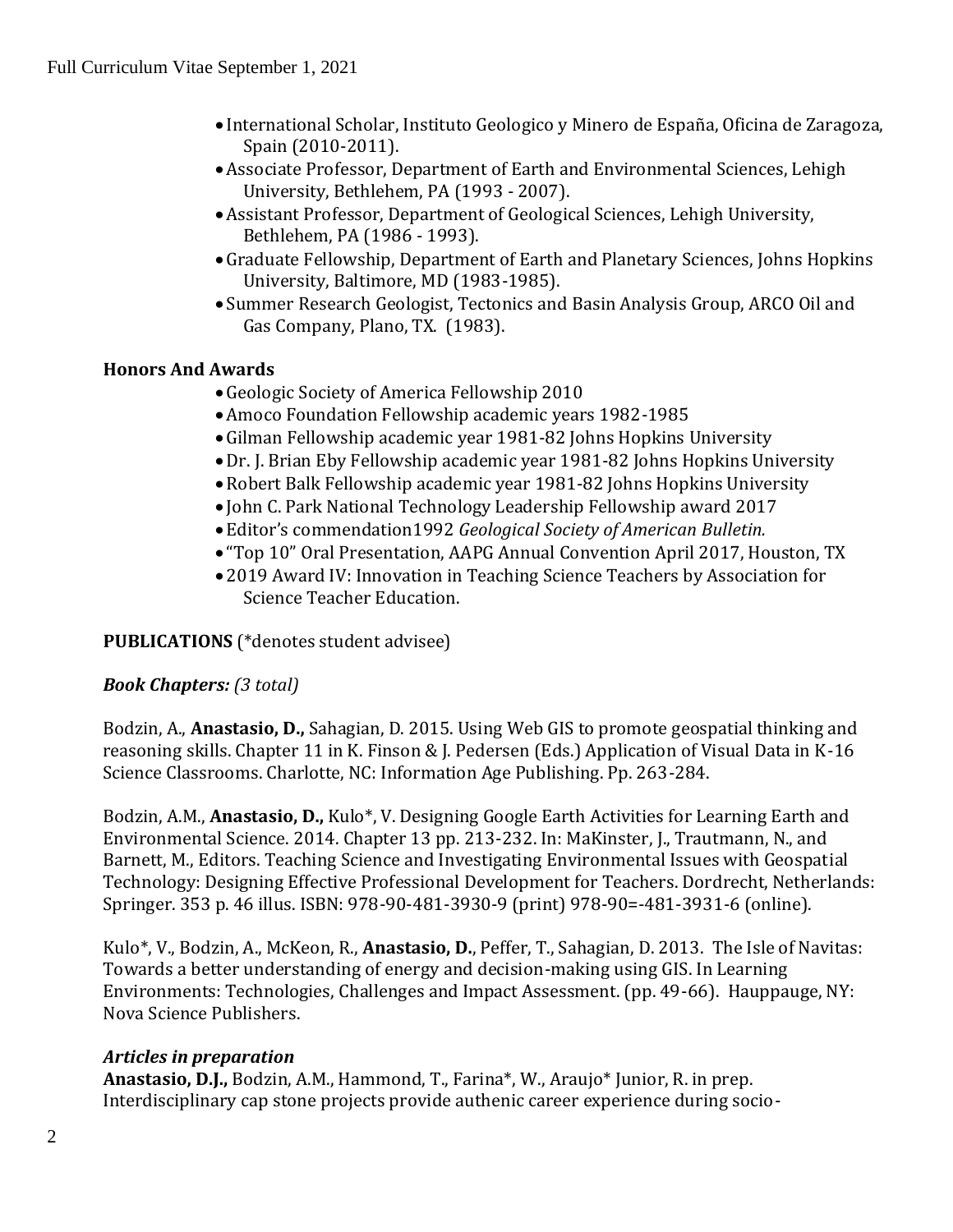environmental science investigations (SESI) using a geospatial curriculum approach. To be submitted to *Journal of Geography.*

Carrigan\*, J., **Anastasio, D.,** Berti., C., Pazzaglia, F., in prep. Drainage Reorganization and Incision in an Active Orogen: Fragmentation of a Longitudinal Network into Transverse Drainages, Betic Cordillera. To be submitted to *Tectonics*.

### *Articles in Refereed Journals: (51 total)*

**Anastasio, D.J.,** Pazzaglia, F.J., Parés, J.M., Kodama, K.P., Berti, C., Fisher\*, J., Montanari, A., Carnes\*, L.K., 2021 Application of anisotropy of magnetic susceptibility (AMS) fabrics to active tectonics: Examples from the Betic Cordillera, Spain and the northern Apennines, Italy. *Solid Earth*. 12, 1125–1142, https://doi.org/10.5194/se-12-1125-2021.

**Anastasio, D.J**., Kodama, K.P., Pares, J.M., Hinnov, L.A., Idleman, B.D. 2021. Internal and external modulation of folding rates with  $10<sup>4</sup>$  to  $10<sup>5</sup>$  year time resolutions from growth strata, Pico del Aguila, Spain. *Geochemestry, Geophysics, Geosystems*, 22, e2021GC009828. https://doi.org/10.1029/2021GC009828

Bodzin, A., Araujo Junior, R., Schwartz, C., **Anastasio, D.,** Hammond, T., and Birchak, B. (in press). Learning about environmental issues with a desktop virtual reality field trip. *Innovations in Science Teacher Education*.

Bodzin, A., Araujo Junior, R., Hammond, T., and **Anastasio, D.** 2021. Investigating engagement and flow with a placed-based immersive virtual reality game. *Journal of Science Education and Technology.* 30 (3), 347-360. DOI: 10.1007/s10956-020-09870-4

**Anastasio, D.J**., Teletzke\*, A.L., Kodama, K.P., Parés, J.M.C., Gunderson\*, K.L. 2020. Geologic evolution of the Peña Flexure, Southwestern Pyrenees mountain front, Spain. Journal of Structural Geology. 12 journal pages, http://doi.org/10.1016/j.jsg.2019.103969. Published online December 20, 2019 Published in print. Volume 131, Number 1, date January 2020, paper 103969

Hammond, T., Bodzin, A., Popejoy, K., **Anastasio, D.,** Holland, B., Sahagian, D. 2019. Shoulder-toshoulder: Teacher professional development and curriculum design and development for geospatial technology integration with science and social studies teachers. Contemporary Issues in Technology and Teacher Education, 19(2). Retrieved from [https://www.citejournal.org/volume-19/issue-2-19/current-practice/shoulder-to](https://www.citejournal.org/volume-19/issue-2-19/current-practice/shoulder-to-shoulder-teacher-professional-development-and-curriculum-design-and-development-for-geospatial-technology-integration-with-science-and-social-studies-teachers)[shoulder-teacher-professional-development-and-curriculum-design-and-development-for](https://www.citejournal.org/volume-19/issue-2-19/current-practice/shoulder-to-shoulder-teacher-professional-development-and-curriculum-design-and-development-for-geospatial-technology-integration-with-science-and-social-studies-teachers)[geospatial-technology-integration-with-science-and-social-studies-teachers](https://www.citejournal.org/volume-19/issue-2-19/current-practice/shoulder-to-shoulder-teacher-professional-development-and-curriculum-design-and-development-for-geospatial-technology-integration-with-science-and-social-studies-teachers)

Parés, J.M., **Anastasio, D.** 2018. The extent of penetrative strain in the Ebro Foreland Basin: Magnetic fabric data from the eastern sector *Geologia Acta Hispañica* v. **16** (4) 375-390*.* DOI: 10.1344/GeologicaActa2018.16.4.3

Gunderson\*, K. L., **Anastasio, D. J.,** Pazzaglia, F. J., & Kodama, K. P. 2018. Intrinsically variable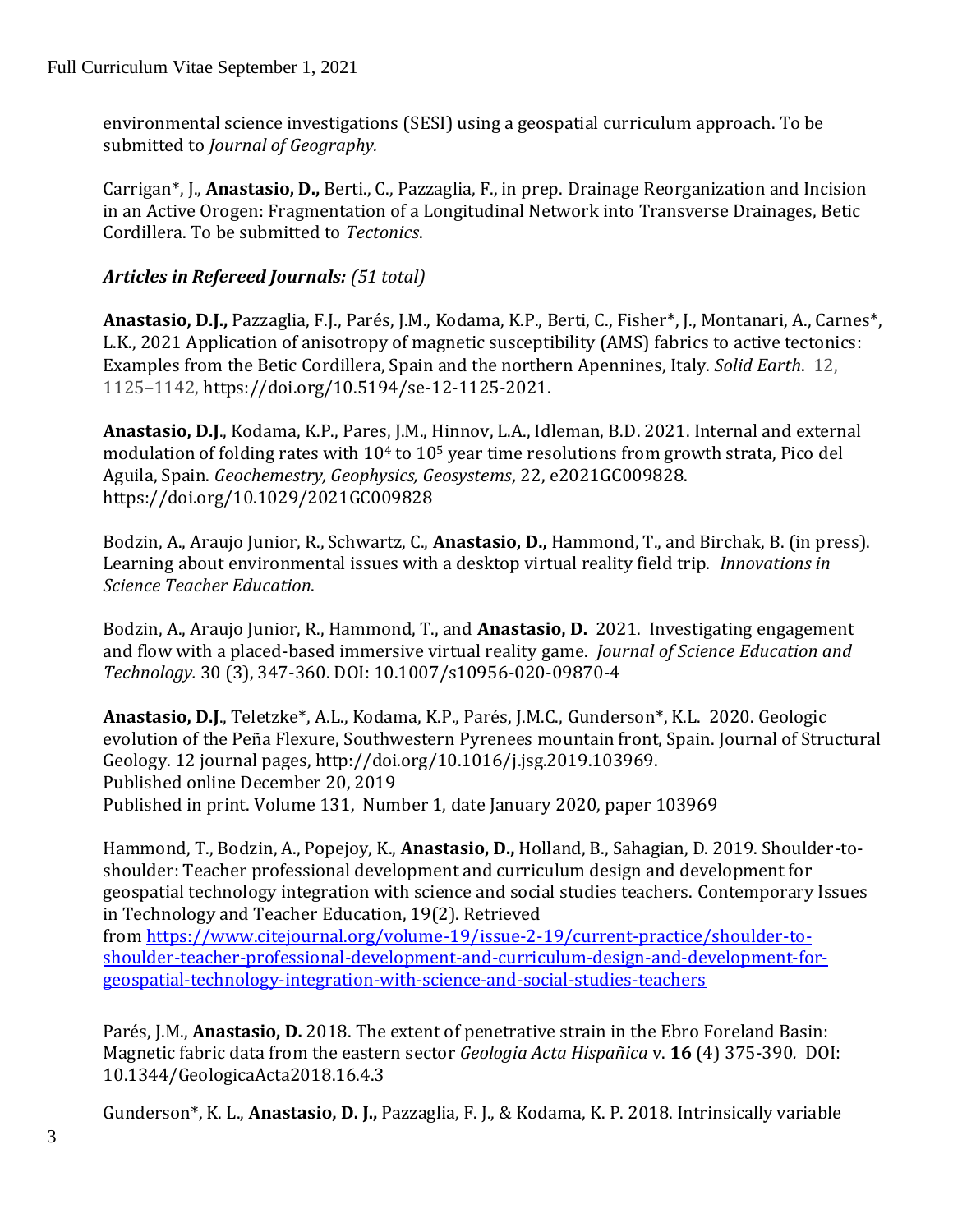blind thrust faulting. *Tectonics*, *37* (4) 1454-1471[. https://doi.org/10.1029/2017TC004917](https://doi.org/10.1029/2017TC004917)

Hammond, T.C., Bodzin, A, Popejoy, K., **Anastasio, D.,** Holland, B., and Sahagian, D. 2018. Socioenvironmental science investigations (SESI) using mobile data collection for geospatial thinking and reasoning: Design process, pedagogy, and professional development. *Contemporary Issues in Technology Education*. 17.

Hammond, T.C., Bodzin, A., A**nastasio, D.,** Holland, B., Popejoy, K., Sahagian, D., Rutzmoser, S., Carrigan\*, J., Farina\*, W. 2018. "You know you can do this, right?": Developing geospatial technological pedagogical content knowledge (GS-TPACK) and enhancing teachers' cartographic behaviors with socio-environmental science investigations (SESI). Cartography and Geographic Information Science. Special Issue The Power of Mapping for Science in Primary and Secondary Education. v. **45** n. 4, 305-318. [https://doi.org/10.1080/15230406.2017.1419440.](https://doi.org/10.1080/15230406.2017.1419440)

Carrigan\*, J.H., **Anastasio, D.J.,** Kodama, K.P., Parés, J.M. 2016. Fault-related fold kinematics recorded by terrestrial growth strata, Sant Llorenç de Morunys, Pyrenees Mountains, NE Spain. *Journal of Structural Geology*, v. **91**, 161-176. http://dx.doi.org/10.1016/j.jsg.2016.09.003

Bodzin A.M., **Anastasio, D.J**., Sharif\*, R., Rutzmoser, S. 2016. A Web GIS Plate Tectonics Simulation to Promote Geospatial Thinking. *Journal of Geologic Education.* 64, 279-291. DOI: 10.5408/15- 122.1

Bodzin, A., **Anastasio, D.,** Sahagian, D., Henry\*, J. B. (2016). A curriculum-linked professional development approach to support teachers' adoption of Web GIS tectonics investigations. CITE Journal: Contemporary Issues in Technology and Teacher Education, v. **16** n.3, 348-372.

**Anastasio, D.J**., Parés, J.M., Kodama, K.P., Troy\*, J., Pueyo, E.M., 2015. Synsedimentary Deformation at Pico del Aguila, Spain, Recovered From AMS Data. In Palaeomagnetism in Fold and Thrust Belts: New Perspectives. Special Volume 425 Geological Society of London. Emilio L. Pueyo, Francesca Cifelli, Aviva J. Sussman and Belen Oliva-Urcia, Editors. http//doi.org/10.1144/SP425.8

Bodzin, A., **Anastasio, D.,** Sahagian, D., Peffer\*, T., Dempsey\*, C., and Steelman, R. (2014). Investigating climate change understandings of urban middle school students*. Journal of Geoscience Education*, v. **62** n. 3, 417-430.

Gunderson\*, K.L., Pazzaglia, F.J., Picotti, V, **Anastasio, D.J.,** Kodama, K.P., Rittenour, T., Frankel, K.F., Ponza, A., Berti, C., Negri, A, Sabbatini, A., 2014. Unraveling tectonic and climatic controls on synorogenic stratigraphy. Geological Society of America Bulletin. Published online January 24 2014 as doi:10.1130/B30902.1 print v. **126** n. 3-4 (Mar 2014): 532-552.

Bodzin, A.M., **Anastasio, D.J.,** Sahagian, D., Peffer\*, T., Dempsey\*, D., Steelman-Couch, R. 2014. Investigating Climate Change Understandings of Urban Middle Level Students. *Journal of Geological Education*, Outcomes from Climate Literate Literacy Efforts theme issue.

Gunderson\*, K.L., **Anastasio, D.J.,** Pazzaglia, F.J., Picotti, V. 2013. Fault slip rate variability on 104- 10<sup>5</sup> yr timescales for the Salsomaggiore blind thrust fault, Northern Apennines, Italy.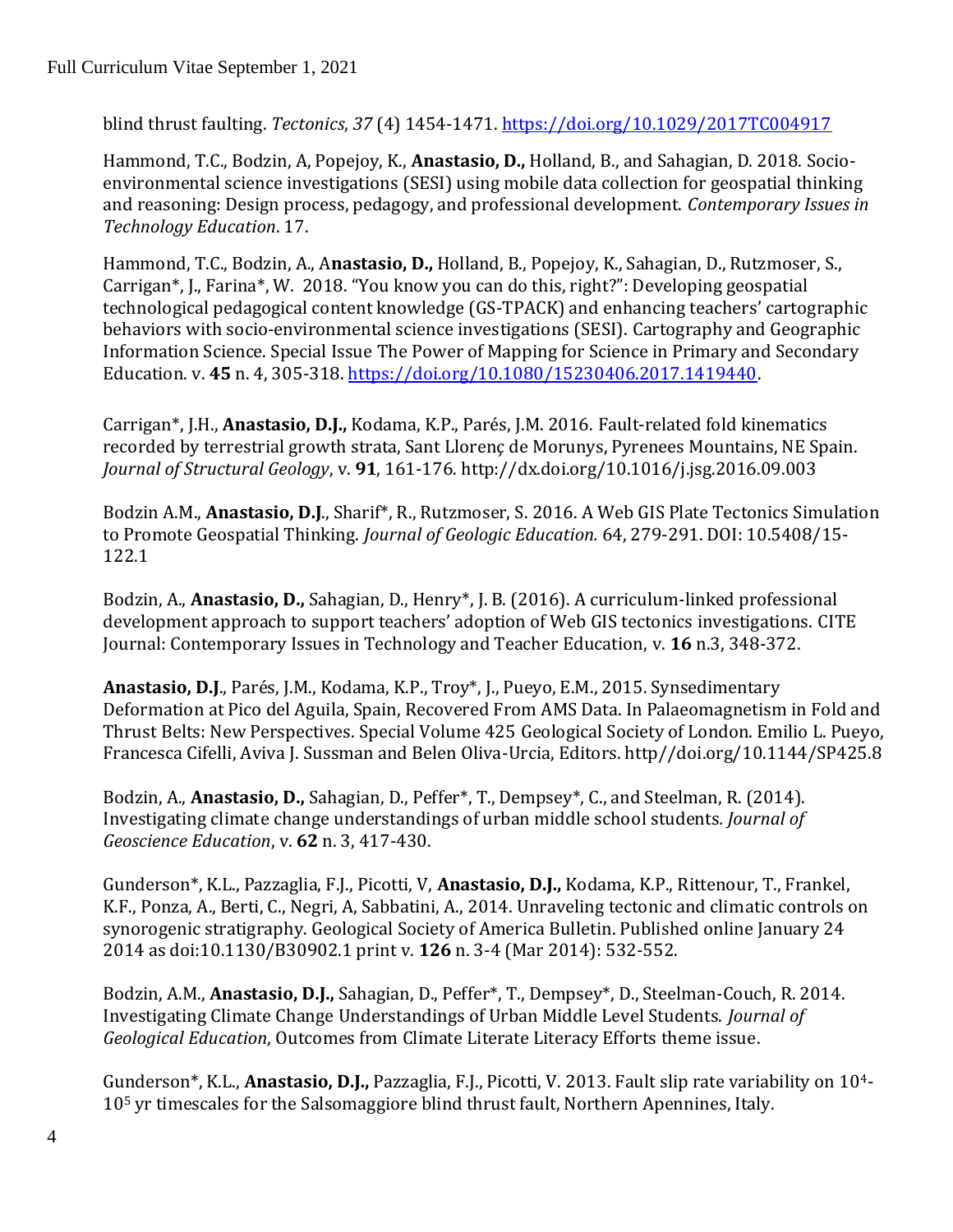*Tectonophysics*, http://dx.doi.org/10.1016/j.tecto.2013.09.01.

Gillette, B., Dempsey\*, C., Bodzin, A., **Anastasio, D.**, Sahagian, D., Cirucci, L. 2013. Authors response to comments. Investigating Future Climate Scenarios: Who Will Be Affected By Sea Level Rise? *LETTERS Science Scop*e. [online serial] March 2013; v. **36** n.7, 6-7.

Hinnov, L.A., Kodama, K.P., **Anastasio, D**. Latta\*, D.K., Elrick, M., 2013. Global Milankovitch Cycles Recorded by Rock Magnetism in the Shallow Marine Cretaceous Cupido Formation, NE Mexico. In: Magnetic methods and timing of Geologic Processes L. Jovane, E. Herrero-Berrera, L. Hinnov, B. Housen, editors. Geological Society of London Special Publication **373**; 325-340. http://dx.doi.org/10.1144/SP373.20.

Burrows\*, J., Bodzin, A., **Anastasio, D**., Sahagian, D., Bressler\*, D., Cirucci, L., Rutzmoser, S., Teletzke\*, A. 2013. Using Web GIS to Enhance Tectonics Learning and Geospatial Thinking. *Science Scope*, v.**13**, n.12, 29-37.

Dempsey\* C., Bodzin, A.M., **Anastasio, D.J.,** Sahagian, D., Cirucci, L., 2012. Investigating Future Climate Scenarios: Who Will Be Affected By Sea Level Rise? *Science Scope.* December, 2012, p. 44- 53.

Gunderson\*, K.L., Kodama, K.P., **Anastasio, D.J.,** Pazzaglia, F.J. 2012. New Rock Magnetic Cyclostratigraphy for Miocene-Quarternary Strata, Northern Apennine Thrust Front. In: Magnetic methods and timing of Geologic Processes. L. Jovane, E. Herrero-Berrera, L. Hinnov, B. Housen editors. Geological Society of London. Special Publication v. **373**; 309-323. http://dx.doi.org/10.1144/SP373.8.

Kulo\*, V., Bodzin, A., McKeon\*, R., Cirucci, L., **Anastasio, D.,** Sahagian, D. and Peffer\*, T. 2012. The Isle of Navitas: Planning for energy use with Web GIS. *Science Scope* v*.* **36** n.20, 30-37.

Dempsey\*, C., Bodzin, A., Cirruci, L., **Anastasio, D.** and Sahagian, D. 2012. Reconstructing environmental change using lake varves as a climate proxy. *Science Scope* v. **35**, n. 7, 42-47.

**Anastasio, D.J.,** Pazzaglia, F.J., Majerowicz\*, C.M., Regalla\*, C.A., 2010. Late Pleistocene-Holocene ruptures of the Lima Reservoir fault, SW Montana. *Journal of Structural Geology,* v. 32, p. 1996-2008. DOI: 10.1016/j.jsg.2010.08.012.

Kodama, K.P., **Anastasio, D.J**., Newton\*, M.L., Pares, J.M., Hinnov, L.A. 2010. High-resolution rock magnetic cyclostratigraphy in an Eocene flysch, Spanish Pyrenees. *Geochemistry, Geophysics, Geosystems,* v. **11** p. 1-22 QOAA07 doi: 10.1029/2010GC003069.

Wilson\*, L.F., Pazzaglia, F.J., **Anastasio, D.J**. 2009. A fluvial record of active fault-propagation folding, Salsomaggiore anticline, northern Apennines, Italy. *Journal of Geophysical Research-Solid Earth* v. **114** p. 1-23, B08403, doi:10.1029/2008JB005984

Regalla\*, C.A., **Anastasio, D.J.,** Pazzaglia, F.J. 2007, Characterization of the Monument Hill Fault System and implication for tectonics of the Red Rock Valley, Southwestern Montana. *Journal of*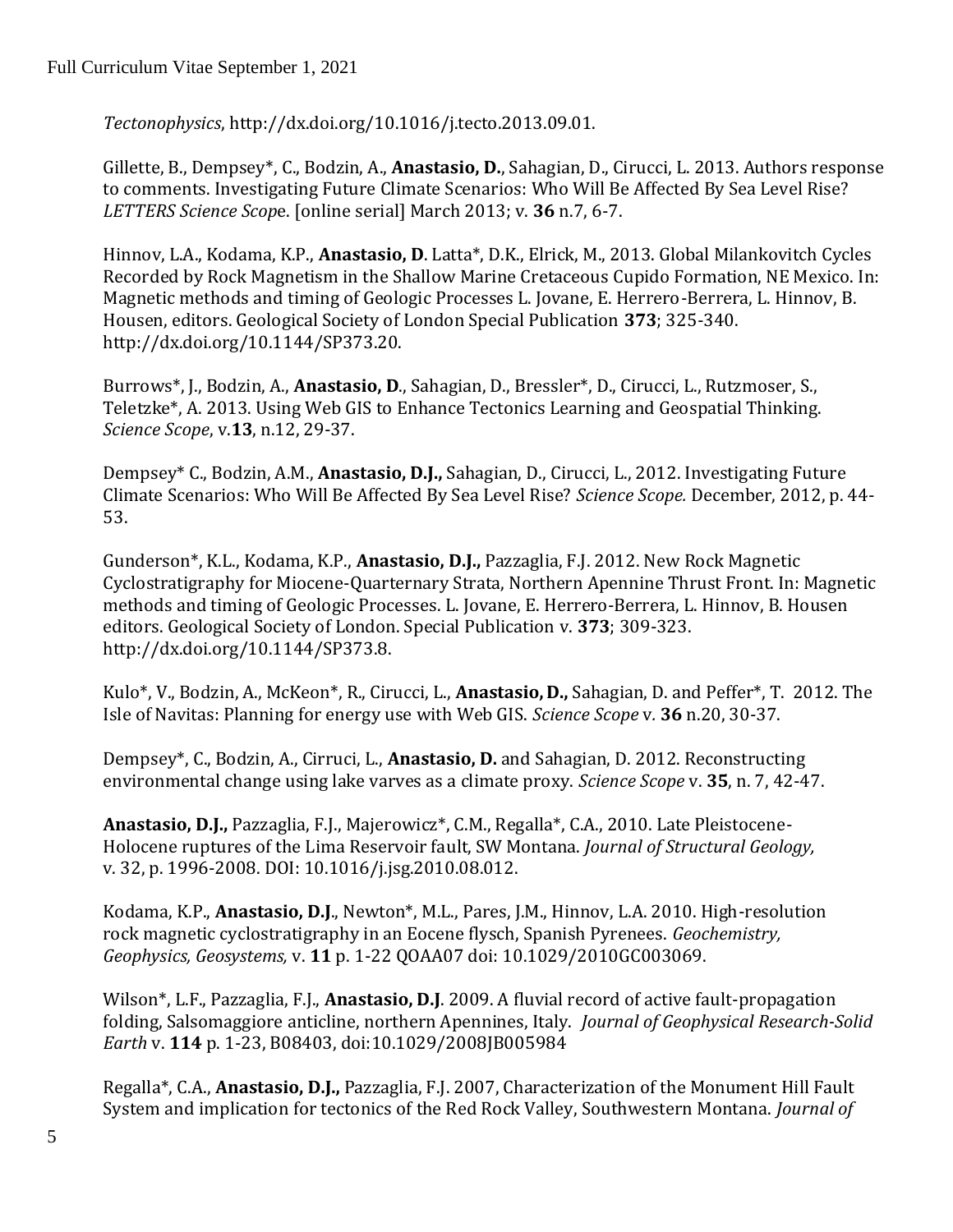*Structural Geology,* v. **29**, p. 1339-1352.

Latta\*, D.K., and **Anastasio, D.J.,** 2007, Multiple scales of mechanical stratification And décollement fold kinematics, Sierra Madre Oriental foreland, northeast Mexico. *Journal of Structural Geology,* v. **29**, p. 1241-1255.

**Anastasio, D.J.** 2006 Web-Based Inquiry. In: Vignettes for a Design Guide for Undergraduate Earth System Science Education, editor M. Ruzik. A Design Guide for Undergraduate Earth System Science Education, Universities Space Research Association- National Aeronautics and Space Administration.

Volume: http://www.essedesignguide.org/. Paper:<http://esse21.usra.edu/designguide/finalvignettes/vig-anastasio.pdf>

Rygel\* A. C., **Anastasio, D.J.**, Bebout, G.E., 2006 Syntectonic fluid-rock interactions along the Sevier thrust Belt, Tendoy Mountains, Southwest Montana. *Geofluids,* v. **6** n.6, p. 1-14. Electronically published *Geofluids* May 24, 2006, doi: 10.1111/j.1468-8123.2006.00146.x. Print publication November 2006.

Bodzin, A.M., **Anastasio, D.J.,** 2006 Using Web-based GIS For Earth and Environmental Systems Education, *Journal of Geological Education*, In: Special Issue "Symphony of the Spheres: Recent Advances in Earth System Science Education", editors, Rankey, G. and Ruzek, M. v. **54**, n. 3, 295- 300.

Latta\* D. K., **Anastasio, D.J.,** Hinnov, L.A., Elrick, M., Kodama, K.P., 2006 A magnetic record of Milankovitch rhythms in lithologically noncyclic marine carbonates. *Geology* v. **34**, n. 1, p. 29-32.

Harkins\*, N., **Anastasio, D.J.,** Pazzaglia, F.J., 2005 Tectonic geomorphology of the Red Rock fault, insights into segmentation and landscape evolution of a developing range front normal fault. *Journal of Structural Geology*, v. **27**, p. 1925-1939.

**Anastasio, D.J.,** Bebout, G.E., Holl\*, J.E., 2004 Extra-basinal fluid infiltration, mass transfer, and volume strain during folding; insights from the Idaho-Montana thrust belt. *American Journal of Science,* v. **304**, p. 333-369.

Bebout, G.E., **Anastasio, D.J.,** Holl\*, J.E. 2001 Synorogenic Crustal Fluid Infiltration in the Idaho-Montana Thrust Belt. *Geophysical Research Letters*. November 15, 2001, v. **28** n. 22, p. 4293-4298.

**Anastasio, D.J.,** Holl\*, J.E. 2001 Transverse fold evolution in the External Sierra, southern Pyrenees, Spain. Paul Hancock Memorial Issue, *Journal of Structural Geology*, **23**, 379-392.

**Anastasio, D.J.,** Latta\*, D.K. 2000 Land-Use Debate. In: Great Ideas for Teaching Geoscience, *Journal of Geologic Education*, (S. Semkin, ed.) v. **48** p. 593. (5 websites including National Association of Geology Teachers, Digital Library of Earth Science Education, Teach the Earth SERC.Carleton.edu/introgeo/)

Davidson\*, S., **Anastasio, D. J.,** Holl\*, J. E., Bebout, G. E., 1998 Volume loss and Metasomatism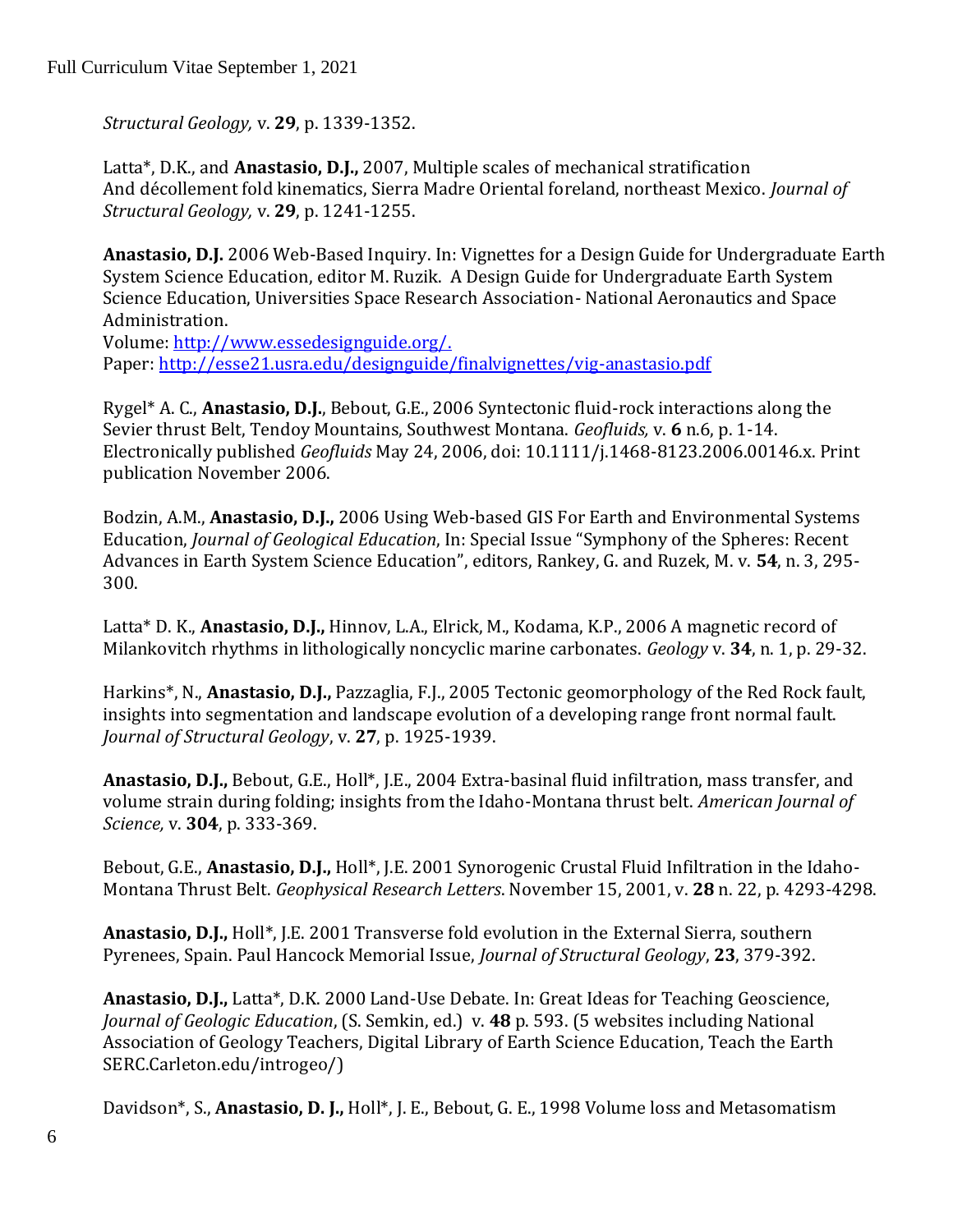During Cleavage Formation in Carbonate Rocks. *Journal of Structural Geology*, v. **20**, no. 6, p. 707- 727.

**Anastasio, D. J.,** Fisher, D. M., Messina\*, T. A., Holl\*, J. E., 1997 Kinematics of Décollement folding in the Lost River Range, Idaho. *Journal of Structural Geology*, v. **19**, nos. 3/4. p. 355-368. Holl $^*$ , J. E.,

**Anastasio, D. J.** 1995 Cleavage Development within a Foreland Fold and Thrust Belt, Southern Pyrenees, Spain. *Journal of Structural Geology*, v. **17** no. 3, p. 357-369.

Holl\*, J.E., **Anastasio, D.J.** 1995 Kinematics around a large-scale oblique ramp, southern Pyrenees, Spain. *Tectonics* v. **14** no. 5. p. 1368-1379.

Hedlund, C. A. \*, **Anastasio, D. J.,** Fisher, D. M., 1994 Kinematics of Fault-Related Folding in a Duplex, Lost River Range, Idaho, U.S.A. *Journal of Structural Geology* v. **16** no. 4, p.571-584.

Fisher, D. M., **Anastasio, D. J.,** 1994 Kinematic Analysis of a Large-Scale Leading Edge Fold, Lost River Range, Idaho *Journal of Structural Geology*, v. **16**, no. 3. p. 333-354.

**Anastasio, D.J.,** Myers, P.B., Jr. 1993 The Great Valley to Valley and Ridge Transition in Lehigh Tunnel No. 2, Northeast Extension, Pennsylvania Turnpike. *Northeastern Geology* v. **15**. no. 1. p. 3- 17.

Holl\*, J.E. and **Anastasio, D.J.** 1993 Paleomagnetically Derived Folding Rates, Southern Pyrenees, Spain. *Geology,* v. **13**. no. 3. p. 271-274.

Holl\*, J. E., **Anastasio, D.J.,** 1992 Deformation of a Foreland Carbonate Thrust System, Sawtooth Range, Montana. *Bulletin of the Geological Society of America*, v. **104**, p. 944-953.

**Anastasio, D. J.** 1992 Structural Evolution of the External Sierra, Spanish Pyrenees. In: *The Structural Geology of Fold and Thrust Belts.* Johns Hopkins University Press, S. Mitra and G.W. (eds.) p. 239-251.

**Anastasio, D.J.** 1988 Geometry of Emergent Thrust Faults, Southern Pyrenees, Spain. In: The Art of Geology*,* Moores, E.M. and Wahl, F.F. (eds.), *Geological Society of America, Special Paper* No. 225, p. 35.

DePaor, D.G., **Anastasio, D.J.** 1987 The External Sierra: A Case History in the Advance and Retreat of Mountains. *National Geographic Research* v. **3**. p. 199-209.

# *Refereed and Published Geologic Maps: (6 total)*

Majerowicz\*, C.N., Troy\*, J.K., **Anastasio, D.J.,** Pazzaglia, F.J., 2010. Bedrock and Surficial Geologic Map of the Lima Dam 7.5' Quadrangle, Beaverhead County, Southwest Montana. *Montana Bureau of Mines and Geology* EDMAP 7, 17 p. 2 sheets, scale 1:24,000. http://www.mbmg.mtech.edu/stmap\_edmap.htm.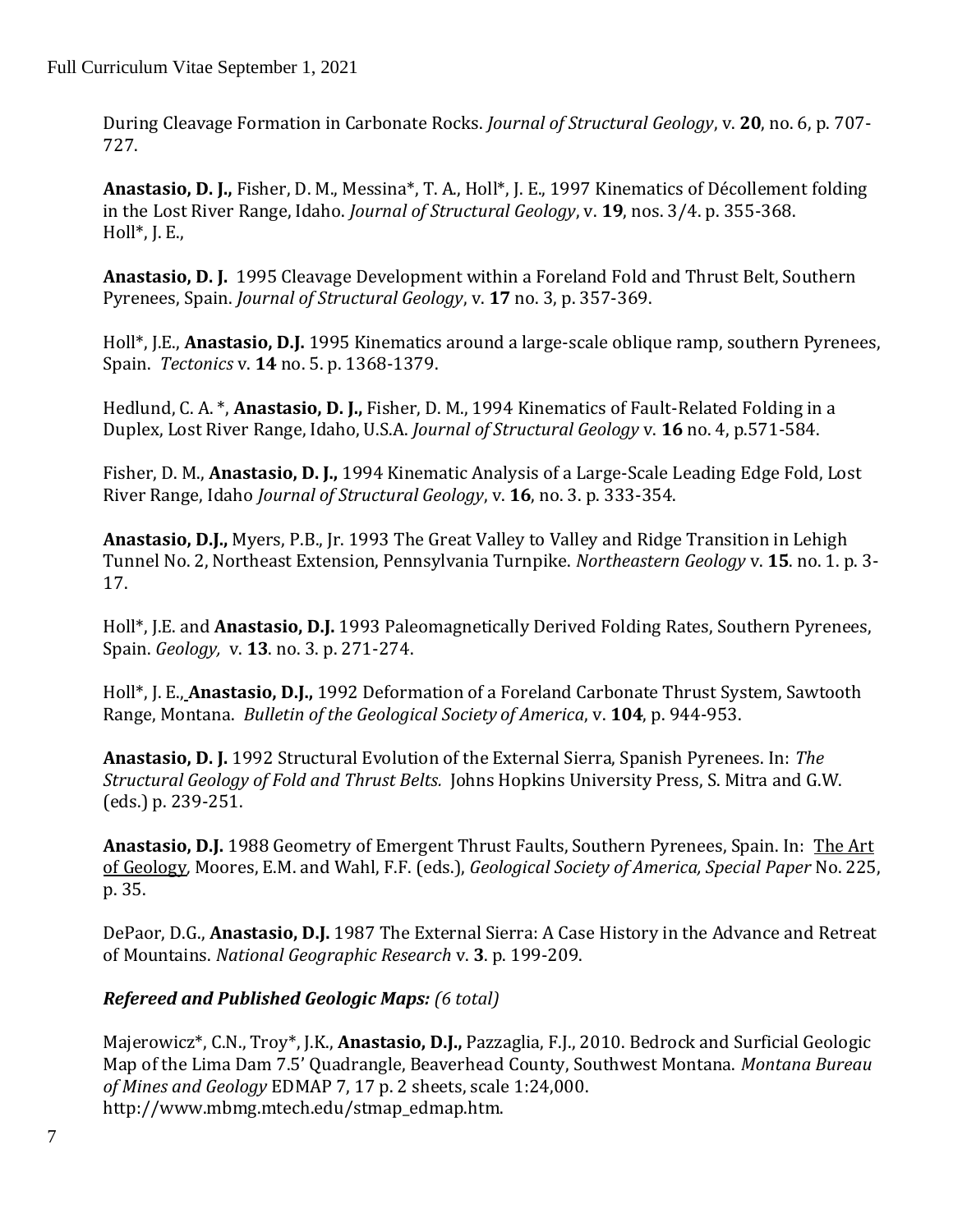Majerowicz\*, C.N., Anderson\*, L.D., **Anastasio, D.J.,** Pazzaglia, F.J. in 2007. Bedrock and Surficial map of the Henry's Gulch 7.5' Quadrangle, Montana *Montana Bureau of Mines and Geology*. Open File Report 563, scale 1:24,000, text 20p. 1 pl. http://www.mbmg.mtech.edu/stmap\_edmap.htm.

Regalla\*, C.A., Reyman\*, D., **Anastasio, D.J.,** Pazzaglia, F.J. 2006 Bedrock and Surficial map of the Red Rock 7.5' Quadrangle, Montana *Montana Bureau of Mines and Geology*, Open File Report 533, scale 1:24,000, text 20p. 1 pl. http://www.mbmg.mtech.edu/stmap\_edmap.htm.

Newton\*, M., Regalla\*, C., **Anastasio, D.J.** 2005, Bedrock and Surficial Geologic Map of the Monument Hill 7.5' Quadrangle, Southwest Montana. *Montana Bureau of Mines and Geology*, Open File Report 517, scale 1:24,000, text 14p. 2pl. http://www.mbmg.mtech.edu/stmap\_edmap.htm.

Harkins\*, N., Newton\*, M., **Anastasio, D.J.,** Pazzaglia, F.J., 2004. Bedrock and surficial Geologic Map of the Caboose Canyon 7.5 Minute Quadrangle, southwest Montana. *Montana Bureau of Mines and Geology* , Open File Report 494, scale 1:24,000 , Report 14p. 2pl. http://www.mbmg.mtech.edu/stmap\_edmap.htm.

Harkins\*, N., Latta\*, D.K., **Anastasio, D.J.,** 2004. Surficial and Bedrock Geologic Map of the Dixon Mountain 7.5 Minute Quadrangle, Montana. *Montana Bureau of Mines and Geology*, Open File Report 495, scale 1:24,000, Report 12p. 2pl*.* http://www.mbmg.mtech.edu/stmap\_edmap.htm.

### *Conference Proceedings*

Bodzin, A., Araujo Junior\*, R. M., **Anastasio**, **D.**, Hammond, T. Investigating Engagement and Flow During a Placed-based Immersive Virtual Reality Game. Annual meeting, American Educational and Research Association, January 2021.

Bodzin, A., Araujo Junior\*, R. M., **Anastasio**, **D.**, Hammond, T., Kangas, S., Lindstrom, E., Rutzmoser, S., and Vallera, F. (June, 2019). A Virtual Reality Game to Identify Locations in the Lehigh River Watershed. In Beck, D., Peña-Rios, A., Ogle, T., Economou, D., Mentzelopoulos, M., Morgado, L., Eckhardt, C., Pirker, J., Koitz-Hristov, R., Richter, J., Gütl, C., Gardner, M. (Eds.), (pp.148-150). Proceedings from the Fifth Immersive Learning Research Network Conference (iLRN) London, UK. Graz University of Technology publishing house, Austria. ISSN 2415-1475 ISBN (e-book) 978-3- 85125-657-4 DOI

Bodzin, A.M., Robson Araujo Junior, Hammond, T. **Anastasio, D.**, 2020. An Immersive Virtual Reality Game Designed to Promote Learning Engagement and Flow. Number 10, Track ST2: Immersive and Engaging Educational Experiences, submitted to iLRN 2020, 7 pages.

Araujo\* Junior, R., Bodzin, A., Hammond, T., **Anastasio, D.,** Rutzmoser, S., Vallera, F., Sadat\*, B., Yeung\*, B., and Levy\*, H. (June, 2019). Lehigh River Watershed VR: The Lehigh Gap immersive virtual field trip. In Beck, D., Peña-Rios, A., Ogle, T., Economou, D., Mentzelopoulos, M., Morgado, L., Eckhardt, C., Pirker, J., Koitz-Hristov, R., Richter, J., Gütl, C., Gardner, M. (Eds.), (pp.151-153). Proceedings from the Fifth Immersive Learning Research Network Conference (iLRN) London, UK. Graz University of Technology publishing house, Austria. ISSN 2415-1475 ISBN (e-book) 978-3-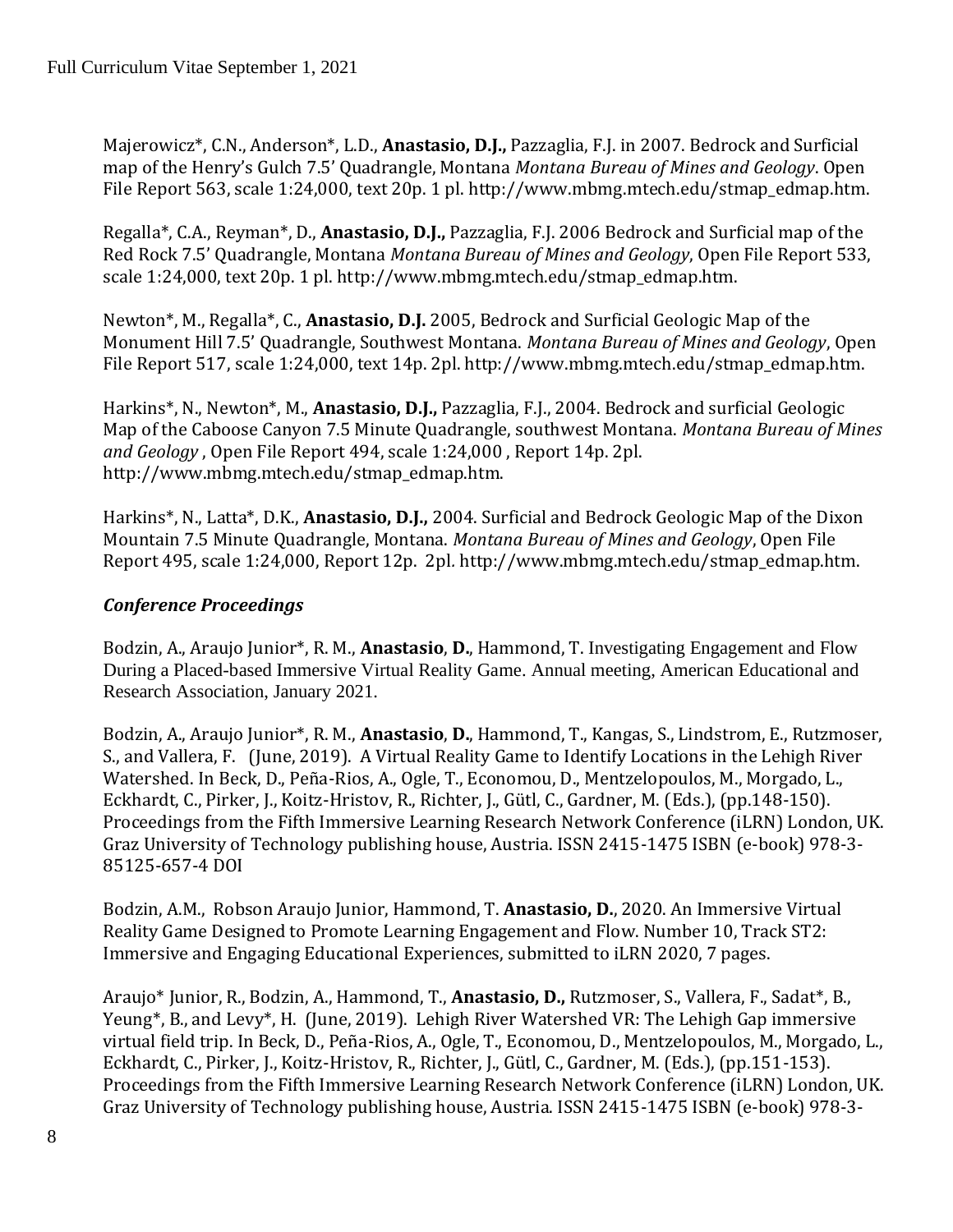### 85125-657-4 DOI

**Anastasio, D.J**., Kodama, K, Parés, J. 2018. Eposodic deformation rates recovered from growth strata, Pyrenees. Search and Discovery Article #30553 (2018), p.1-23. American Association of Petroleum Geologists.

http://www.searchanddiscovery.com/pdfz/documents/2018/30553anastasio/ndx\_anastasio.pdf .html

#### *Refereed and Published Abstracts: (181 total)*

Bodzin, A., Araujo\* Junior, R., Hammond, T., and **Anastasio, D.** (January, 2022). Learning About Environmental Issues With A Desktop Virtual Reality Field Trip. Paper presented at the 2021 Association for Science Teacher Education (ASTE) Annual Meeting

**Anastasio, D.J**., Kodama, K.P., Pares, J.M., Hinnov, L.A., Idleman, B.D. 2021. Internal and external modulation of folding rates with  $10<sup>4</sup>$  to  $10<sup>5</sup>$  year time resolutions from growth strata, Pico del Aguila, Spain. Abstract #xxxx, Session # xxxx, American Geophysical Union.

**Anastasio, D.J**., Parés, J. M., Teletzke\*, A.L. Kodama, K. P.,2020. Geologic Evolution Of The Peña Flexure, Southwestern Pyrenees Mountain Front, Spain. Abstract # 698757, Session # T044, American Geophysical Union.

Bodzin, A., Araujo\* Junior, R., Schwartz, C., **Anastasio, D**., Hammond, T., and Birchack, B. (May, 2021). The Lehigh Gap story: A design partnership for developing an immersive virtual reality field trip. Presentation presented at the 2021 Immersive Learning Research Network (iLRN) Conference online and in VR. Presentation video.

Araujo\* Junior, R., Bodzin, A., Hammond, T., **Anastasio, D.,** Lam, B., Mack, J., Meyer, D., Neitz, R., Semmens, K., Schwartz, C., and Slipp, J. (May, 2021). Watershed explorers: Designing a virtual reality game to promote local watershed literacy. Poster presented at the 2021 Immersive Learning Research Network (iLRN) Conference online and in VR. Game advertisement video.

Bodzin, A., Araujo\* Junior, R., Hammond, T., and **Anastasio, D.** (January, 2021). Investigating engagement and flow with a placed-based immersive virtual reality game. Paper presented at the 2021 Association for Science Teacher Education (ASTE) Annual Meeting online.

**Anastasio, D.J**., Bodzin, A., Hammond, T. Araujo, Jr., R., Lam, B. Immersive virtual reality (iVR) game of the lehigh river watershed, PA. 2020. Geological Society of America Abstracts with Programs. Vol 52, No. 6, 2020 doi: 10.1130/abs/2020AM-357435

Fisher\*, J., Gallen, S., Gunderson, K., Pazzaglia, F.J. **Anastasio, D.J.** 2020. 144-9 A record of base level fall from data-driven linear inversion of fluvial topography and its comparison to fault slip at the mountain front, northern apennines, italy. Geological Society of America Abstracts with Programs. Vol 52, No. 6, 2020. doi: 10.1130/abs/2020AM-355319

Gonzales\*, J. M., Pazzaglia, F. J., **Anastasio, D. J.,** Germanoski, D., Gallen, S., Corbett, L. B.,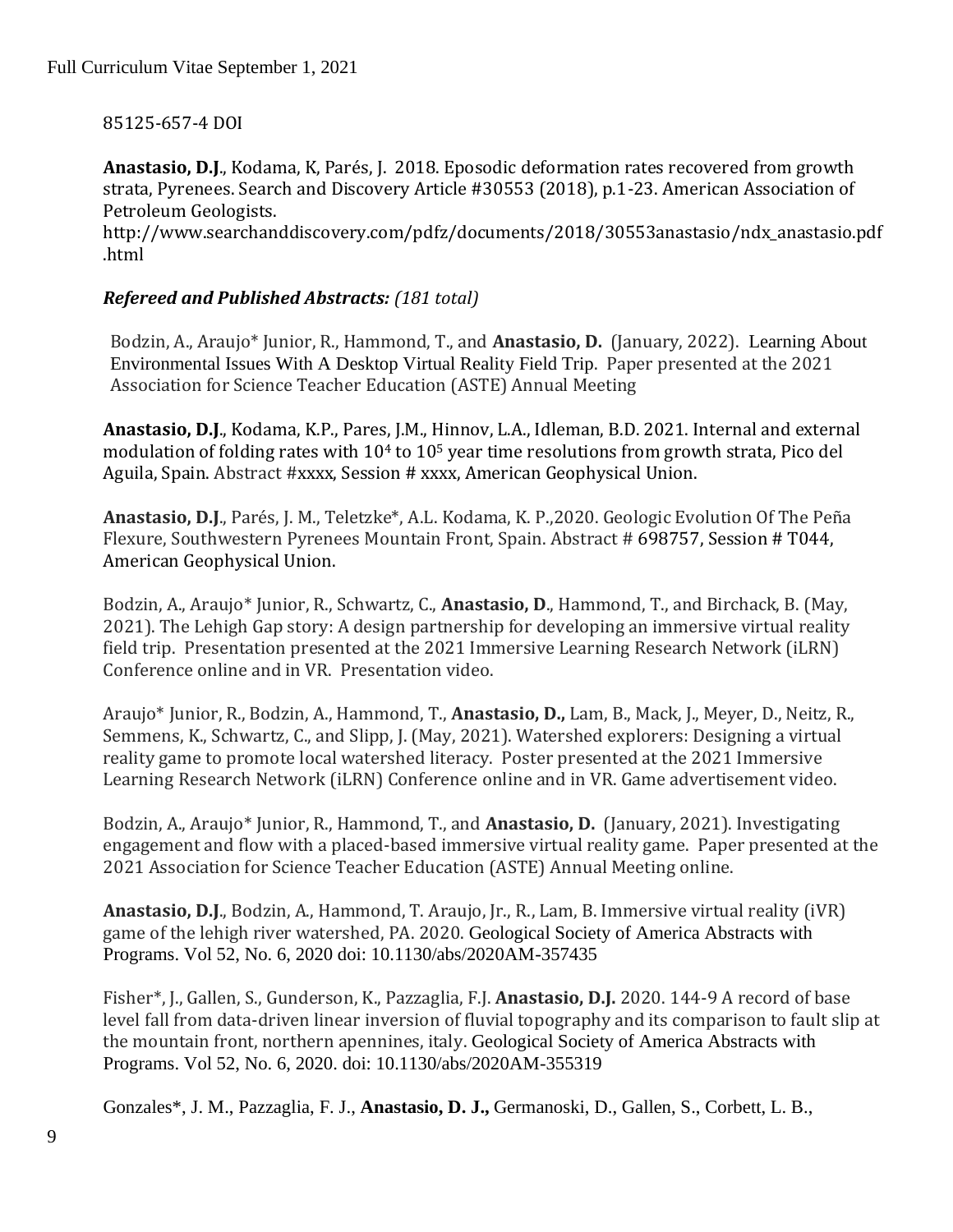Bierman, P. R., Caffee, M. W., 2020. 165-1 Crustal strain in the Pennsylvania Piedmont revealed by long profile modeling and its relation to active seismicity. Geological Society of America Abstracts with Programs. Vol 52, No. 6, 2020. doi: 10.1130/abs/2020AM-358491.

**Anastasio, D. J.,** Parés, J. M., Pazzaglia, F.J., Kodama, K. P., Berti, C. 2020. 223-5 Use of anisotropy of magnetic susceptibility (AMS) measurements for orogenic studies: examples from the Betic Cordillera, Spain and central Apennines, Italy. Geological Society of America Abstracts with Programs. Vol 52, No. 6, 2020. doi: 10.1130/abs/2020AM-357350.

Powers\*, M. C., **Anastasio, D. J.**, Parés, J. 2020. M84-11 Sedimentation rates from rock-magnetic based cyclostratigraphy, paleomagnetic results, and electron spin resonance dating disagree at the Baza paleolake, southern Spain. Geological Society of America Abstracts with Programs. Vol 52, No. 6, 2020. doi: 10.1130/abs/2020AM-357783

James, K., Koovoord, B., Hammond, T.C., McGee, S., Bodzin, A.M., **Anastasio, D.,** Salter, S, Uttal, D. 2020. Finding the sweet spot: Tensions regarding integrating GIS in classroom instruction. 19 - 23 June 2020. ICLS2020. [https://icls2020.exordo.com](https://icls2020.exordo.com/)

Powers,\* M., **Anastasio, D.,** Parés, J. Duval, M., Kodama, K.P. 2020. High-Resolution Chronology Using Rock Magnetic Cyclostratigraphy in the Baza Lake, Southern Spain. Geological Society of America, NE-SE combined meeting, Reston, VA. (March 2020).

Gonzales\*, J.M., Pazzaglia, F.J., Anastasio, D.J., Germanoski, D., Gallen, S.F., Corbett, L.B., Bierman, P.R., Caffee, M.W., Crustal strains in the Pennsylvania Piedmont revealed by long profiles and cosmogenic erosion rates and their relation to active seismicity. Geological Society of America, NE-SE combined meeting, Reston, VA. (March 2020).

Hammond, T.C., Popejoy, K., Salter, S., Hanson, I., Bodzin, A., **Anastasio, D.,** Holland, B., Sahagian, D., Rutzmoser, S., Carrigan\*, J., Farina\*, W. 2019. Promoting Geospatial Analysis in High School: Urban Heat Island Investigation. Presentation at the Esri Education Summit, San Diego, CA.

Salter, S., Bodzin, A., Hammond, T.C., Hanson, I., Farina\*, W., Araujo Junior\*, R. M. , Fu, Q., Popejoy, K., **Anastasio, D**., Holland, B., Sahagian, D., Rutzmoser, S. 2019. Promoting Geospatial Technologies with Socio-Environmental Science Investigations. Presentation at the Esri Education Summit, San Diego, CA.

Bodzin, A., Araujo Junior\*, R. M., **Anastasio, D.,** Hammond, T., Kangas, S., Lindstrom, E., Rutzmoser, S., Vallera, F. 2019. A Virtual Reality Game to Identify Locations in the Lehigh River Watershed. Poster presented at the 5th Immersive Learning Research Network (iLRN) Conference at the University of Westminster in London, UK. 2019 Best Poster Award.

Araujo Junior\*, R. M. , Bodzin, A., Hammond, T., **Anastasio, D**., Rutzmoser, S., Vallera, F., Sadat\*, B., Yeung\*, B., Levy\*, H. 2019. Lehigh River Watershed VR: The Lehigh Gap immersive virtual field trip. Poster presented at the 5th Immersive Learning Research Network (iLRN) Conference at the University of Westminster in London, UK.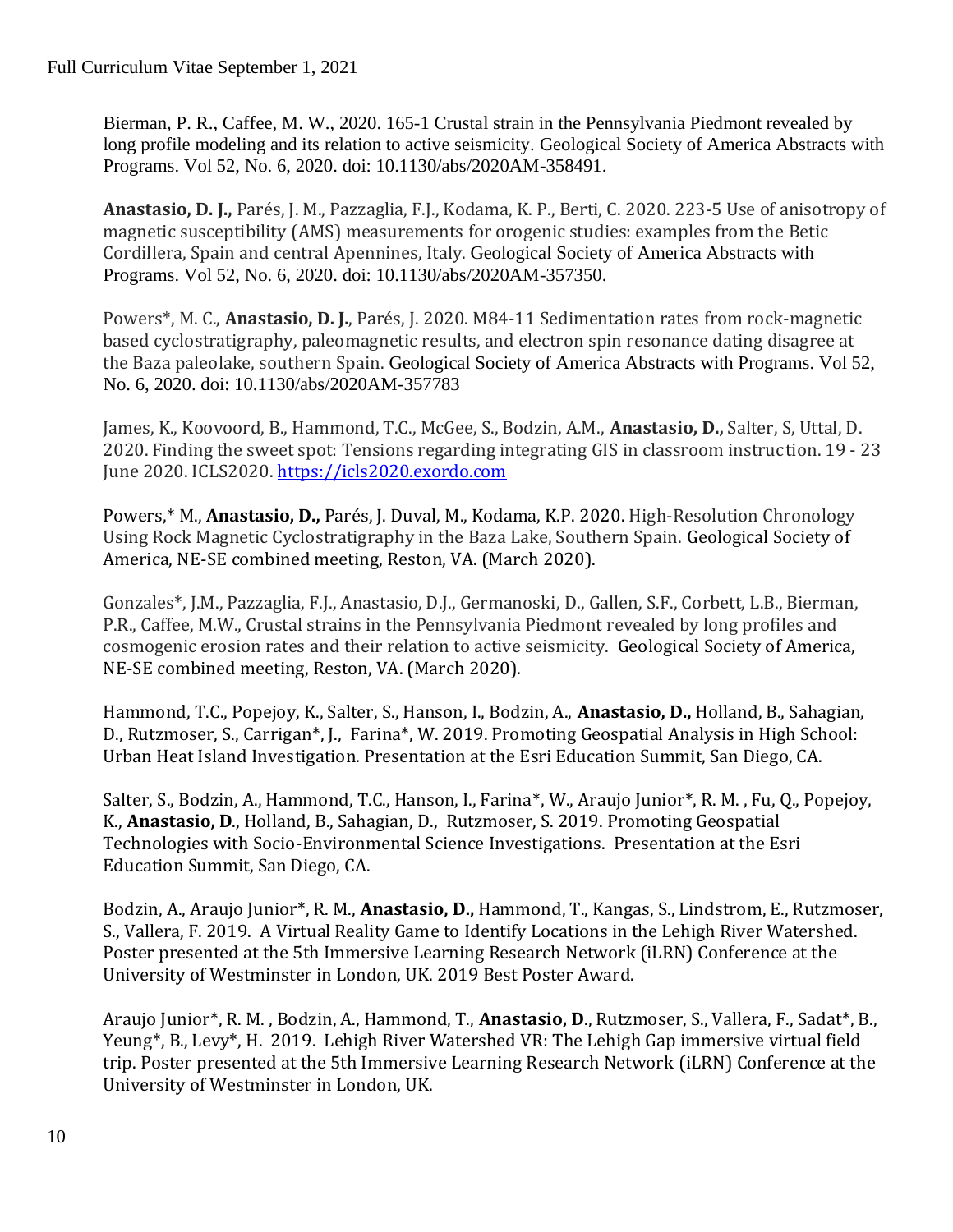Bodzin, A., **Anastasio, D**., Hammond, T., Holland, B., Popejoy, K. 2019. Socio-environmental science investigations using the geospatial curriculum approach with Web Geographical Information Systems.Poster presented at the 2019 NSF ITEST Principal Investigator and Evaluator Summit in Alexandria, VA.

Araujo Junior\*, R. M., Bodzin, A., Hammond, T., Popejoy, K., **Anastasio, D.**, Holland, B., Sahagian, D., Rutzmoser, S., Carrigan\*, J., Farina\*, W. 2019. Geospatial Inquiry & Civic buildup with SESI. Integrating Curricula With Geospatial Technologies. Presentation at the Pennsylvania Educational Technology Expo and Conference (PETE&C) annual meeting in Hershey,PA.

Bodzin, A., Popejoy, K., Hammond, T., **Anastasio, D.**, Holland, B., Sahagian, D. 2019. A design partnership to support teachers' adoption of technology-integrated curriculum. Paper presented at the 2019 Association for Science Teacher Education (ASTE) Annual Meeting in Savannah, GA.

**Anastasio, D.J.,** Pazzaglia, F.J., Parés, J.M., Montanari, A., Carnes\*, L.K., 2019. Novel Application Of The Anisotropy Of Magnetic Susceptibility (AMS) In Cenozoic Strata Across The Central Italian Apennines As A Paleogeodetic Measure Of Strain And The Eastward March Of Extension Above A Foreland Dipping Detachment. American Geophysical Union (AGU) fall meeting in San Francisco, CA.

**Anastasio, D.J.,** Bodzin, A.M., Araujo Junior\*, R.M., Hammond, T.C. 2019. An Immersive Virtual Reality Learning Game to Explore the Lehigh River Watershed, PA. American Geophysical Union (AGU) annual meeting in San Francisco, CA.

Parés, J.M., **Anastasio, D.J.,** Duval, M., Powers\*, M.C., Kodama, K.P. 2019. Reconciling Independent Chronologies Of Lake Sediments In The Baza Paleolake, Southern Spain. American Geophysical Union (AGU) annual meeting in San Francisco, CA.

Pazzaglia, F.J., **Anastasio, D.J**., 2019. Active tectonics and surface faulting in central Italy: stress reorientation, blind normal faults, and the march of a continental divide above an active, lowangle detachment. Tools, data and models for 3d seismotectonics: the Italian over time laboratory. A CRUST interdisciplinary workshop in memory of Giampaolo Pialli. 9-10 July 2019Pereguia, Italy. http://www.fisica.unipg.it/fisgejo/index.php/en/

Bodzin, A., Araujo Junior\*, R. M., **Anastasio, D.,** Hammond, T., Kangas, S., Lindstrom, E., Rutzmoser, S., Vallera, F. 2019. A Virtual Reality Game to Identify Locations in the Lehigh River Watershed. In Beck, D., Peña-Rios, A., Ogle, T., Economou, D., Mentzelopoulos, M., Morgado, L., Eckhardt, C., Pirker, J., Koitz-Hristov, R., Richter, J., Gütl, C., Gardner, M. (Eds.), (pp.148-150). Proceedings from the Fifth Immersive Learning Research Network Conference (iLRN) London, UK. Graz University of Technology publishing house, Austria. ISSN 2415-1475 ISBN (e-book) 978-3-85125-657-4 DOI

Araujo Junior, R., Bodzin, A., Hammond, T., **Anastasio, D.,** Rutzmoser, S., Vallera, F., Sadat\*, B., Yeung\*, B., Levy\*, H. 2019. Lehigh River Watershed VR: The Lehigh Gap immersive virtual field trip. In Beck, D., Peña-Rios, A., Ogle, T., Economou, D., Mentzelopoulos, M., Morgado, L., Eckhardt, C., Pirker, J., Koitz-Hristov, R., Richter, J., Gütl, C., Gardner, M. (Eds.), (pp.151-153). Proceedings from the Fifth Immersive Learning Research Network Conference (iLRN) London, UK. Graz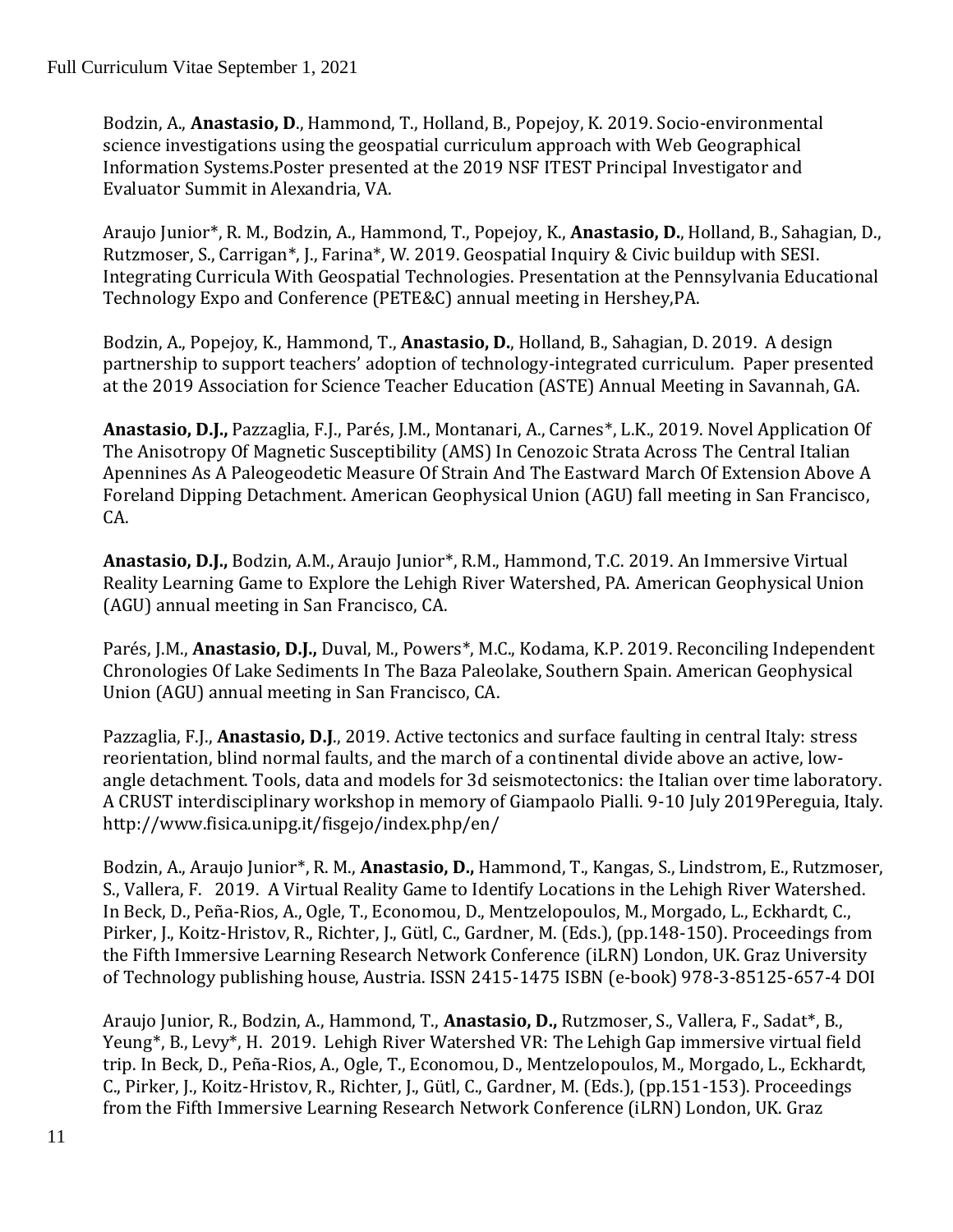University of Technology publishing house, Austria. ISSN 2415-1475 ISBN (e-book) 978-3-85125- 657-4 DOI

Bodzin, A., **Anastasio, D.**, Hammond, T., Holland, B., Popejoy, K. 2019. Socio-environmental science investigations using the geospatial curriculum approach with Web Geographical Information Systems. Poster presented at the 2019 NSF ITEST Principal Investigator and Evaluator Summit in Alexandria, VA.

Bodzin, A., **Anastasio, D.,** Sahagian, D., Popejoy, K., Hammond, T., Holland, B., Rutzmoser, S. 2018. A Design Partnership for Socio-Environmental Science Investigations. 2018. American Geophysical Union (AGU) annual meeting in Washington, DC. Invited presentation.

Bodzin, A., **Anastasio, D.,** Vallera, F., Hammond, T., Rutzmoser, S., and Araujo Junior\*, R. M. (2018). Developing an Immersive virtual reality environment to explore the Lehigh Gap. Presentation presented at the 2018 American Geophysical Union (AGU) annual meeting in Washington, DC.

Sahagian, D., Bodzin, A., **Anastasio, D.,** Popejoy, K., Hammond, T., Holland, B., Rutzmoser, S., Farina\*, W., Salter, S., Hanson, I. (2018). Using geospatial technologies inside and outside the high school classroom to enhance understanding of socio-environmental concepts in an urban environment. Poster presented at the 2018 American Geophysical Union (AGU) annual meeting in Washington, DC.

**Anastasio, D.,** Bodzin, A., Carrigan\*, J., Farina\*, W., Hammond, T., Holland, B., Araujo Junior\*, R. M. Popejoy, K., Rutzmoser, S., and Sahagian, D. (2018). Interdisciplinary capstone projects provide authentic career experience during socio-environmental science investigations (SESI) using a geospatial curriculum approach. Poster presented at the 2018 American Geophysical Union (AGU) annual meeting in Washington, DC.

Bodzin, A., Popejoy, K., Hammond, T., **Anastasio, D.,** Holland, B., Sahagian, D., Rutzmoser, S., Carrigan\*, J., Farina\*, W. (2018). Socio-Environmental Science Investigations: Hands-on Active Learning with Geospatial Technologies. Paper presented at the 2018 Hands-on Science Conference (HSCI) in Barcelona, Spain.

Bodzin, A., **Anastasio, D.,** Hammond, T., Holland, B., Popejoy, K., Rutzmoser, S., Sahagian, D., Fu, Q. (2018). Socio-environmental science investigations using the geospatial curriculum approach with Web GIS. Poster presented at the 2018 NSF ITEST Principal Investigator and Evaluator Summit in Alexandria, VA.

Bodzin, A., Hammond, T., Popejoy, K., Farina\*, W., **Anastasio, D.,** Holland, B., Carrigan\*, J., Rutzmoser, S., Sahagian, D. (2018). A curriculum-linked professional development approach to support teachers' adoption of socio-environmental science investigations. John C. Park NTLI Fellowship award paper presented at the 2018 Society for Information Technology & Teacher Education (SITE) Annual Meeting in Washington, DC. Invited paper.

Bodzin, A., Popejoy, K., Carrigan, J., Rutzmoser, S., **Anastasio, D.,** Hammond, T., Holland, B., Sahagian, D., Farina\*, W. (2018). Using Web GIS and iPads for Socio-Environmental Science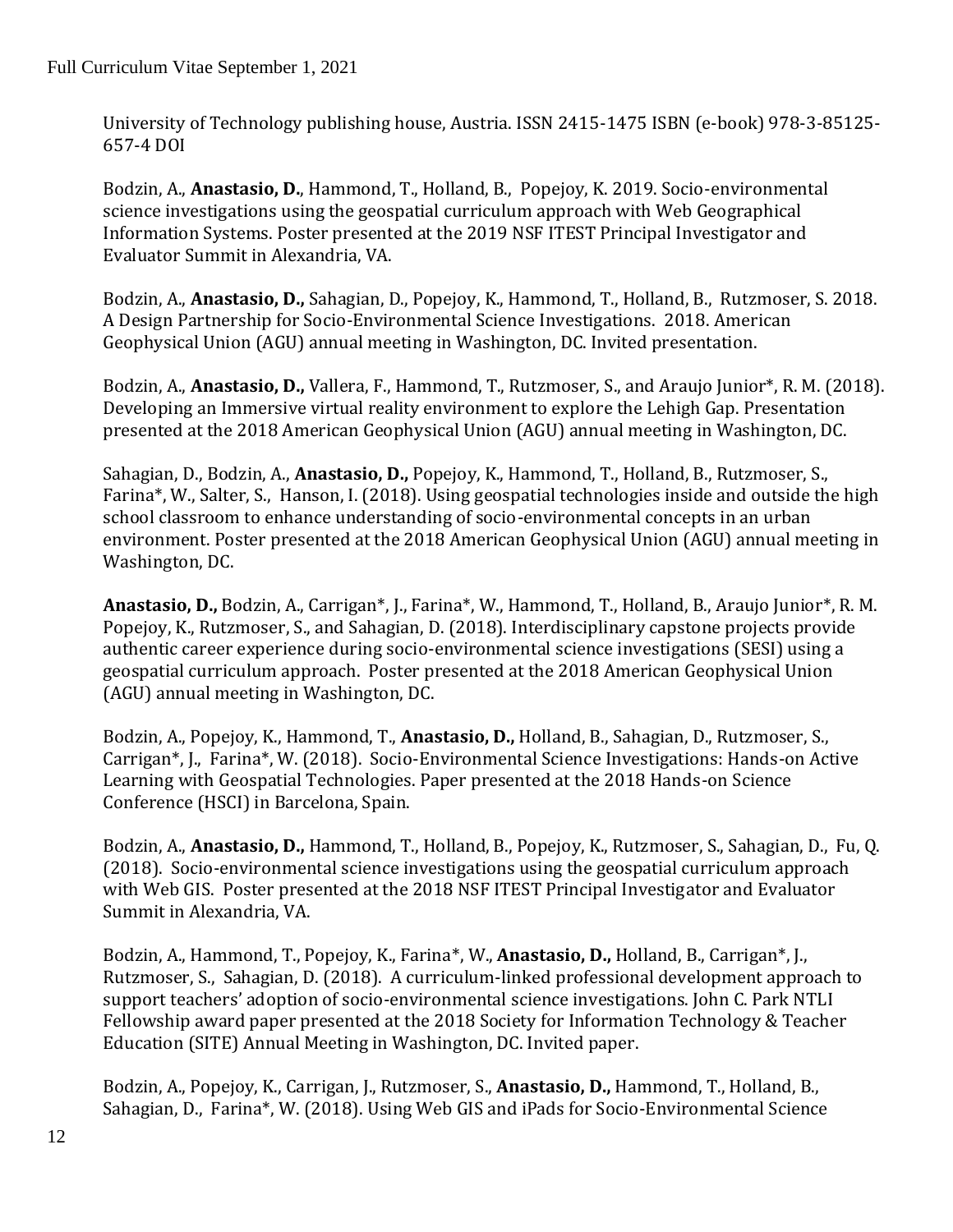Investigations. ASTE sponsored session. Presentation presented at the 2018 National Science Teachers Association (NSTA) National Conference on Science Education in Atlanta, GA.

Bodzin, A., Hammond, T., Popejoy, K., Farina\*, W., Rutzmoser, S., **Anastasio, D.,** Holland, B., Carrigan\*, J., Rutzmoser, S., Sahagian, D. (2018). A curriculum-linked professional development approach to support teachers' adoption of socio-environmental science investigations. Paper presented at the 2018 Association for Science Teacher Education (ASTE) Annual Meeting in Baltimore, MD

Popejoy, K., Hammond, T., Bodzin, A., Farina\*, W., **Anastasio, D.,** Holland, B., Carrigan\*, J., Sahagian, D. (2018). Using GIS tools to investigate socio-environmental science in the secondary classroom: Exploring the urban heat island effect. Experiential session presented at the 2018 Association for Science Teacher Education (ASTE) Annual Meeting in Baltimore, MD.

**Anastasio, D.J.,** Kodama, K.P., Parés, J.M. 2018. Episodic deformation rates recovered from growth strata, Pyrenees. *Geological Society of America, Abstracts with Programs, invited.* Indianapolis, IN

Powers\*, M.C., **Anastasio, D.J.,** Parés, J.M., 2018. New chronology and paleoenvironmental interpretation of the hominin occupation site at Barranco León, Baza Basin, Spain. *Geological Society of America, Abstracts with Programs,* Indianapolis, IN

Carrigan\*, J. H., **Anastasio, D. J.,** Berti, C., F. J. Pazzaglia 2018 Post-Messinian Drainage Reorganization in an Active Orogen, Betic Cordillera, Spain. GSA *Abstracts with Programs.*

Carrigan\*, J. H., **Anastasio, D. J.,** Bodzin, A., Popejoy, K., Hammond, T. C., Salter Burghardt, S., Hanson, I., Rutzmoser, S., Farina\*, W., Holland, B., and D. Sahagian 2018 Local mentor partnership in an urban high school to promote post-secondary career paths. GSA *Abstracts with Programs.*

**Anastasio, D.,** Bodzin, A., Farina, W., Robson, J., Hammond, T., Popejoy, K., Rutzmoser, S., Carrigan, J., Holland, B., Sahagian, D. 2018. Interdisciplinary Capstone Projects Provide Authentic Career Experience During Socio-Environmental Science Investigations (SESI) Using a Geospatial Curriculum Approach. *American Geophysical Union*

Sahagian, D., Bodzin, A., **Anastasio**, **D.,** Popejoy, K., Hammond, T., Holland, B., Rutzmoser, S., Farina\*, W., Carrigan\*, J., Salter, S., Hanson, I. 2018. Using geospatial technologies inside and outside the high school classroom to enhance understanding of socio-environmental concepts in an urban environment. *American Geophysical Union.*

Berti, C., **Anastasio, D.,** Parés, J. 2018. Anisotropy Of Magnetic Susceptibility (AMS) Constrains On Uplift Kinematics Of The Sierra Nevada Culmination During Plio-Pleistocene, Betic Cordillera, Spain. *American Geophysical Union*.

Powers\*, M.C., **Anastasio, D.J.,** Parés, J.M., 2018. Application of rock magnetic based cyclostratigraphy to the Baza Lake, Spain and implications for Pleistocene human occupation of the Iberian Peninsula*. The Geological Society of America, Northeastern Section -* Burlington, Vermont, USA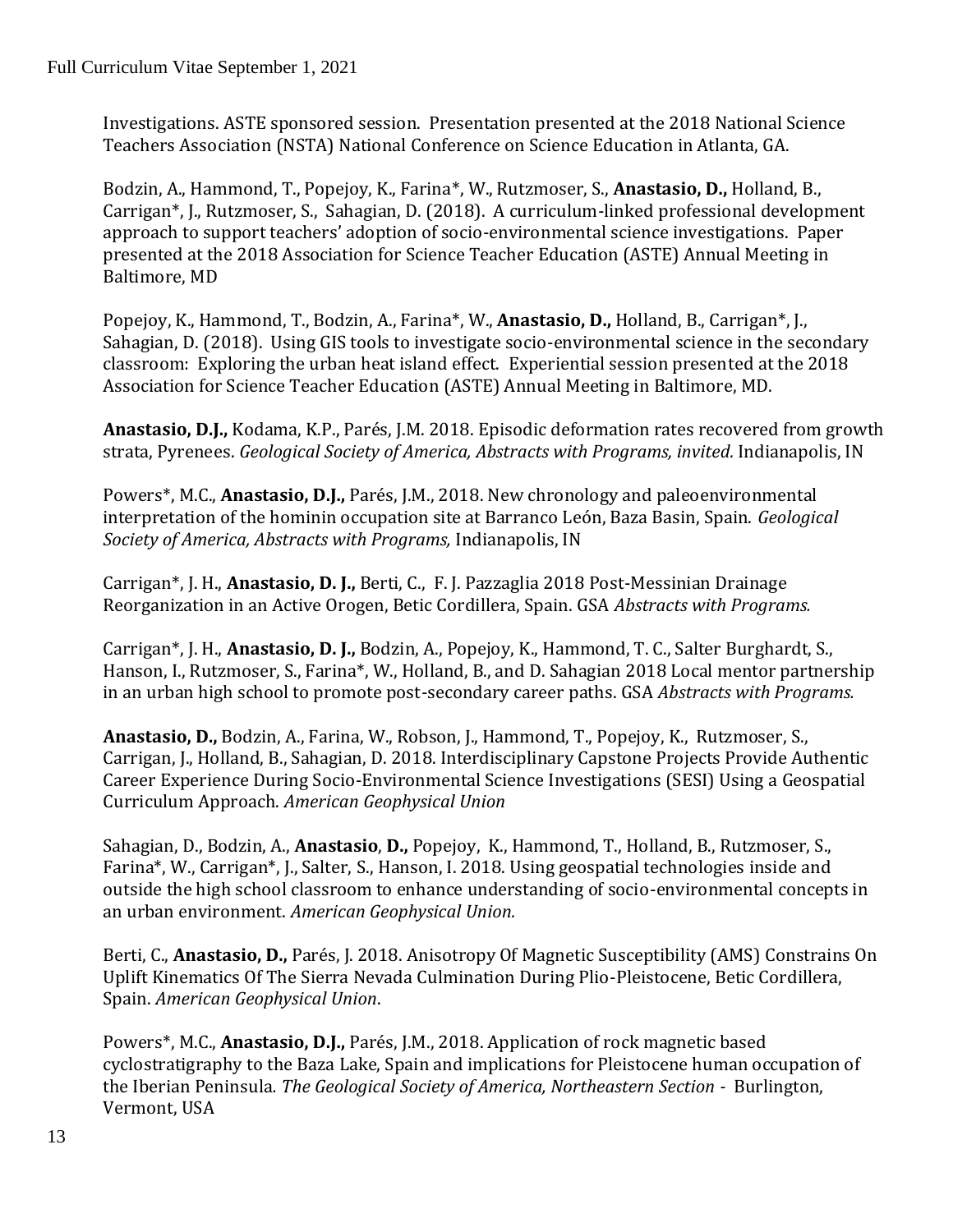Bodzin, A., Carrigan\*, J.H., **Anastasio, D.J.,** Popejoy, K., Hammond, T., Holland, B., Rutzmoser, S., Farina\*, W., Sahagian, D. 2017. 235-9: Socio-environmental science investigations that support NGSS teaching and learning. *Geologic Society of America Abstracts with Program*, Baltimore, MD. v. 49. n. 7. Seattle, WA.

Carrigan\*, J.H., Bodzin, A., **Anastasio, D.,** Popejoy, K., Hammond, T., Sahagian, D., Holland, B., Rutzmoser, S., Farina\*, W. 2017. 263-4. A professional development approach for teaching socioenvironmental science investigations with mobile geospatial technologies. *Geologic Society of America Abstracts with Program*, Seattle, WA. v. 49. n. 7.

Bodzin, A., Hammond, T., Popejoy, K., Farina\*, W., **Anastasio, D.,** Holland, B., Carrigan\*, J., Rutzmoser, S., and Sahagian, D. 2018. A curriculum-linked professional development approach to support teachers' adoption of socio-environmental science investigations. Association for Science Teacher Education (ASTE) Annual Meeting in Baltimore, MD. Winner of the John C. Park National Technology Leadership Fellowship.

**Anastasio, D.J.,** Gunderson\*, K., Pazzaglia, F., Kodama, K. 2018. Intrinsic And Extrinsic Controls On Unsteady Deformation Rates, Northern Apennine Mountains, Italy. *EOS Transactions. Fall Meeting Supplement, American Geophysical Union. New Orleans, LA.*

Pritchard\*, C.E., Berti, C., **Anastasio, D.,** 2017. 81-7: Creating a modular system to increase accessibility of digital educational assets at geological sites of interest. *Geologic Society of America Abstracts with Program*, Baltimore, MD. v. 49. n. 7Seattle, WA.

Carrigan\*, J.H., **Anastasio, D.,** Berti, C. 2017. 388-20: Geomorphic evidence of transient fluvial landscape response in an active orogen, central Betic Cordillera, Spain. *Geologic Society of America Abstracts with Program*, Baltimore, MD. v. 49. n. 7.Seattle, WA.

**Anastasio, D,** Gunderson\*, K., Pazzaglia, F., Kodama, K. 2017 Intrinsic versus extrinsic controls on deformation, Northern Apennines, Italy, *Feedbacks Among Climate, Erosion and Teconics, FACETII*, Corvallis, OR.

Anastasio, D., Kodama, K.P., Parés, J.M., 2017. Eposodic deformation rates recovered from growth strata, Pyrenees. *American Association of Petroleum Geologists Bulletin Annual Convention and Exhibition* Houston, TX. Republished 2018 Search and Discovery Article #30553.

Parés J.M., **Anastasio, D.J.,** Migueas, L., Saiz, C., 2017 Pore Fabric characterization in sandstones using magnetic anisotropy methods. *American Association of Petroleum Geologists Bulletin Annual Convention and Exhibition* Houston, TX

**Anastasio, D.,** Kodama,K.P. , Parés, J.M., Carrigan\*, J.H., Teletzke\*, A.L. 2016. Unsteady folding rates recovered at intermediate time scales, Spanish Pyrenees. *Geologic Society of America Abstracts with Program*, Baltimore, MD. v. 48. n. 6, T210, 53-14.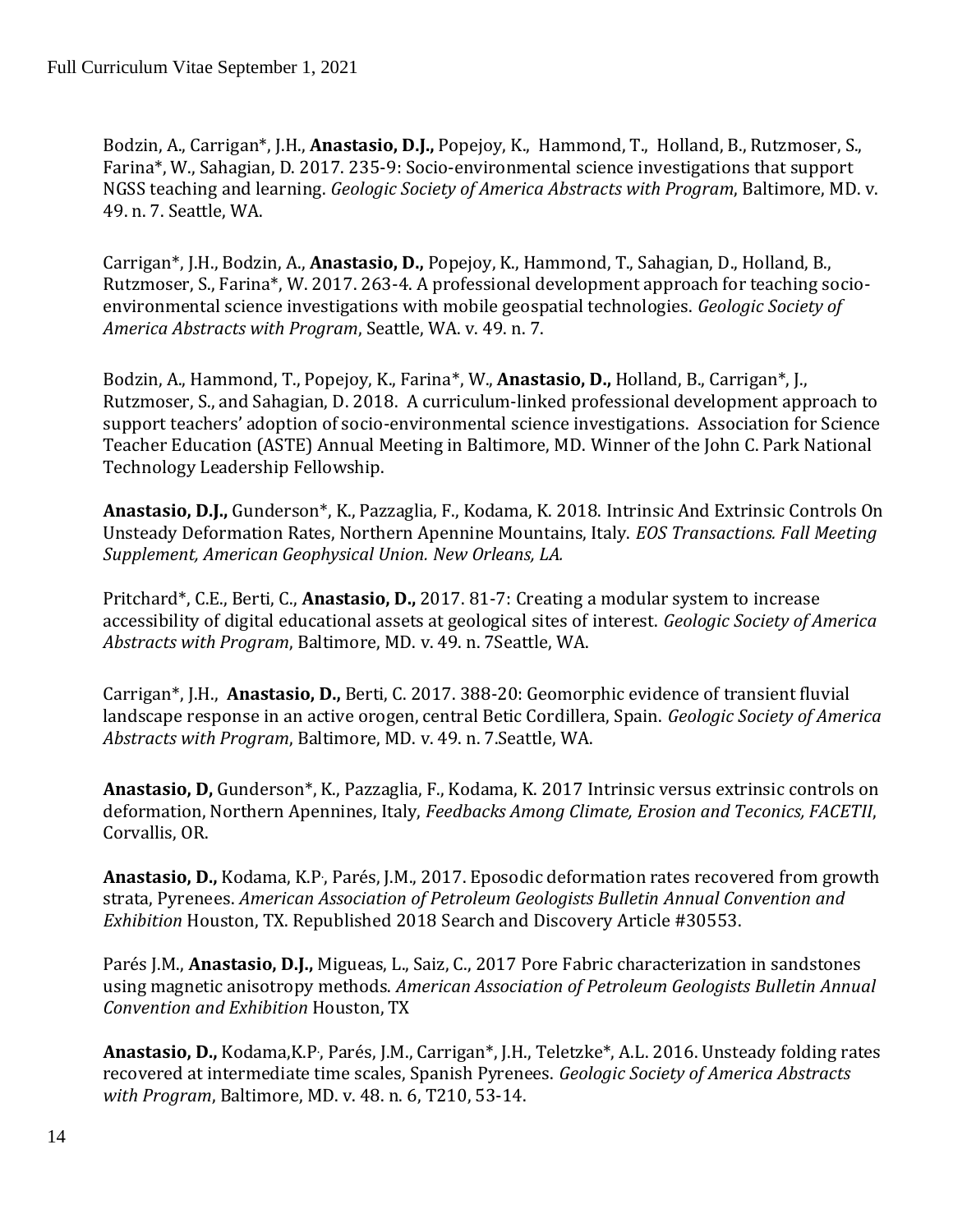Bodzin, A., **Anastasio, D.** Berti, C., Sahagian, D. 2016. Using geospatial technologies to promote learning in the Earth sciences with preservice teachers. *Geologic Society of America Abstracts with Program*, Baltimore, MD. v. 48. n. 7, T76-5.

Bodzin, A., **Anastasio, D.,** Sharif\*, R., Rutzmoser, S. 2016. Implementing a Web GIS plate tectonics simulation to promote spatial thinking and reasoning. *Geologic Society of America Abstracts with Program*, Baltimore, MD. v. 48. n. 7, 53-14.

Berti, C., Gao\*, Y., Carrigan\*, J.H., **Anastasio, D.** 2016. Evidences of drainage network reorganization in response to active tectonics in the Betic Cordillera, Spain. *Geologic Society of America Abstracts with Program*, Baltimore, MD. v. 48. n. 7, 284-9.

**Anastasio, D.** Kodama, K., Parés, J., Hinnov, L. 2015. Incremental folding rates determined with 104-5 year time resolutions along the Pyrenean thrust front Spain. *EOS Transactions. Fall Meeting Supplement, American Geophysical Union.*

Carrigan\*, J.H., **Anastasio, D.J.,** Parés, Kodama, K.P. 2015. Fault propagation fold kinematics recovered from terrestrial growth strata with 20-kyr time resolution, Sant Llorenç de Morunys, Pyrenees, Spain. *Geologic Society of America Abstracts with Program*, Baltimore, MD. v. 47. n. 6.

**Anastasio, D.J.,** Bodzin, A., Sharif\*, R. Rutzmoser, S. 2015. Geospatial thinking and reasoning enhanced in a structural geology and tectonics course using web GIS. *Geological Society of America Abstract with Program*. v. 47. n. 6. Baltimore, MD

Carrigan\*, J., Parés, J., **Anastasio, D.** 2015. Examining terrestrial growth strata using syntectocic strata at high-resolution time, Ebro basin. American Association of Petroleum Geologists Student Exposition. Pittsburg, PA.

Sharif, R\*., **Anastasio, D.,** Rutzmoser, S., Bodzin, A. 2015. Geospatial thinking and reasoning enhanced in a structural geology and tectonics course using Web-GIS, as validated by content experts. Geological Society of America Abstract for NE Section meeting March 2015 v. 47.

Bodzin, A., **Anastasio, D.,** Sahagian, D. 2015. Using Web GIS to promote geospatial thinking and reasoning skills. Paper presented at the 2015 Association for Science Teacher Education (ASTE) Annual Meeting in Portland, OR.

Carrigan\*, J.M, Parés, J.M., **Anastasio, D.J.,** 2014. Recovering the unsteadiness of deformation with 10<sup>4</sup> yr resolution over 2.5 x 10<sup>6</sup> yrs, SE Pyrenees, Spain. Geological Society of America Abstract with Program. v. 46. n. 6., paper 319-6, Vancouver, BC, Canada. October 2014.

Parés, J.M., Carrigan\*, D.J., **Anastasio, D.J**. 2014. Unsteadiness of Deformation in Growth Strata From Magnetostratigraphy and Cyclostratigraphy, SE Pyrenees, Spain. [Invited] Americal Geophysical Union Fall Meeting Abstract GP21B-03. San Francisco, CA. December 2014.

Repasch, M., **Anastasio, D.J.**, Carrigan\*, J., Parés, J.M. 2014. Fold kinematics resolved along the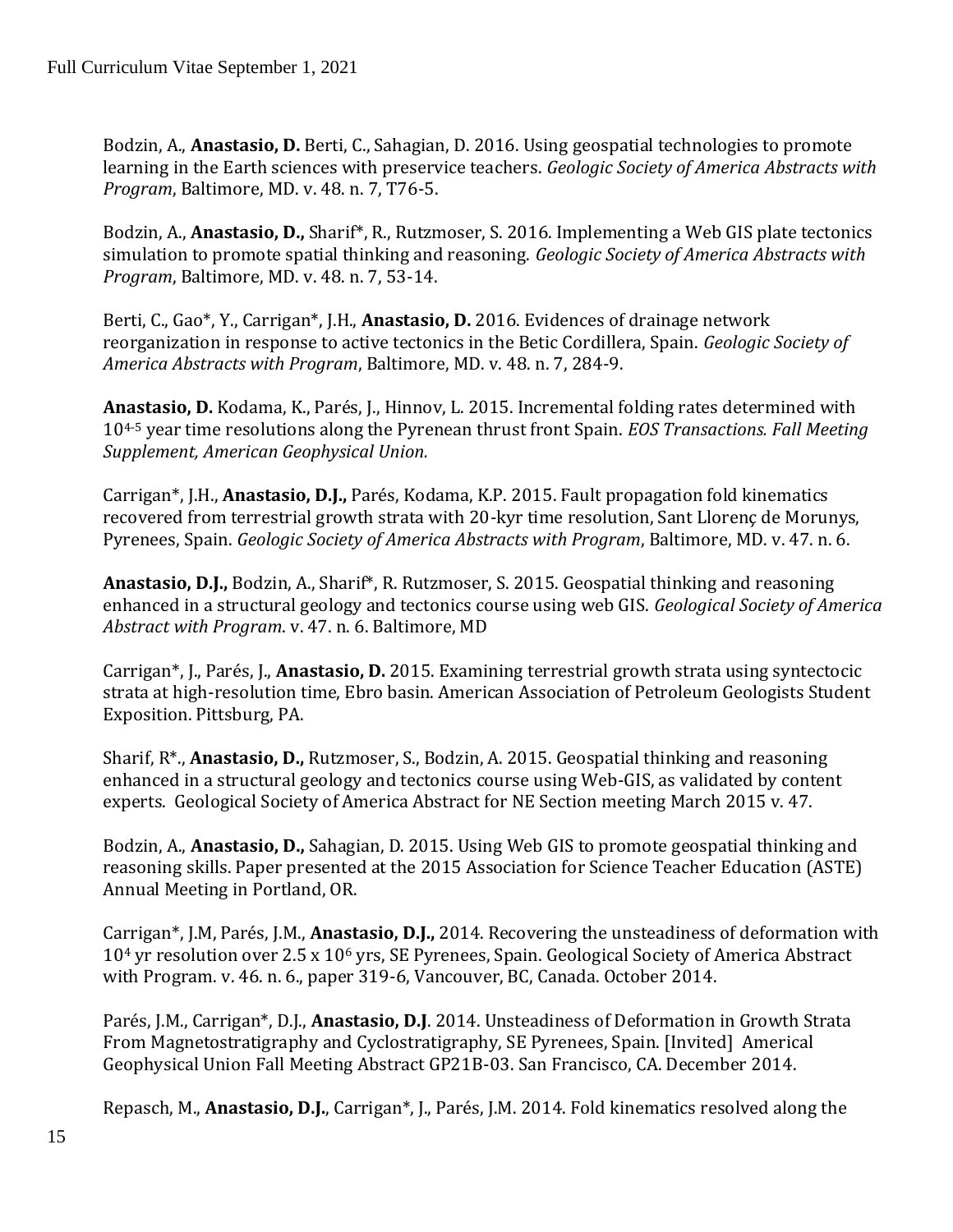Spanish Pyrenees mountain front Sant Llorenç de Morunys. 2014. Geological Society of America Abstracts with programs. V. 46. n.6, paper 86-4, Vancouver, BC Canada October 2014.

**Anastasio, D.,** Acuta, L., Rutzmoser, S., Sahagian, D., Bodzin, A.M.2014. Geologic Society of America Abstracts with programs, v. 46, n. 6, paper 151-11. Vancouver, BC, Canada, October

Bodzin, A., **Anastasio, D.,** Sahagian, D. 2014. Promoting spatial thinking with Web-based geospatial technologies. Poster presented at the 2014 NSF Discovery Research K12 Meeting in Washington, DC.

Berti, C., **Anastasio, D.J.,** Pazzaglia, F.J., Brocard, G.Y., Moodie\*, A, Pares, J.M., Soto, J.I. 2014. Drainage network reorganization and divide migration in response to active tectonics in the Betics Range, Spain. Geologic Society of America Annual Meeting, Abstracts with Program, v. 46 n. 6 paper 272-12, Vancouver, BC, October 22, 2014.

Valletta, R. Brocard, G., Willenbring, J., Pazzaglia, F, Berti, C., **Anastasio, D.** 10Be-26Al exposure dating of river captures and basin avulsion in the Betic Cordilleras or Spain. Abstract with Program, Eastern Geomorphology Conference, Bethlehem, PA, May 1, 2014.

Parés, J.M., Anastasio,D.J., Kodama, K.P. 2014. Anisotropy of Magnetic Susceptibility (AMS) unlocks synsedimentary deformation kinematics at Pico del Aguila, Pyrenees, Spain. 14th Castle Meeting Évora, Portugal. August 31-September 6, 2014. [https://www.fc.ul.pt/pt/conferencia/14th-castle](https://www.fc.ul.pt/pt/conferencia/14th-castle-meeting/list-abstracts)[meeting/list-abstracts.](https://www.fc.ul.pt/pt/conferencia/14th-castle-meeting/list-abstracts)

Pueyo, E.L., Ramón, M.J. and the Geokin3DPyr group (\*) 2014. Paleomagnetic database in the Pyrenees: an assessment. Abstract. 24<sup>e</sup> Réunion des Sciences de la Terre, Pau France. (\*)Almar, Y., **Anastasio, D.,** Beamud, E., Briz, J.L., Casas, A.M., Calvín, P., Calvo, M., Costa, E., Fernández, O., Garcés, M., Gil-Imaz, A., Gil-Peña, I., Hernández, R., Izquierdo-Lavall, E., Kodama, K.P., Larrasoaña, J.C., Lewis, C.J., López, G., Mochales, T., Navas, J., Oliva-Urcia, B., Oliván, C., Pérez-Rivarés, J., Sánchez, E., San Miguel, G., Parés, J.M., Pocoví, A., Pueyo-Anchuela, O., Ramajo, J., Rodríguez-Pintó, A., Silva-Casal, R., Soto, R., Sussman, A. J., Teletzke\*, A.L.,Vidal, O., Villalaín J.J.

Pares, J.M., Repasch\*, M., **Anastasio, D.J.,** Carrigan\*, J. 2014. AMS-related shortening recorded in redbeds from growth strata, Pyrenees. European Geophysical Union, General Assembly, Abstract EGU2014-10183. Vienna, Austria.

**Anastasio, D.J.,** Bodzin, A., Sahagian, D.L., Scott Rutzmoser. 2013. Teaching Tectonics to Undergraduates with Web GIS. *American Geophysical Union*, Fall Meeting Abstract ED13C-0787.

**Anastasio, D.J.,** Parés, J., Carrigan\*, J., 2013. High-Resolution Thrust Front Reconstruction Using Terrestrial Growth Strata, Pyrenees, Spain. *American Geophysical Union*. Fall Meeting Abstract GP43A-1195.

Cirucci, L., Teletzke\*, A., Bodzin, A., **Anastasio, D.,** Sahagian, D., Rutzmoser, S., and Bressler\*, D. (April, 2013). Investigating Tectonics with Web GIS. Presentation to be presented at the 2013 National Science Teachers Association (NSTA) National Conference on Science Education in San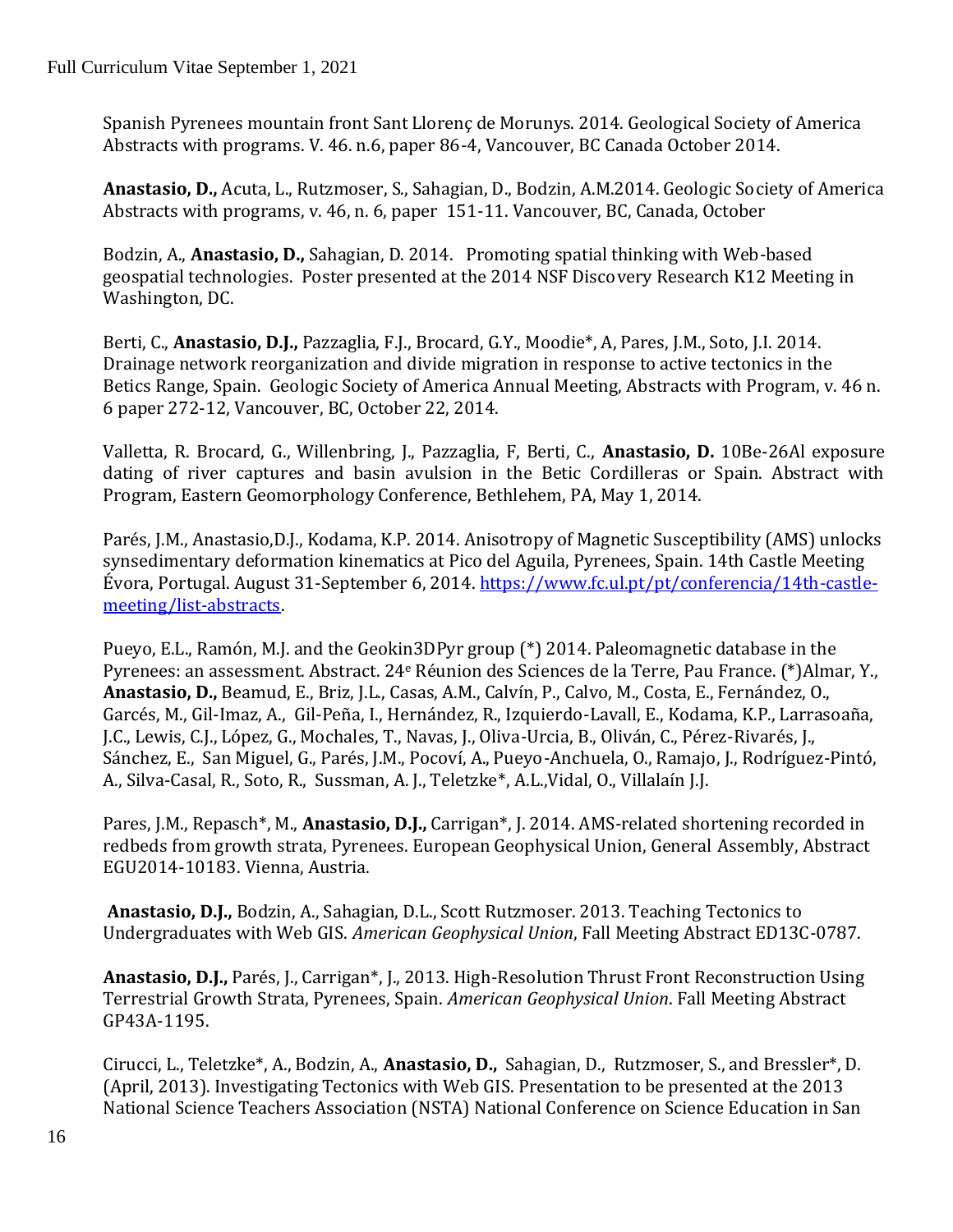Antonio, TX.

Bodzin, Cirucci, Dempsey\*, **Anastasio**, Sahagian, Bressler\*. (April, 2013). Investigating climate change issues with Google Earth and Web-based activities. Presentation to be presented at the 2013 National Science Teachers Association (NSTA) National Conference on Science Education in San Antonio, TX.

Bodzin, A., Telezke\*, A., Cirucci, L., Bressler\*, D., **Anastasio, D.,** Sahagian, D., Rutzmoser, S., and Burrows\*, J., (January, 2013). Using Web GIS to support the teaching and learning of tectonics. Experiential session to be presented at the 2013 Association for Science Teacher Education (ASTE) Annual Meeting in Charleston, SC.

Dempsey\*, C., Bodzin, A., Peffer\*, T., **Anastasio, D.,** Sahagian, D., Cirucci, L., and Bressler\*, D. (January, 2013). Environmental Literacy and Inquiry: The climate change curriculum. Experiential session to be presented at the 2013 Association for Science Teacher Education (ASTE) Annual Meeting in Charleston, SC.

Bodzin, A., Cirucci, L., **Anastasio, D**., Sahagian, D., Bressler, D, Burrows\*, J., and Rutzmoser, S., 2013. Integrating Web GIS in Earth science curriculum to investigate tectonics. Presentation presented at the 2013 *National Science Teachers Association (NSTA)* Regional Conference on Science Education in Charlotte, NC.

Cirucci, L., Teletzke\*, A., Bodzin, A., **Anastasio, D.,** Sahagian, D., Rutzmoser, S., and Bressler, D. (April, 2013). Investigating Tectonics with Web GIS. Presentation presented at the 2013 *National Science Teachers Association (NSTA)* National Conference on Science Education in San Antonio, TX.

Bodzin, Cirucci, Dempsey\*, **Anastasio**, Sahagian, Bressler. 2013. Investigating climate change issues with Google Earth and Web-based activities. Presentation presented at the 2013 *National Science Teachers Association (NSTA)* National Conference on Science Education in San Antonio, TX.

Bodzin, A., Telezke\*, A., Cirucci, L., Bressler, D., **Anastasio, D.,** Sahagian, D., Rutzmoser, S., and Burrows, J., 2013. Using Web GIS to support the teaching and learning of tectonics. Experiential session presented at the 2013 *Association for Science Teacher Education (ASTE)* Annual Meeting in Charleston, SC.

Dempsey\*, C., Bodzin, A., Peffer, T., **Anastasio, D.,** Sahagian, D., Cirucci, L., and Bressler, D. 2013. Environmental Literacy and Inquiry: The climate change curriculum. Experiential session presented at the 2013 *Association for Science Teacher Education (ASTE)* Annual Meeting in Charleston, SC.

Gunderson\*, K., **Anastasio, D.,** Pazzaglia, F. 2012 Determining the causes of fault slip rate variability of Northern Apennine thrusts on intermediate timescales. *American Geophysical Union*, Fall Meeting Abstract: T41E-07.

**Anastasio, D.J.,** Bodzin, A, Sahagian, D., Teletzke\*, A., Rutzmoser, S., Cirruci, L., Bressler, D., Burrows\*, J. 2012. Teaching and Learning Tectonics with Web-GIS. *American Geophysical Union*,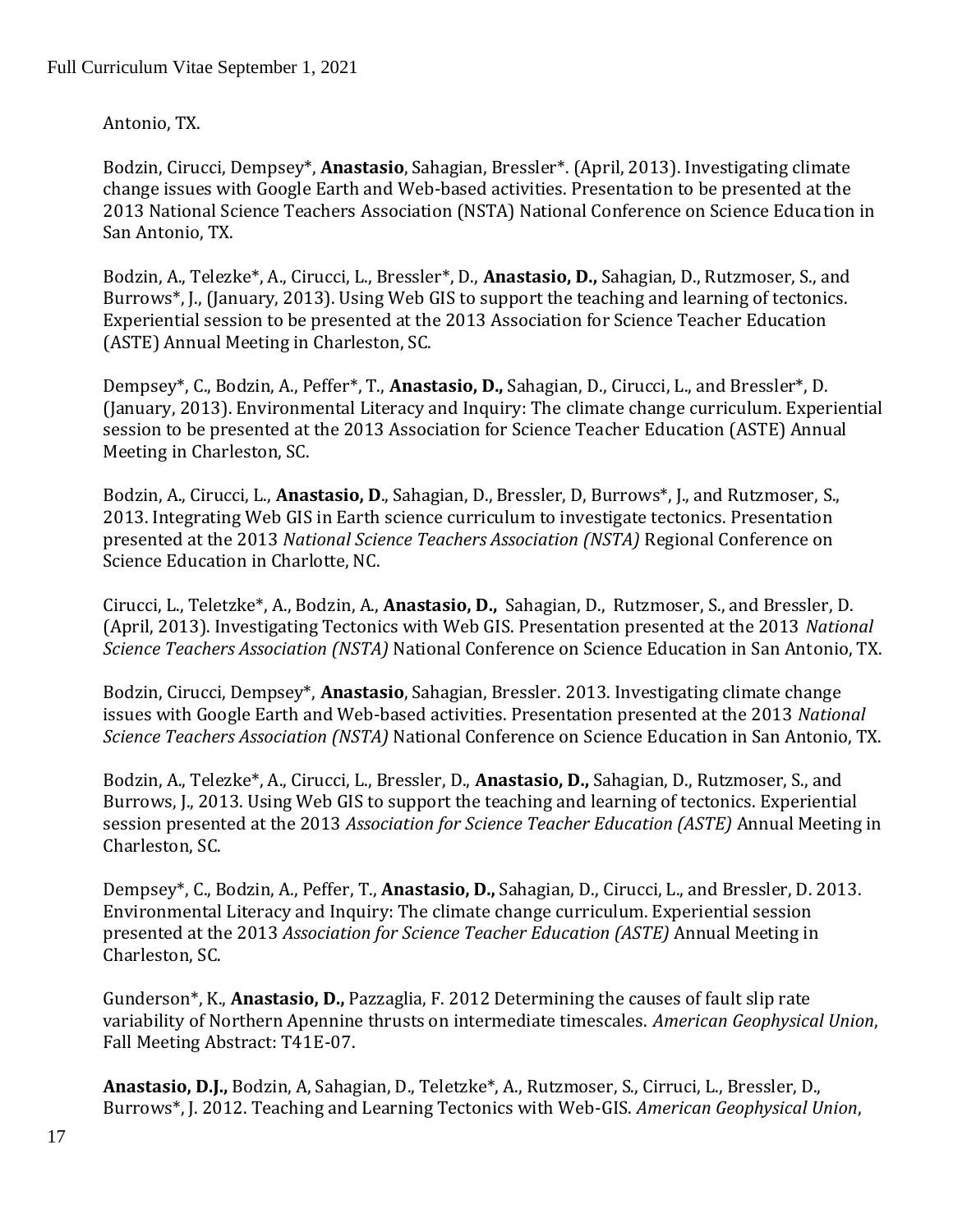Fall Meeting Abstract: ED43E-02.

**Anastasio, D.J.,** Kodama, K.P., Teletzke\*, A.L., Boulton\*, S., Bilardello\*, D. 2012 Time-Correlative Recovery of Milankovitch-Scale Cyclicity From An Eocene Fluvial-Deltaic System, Southern Pyrenees, Spain. *American Geophysical Union*, Fall Meeting Abstract: GP 13B-1117.

Sahagian, D., **Anastasio, D.J.,** Bodzin, A, Cirucci, L., Bressler\*, D., Dempsey\*, C., Peffer\*, T. 2012. Assessing Climate Misconceptions of Middle School Learners and Teachers. American Geophysical Union, Fall Meeting Abstract: ED13B-0779.Bodzin, A., Bressler\*, D., Dempsey\*, C., Sahagian, D.,

**Anastasio, D.J.,** Cirucci, L. 2012. A Curriculum Approach Using Google Earth and Web-Based Interactivities to Promote Climate Change Understandings. *Geological Society of America, Abstracts with Programs*, **44**: (7) 208077.

Burrows\*, J.E., Bodzin, A., **Anastasio, D.,** Sahagian, D., Rutzmoser, S., Bressler\*, D., Cirucci, L., Teletzke\*, A. 2012*.* Using Web GIS to Enhance Tectonics Learning and Geospatial Thinking*. Geological Society of America, Abstracts with Programs*, **44**: (7) 208166.

Bodzin, A., Sahagian, D., **Anastasio, D.,** Bressler\*, D., Kulo\*, V., Peffer\*, T., Dempsey\*, C., Cirucci, D. 2012. Environmental Literacy and Inquiry: A Geospatial Curriculum to Support Middle School Teachers and Students. *. Geological Society of America, Abstracts with Programs*, **44**: (7) 208224.

Gunderson\*, K.L., Pazzaglia, F.J., **Anastasio, D.J.**, Ponza, A., Frankel, K.L., Kodama, K.P., Berti, C., Picotti, V. 2012. Unraveling Tectonic and Climatic Controls on Synorogenic Growth Strata, Northern Apennines, Italy. *Geological Society of America, Abstracts with Programs*, **44**: (7) 210572.

Bodzin, A., Cirucci, L., Kulo\*, V., Dempsey\*, C., **Anastasio, D.,** and Sahagian, D. 2012. Teaching and learning about energy resources with Web GIS. ESRI Education GIS Conference in San Diego, CA. EDUC909.

Cirucci, L., Bodzin, A., Teletzke\*, A., **Anastasio, D**., Sahagian, D., Rutzmoser, S., Bressler\*, D. 2012. Enhancing Tectonics Learning with Web GIS. ESRI Education GIS Conference in San Diego, CA. USA. EDUC937.

**Anastasio, D.J.** Latta\*, D., Kodama, K.P., Idleman, B.D. 2011. Thrusting Rates in the Early Eocene from the Sevier Hinterland, Idaho, USA. American Geophysical Union, Fall Meeting Abstract: T51B-2335.

Teletzke\*, A.L., Parés, J.M., Kodama, K.P., **Anastasio, D.J.** 2011. Unsteady deformation along the southwest Spanish Pyrenean thrust front. American Geophysical Union Fall Meeting Abstract: T51B-2321.

Gunderson\*, K.L., **Anastasio, D.J.**, Pazzaglia, F.J. 2011. Milankovitch time-scale record of unsteady fault slip, Salsomaggiore thrust, Northern Apennines, Italy. American Geophysical Union Fall Meeting Abstract: T44A-05.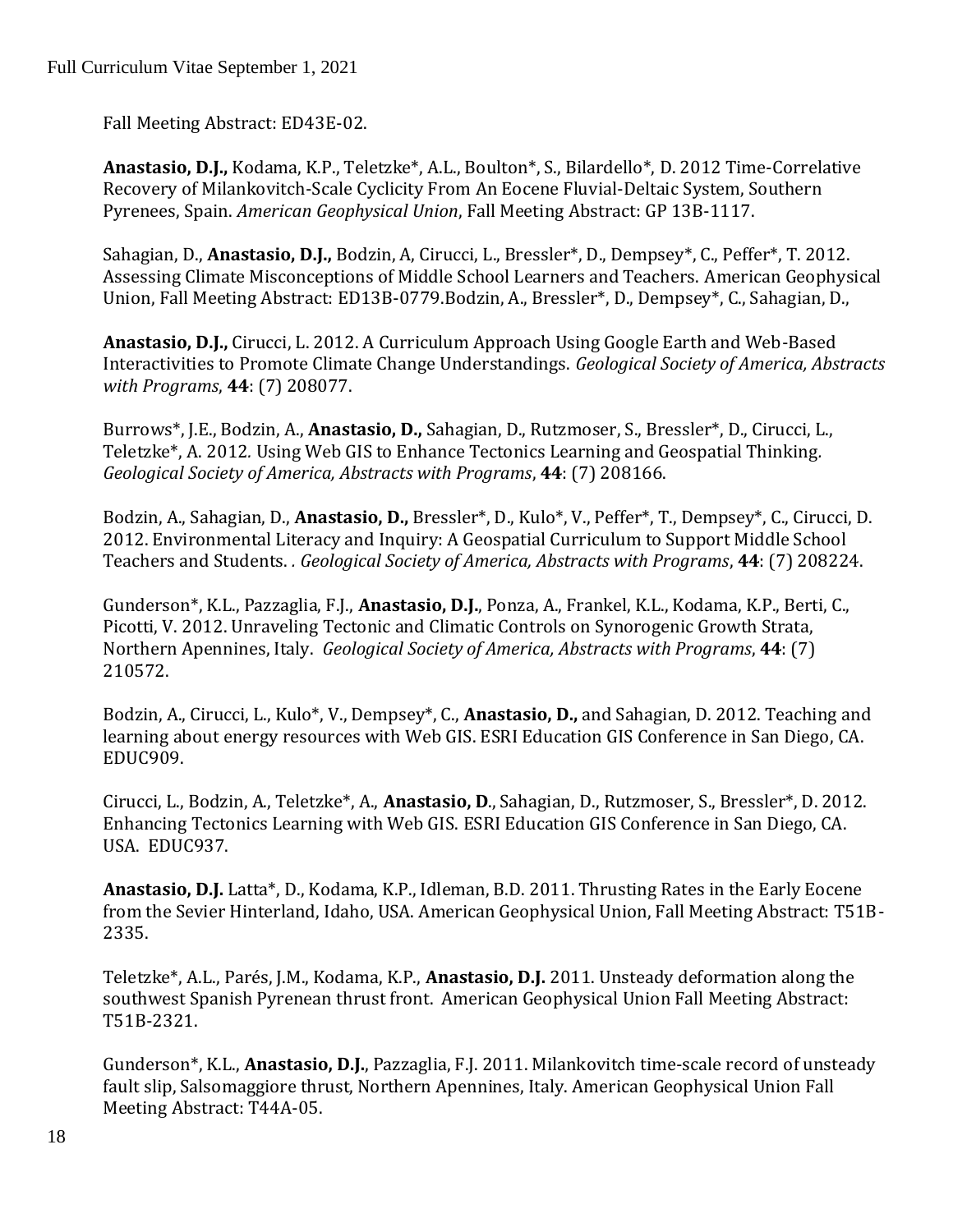Gunderson\*, K., Pazzaglia, F., Anastasio, D., Kodama,K., Frankel, K., Ponza, A., Berti, C., Smith, D., Tanen\*, B., O'Neill\*, M. 2011 Along-strike partitioning of shortening on thrust-related folds, Northern Apennine mountain front, Italy *Geophysical Research Abstracts* v. 13 5291.

**Anastasio, D.J.**, Bodzin, A.M., Peffer\*, T., Sahagian, D., Cirucci, L. 2011. The effectiveness of a geospatial technologies-integrated curriculum to promote climate literacy. American Geophysical Union, Fall Meeting Abstract: ED21A-0568.

Dempsey\*, C., Bodzin, A.M., Sahagian, D.L., **Anastasio, D.J.**, Peffer\*, T., Cirucci, L. 2011. Investigating climate change issues with web-based geospatial inquiry activities. *American Geophysical Union*, Fall Meeting Abstract: ED21C-0591.

Teletzke\*, A., Kulo\*, V., Bodzin, A., **Anastasio, D.,** Sahagian, D., & McKeon, R. 2011. Designing learning activities to teach spatially with Web GIS. *Geological Society of America Abstracts with programs* v. 42 (7), Paper No.163-3.

Bodzin, A., Kulo\*, V., Cirucci, L., **Anastasio, D.**, Sahagian, D., & Peffer\*, T., 2011. Teaching "spatially" with geospatial learning technologies to investigate environmental issues. *International Society for Technology in Education (ISTE)* Annual Conference.

Kulo\*, V., Bodzin, A., Cirucci, L., **Anastasio, D.,** Sahagian, D., & Peffer\*, T., 2011. Integrating geospatial technologies with inquiry-based learning to investigate energy. *International Society for Technology in Education (ISTE*) Annual Conference.

Kodama, K.P., Hinnov, L.A., **Anastasio, D.J.,** Elrick, M., Latta\*, D.K., 2010, Global Milankovitch cycles recorded by rock magnetism in the shallow marine Cretaceous Cupido Formation. *EOS Transactions, American Geophysical Union, Fall Meeting Supplement* **91** (52) Abstract GP06-xx. Invited.

Peffer\*, T., Bodzin, A., Kulo\*, V., McKeon, R., **Anastasio, D.,** Sahagian, D. (2010). Innovative investigations of energy issues with instructional and geospatial technologies. Paper presented at the 2010 North American Association for Environmental Education (NAAEE) Annual Conference in Buffalo, NY.

Peffer\*, T., Bodzin, A. Kulo\*, V. Sahagian, D. **Anastasio, D.** (2010, September). The personal energy audit: Examine, analyze and reduce your energy use. Paper presented at the 2010 North American Association for Environmental Education (NAAEE) Annual Conference in Buffalo, NY.

**Anastasio, D.J.,** 2010, Mediterranean active tectonics, plate boundaries, and orogeny. *MARGINS Successor Meeting*, San Antonio, TX, February 2010.

Kodama, K.P., **Anastasio, D.J.,** Hinnov, L., 2009*,* High-resolution Rock Magnetic Cyclostratigraphy in an Eocene Flysch, Spanish Pyrenees. *EOS Transactions, American Geophysical Union, Fall Meeting Supplement* **90** (52) Abstract GP22A-06.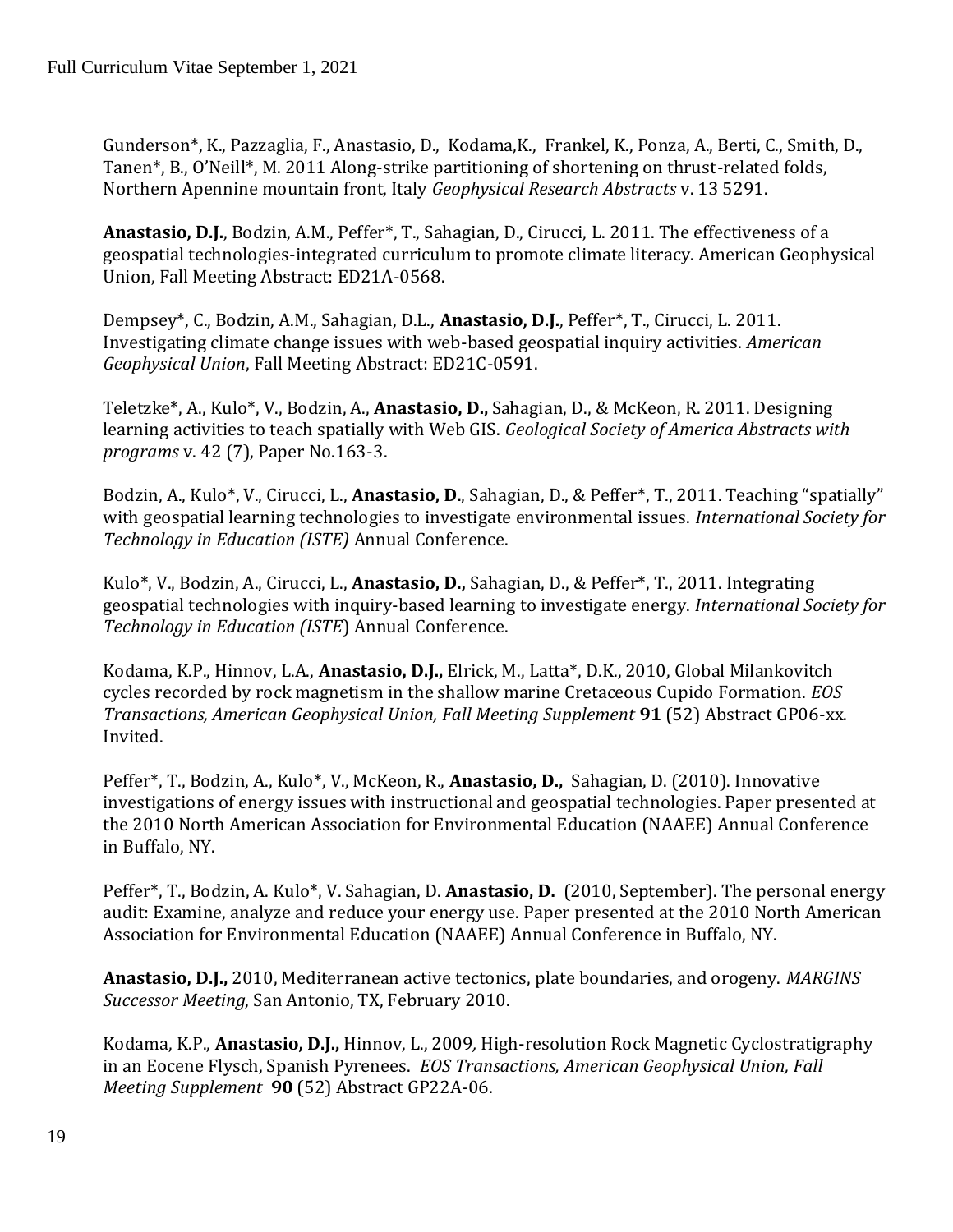Gunderson\*, K. L., Kodama, K.P., **Anastasio, D.J.,** Pazzaglia, F. J., 2009, Milankovitch orbital cycles encoded by diagenetic iron sulfides in Neogene sediments, Stirone River section, Northern Apennines, Italy. *EOS Transactions, American Geophysical Union, Fall Meeting Supplement* **90** (52) Abstract GP43B-0854.

**Anastasio, D.,** Kenneth, K., Hinnov, L., Pares, J. 2009, Milankovitch-tuned growth stratigraphy resolves 100,000-year folding rates at Sierra del Aguila, Spain. *Geological Society of America, abstracts with programs* v. **41**, no. 7, p. 299, paper 107-3. Gunderson\*, K.L., **Anastasio, D.J.,** Kodama, K.P., Pazzaglia, F.J. 2009, Unsteady fold growth at Milankovitch time scales encoded in marine growth strata, Salsomaggiore anticline, Italy. *Geological Society of America, abstracts with programs* v. **41,** no. 7, p. 184, Paper 62-5.

McKeon\*, R., Kulo\*, V., **Anastasio, D**., Bodzin, A., Peffer, T., Sahagian, D., 2009, The Isle of Navitas: Towards a better understanding of energy and decision making using GIS. *Geological Society of America, abstracts with programs* v. **41**, no. 7, p. 318, Paper 14-11.

Kulo\*, V., Bodzin, A., Peffer\*, T., **Anastasio, D**., & Sahagian, D., 2009, Using GIS in the classroom to investigate energy. Bring Your Own Laptop presentation presented at the 2009 *National Educational Computing Conference (NECC)*, Washington, DC.

**Anastasio, D.J.,** Kodama, K.P., Pazzaglia, F.J., 2008. Fluvial-Deltaic Systems as High-Resolution Recorders of Fold Growth and Fault Slip. *EOS Transactions, American Geophysical Union, Fall Meeting Supplement* **89** (52) Abstract T44A-01.

Wilson\*, L.F., **Anastasio, D.J.,** Pazzaglia, F.J., 2008. Quantifying Active Hinge Migration and Fault Propagation from a Fluvial Terrace Record, Apennine Mountain Front, Italy. *Geological Society of America, abstracts with programs* v. **40**, Abstract 343-10.

Troy\*, J, K., Kodama, K.P., **Anastasio, D.J.** 2008. Synsedimentary Tectonic Strain and Fold Kinematics Recorded by Anisotropy of Magnetic Susceptibility in Pyrenean Flysch. *Geological Society of America, abstracts with programs* v. **40**, Abstract 131-6.

**Anastasio, D.J.,** Kodama, K.P., Hinnov, L.A., Parés, J.M., 2008, Variable Pace of Deposition and Deformation Recorded at High-Resolution by Climate Cycles in Growth Strata, Spanish Pyrenees, *American Association of Petroleum Geologists*, Invited.

Hinnov, L.A., **Anastasio, D**., Latta\*, D., Kodama, K., Elrick, M., 2008, Milankovitch-controlled paleoclimate signal recorded by rock magnetics, Lower Cretaceous platform carbonates of northern Mexico. *American Association of Petroleum Geologists*, Invited.

**Anastasio, D.,** Kodama, K., Parés, J., Hinnov, L. 2007. High-Resolution Deformation Rates Recorded at Precessional Time Scales in Growth Strata, Pyrenees, Spain. programe with abstracts Continental Tectonics and Mountain Building Ullapool 12-19 May 2007 "The Peach and Horne Meeting" Invited. electronic:

[http://www.see.leeds.ac.uk/peachandhorne/friday/056\\_Anastasio.pdf](http://www.see.leeds.ac.uk/peachandhorne/friday/056_Anastasio.pdf)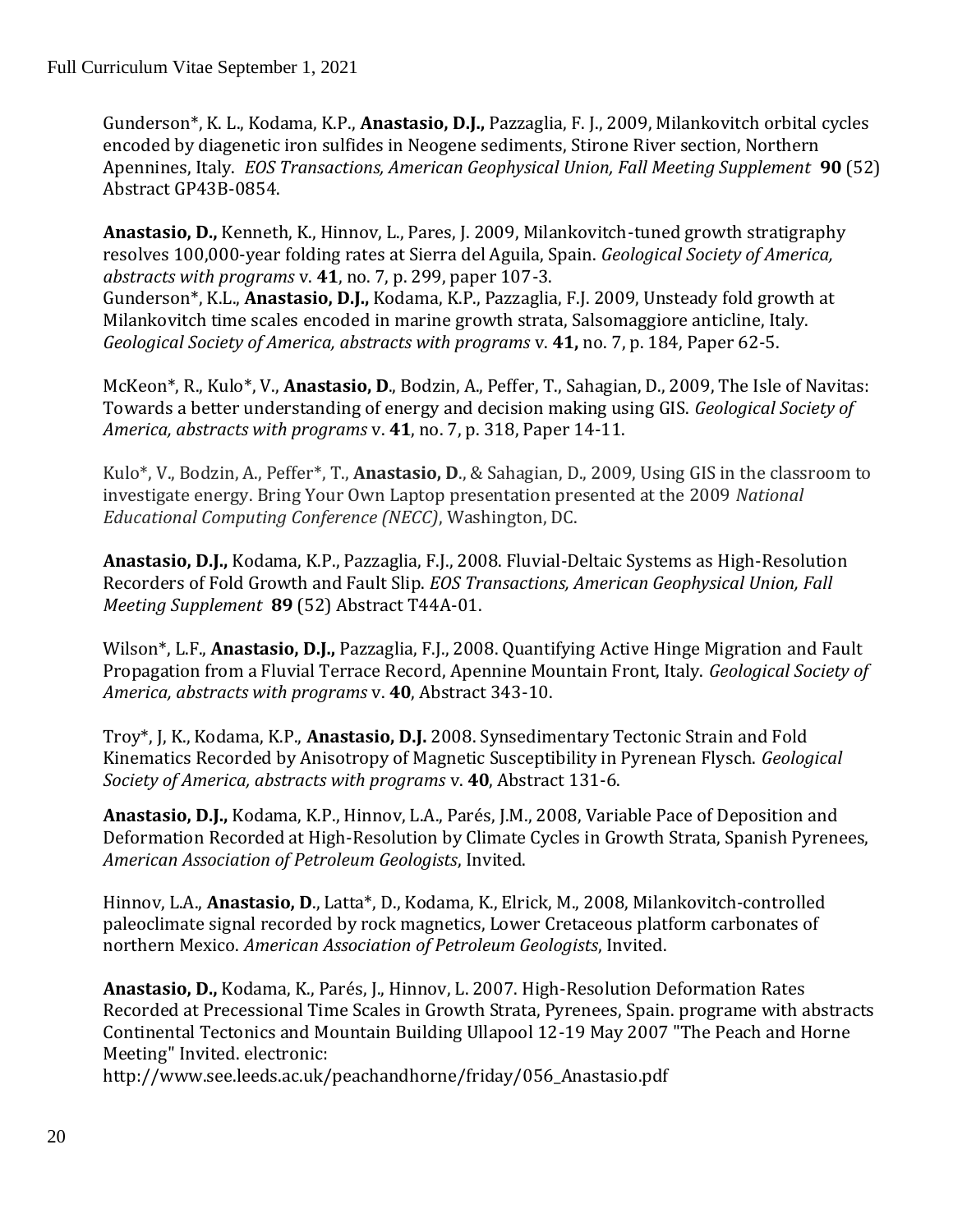Majerowicz\* C.N, Harkins\*, N.W., Regalla\*, C.A., Troy\*, J.K., Pazzaglia, F.J. **Anastasio, D.J.** 2007. Transtension along the Northeastern Boundary of the Snake River Plain. *Geological Society of America, abstracts with programs* v. **39**, n.6 p.292.

Wilson\*, L.F., Pazzaglia, F., **Anastasio, D**., Picotti, V., Wilson, J., Ponza, A., 2007, A Fluvial Record of Active Fault-Propagation Folding, Salsomaggiore, Anticline, Northern Apennines, Italy, *Geological Society of America, abstracts with programs* v. **39**, n.6 p.263.

**Anastasio, D.J.,** Kodama., Parés, J.M., Hinnov, L.A., 2007 Deformation Rates from Climate Cycles in Marine Synorogenic Turbidites, Jaca Basin, Spanish Pyrenees, *EOS Transactions, American Geophysical Union, Fall Meeting Supplement* **88** (52) Abstract. OS33A-0999.

**Anastasio, D.J.,** Latta\*D.K., Kodama, K.P., 2006, Strain history of a regional-scale décollement fold, Northeast Mexico, *EOS Transactions, American Geophysical Union, Fall Meeting Supplement* **87** *(52)* Abstract GP31A-0074.

Kodama, K.P., **Anastasio, D.J.,** Newton\*, M.L., 2006, Using anisotropy of remanence to decompact sedimentary strata for basin analysis and cyclostratigraphic studies: a new technique, *EOS Transactions, American Geophysical Union, Fall Meeting Supplement* **87** *(52)* Abstract Abstract GP33A-01-Invited.

**Anastasio, D.J.,** Kodama, K.P., Parés, J.M., Regalla\*, C., Newton\*, M.L., Hinnov, L.A. 2006 Non-Steady Rates of Folding Revealed by Growth Strata, Geological Society of America Abstracts with Programs, v. **38** n. 7, p.542.

Cascione\*, J., Bodzin, A.M., **Anastasio, D.,** Yu, Z., Ramage, J.M., Heydenberk\*, E. 2006 Engaging learners with a web-based introduction to the Carbon Cycle, Geological Society of America Abstracts with Programs, v. **38** n. 7, 499.

Bodzin, A.M. **Anastasio, D.,** Cascione\*, J., Ramage, J., Yu, Z., Heydenberk\*, E. 2006 Designing webbased activities to promote inquiry in Earth, Environmental, and Earth System Science education Geological Society of America Abstracts with Programs, v. **38** n. 7, 80.

Newton\*, M.L., **Anastasio, D.J.,** Kodama, K.P., Hinnov, L.A., Parés, J.M. 2006 Reconciling magnetostratigraphic and cyclostratigraphic data from an Eocene marine flysch, Spanish Pyrenees. *EOS Transactions, American Geophysical Union, Joint Assembly Supplement* **87** *(36)*  Abstract GP41B-04-INVITED. **Best Student Paper Geomagnetism and Paleomagnetism Section.**

Parés, J.M., Kodama, K.P., **Anastasio, D.J.,** Newton\*, M.L., 2006 Magnetic reversal stratigraphy of Eocene growth strata, South Pyrenean fold-and-thrust belt. *EOS Transactions, American Geophysical Union, Joint Assembly Supplement* **87** *(36)* Abstract GP41B-03.

Wendell\*, M., **Anastasio, D.J.,** Bodzin, A.M., Pazzaglia, F.J. 2006 New geologic map of Lehigh Gorge State Park and development of a web, inquiry-based learning model for middle school geoscience education. *Geologic Society of America, Abstracts with Programs,* **v. 38**, n. 2, p.15.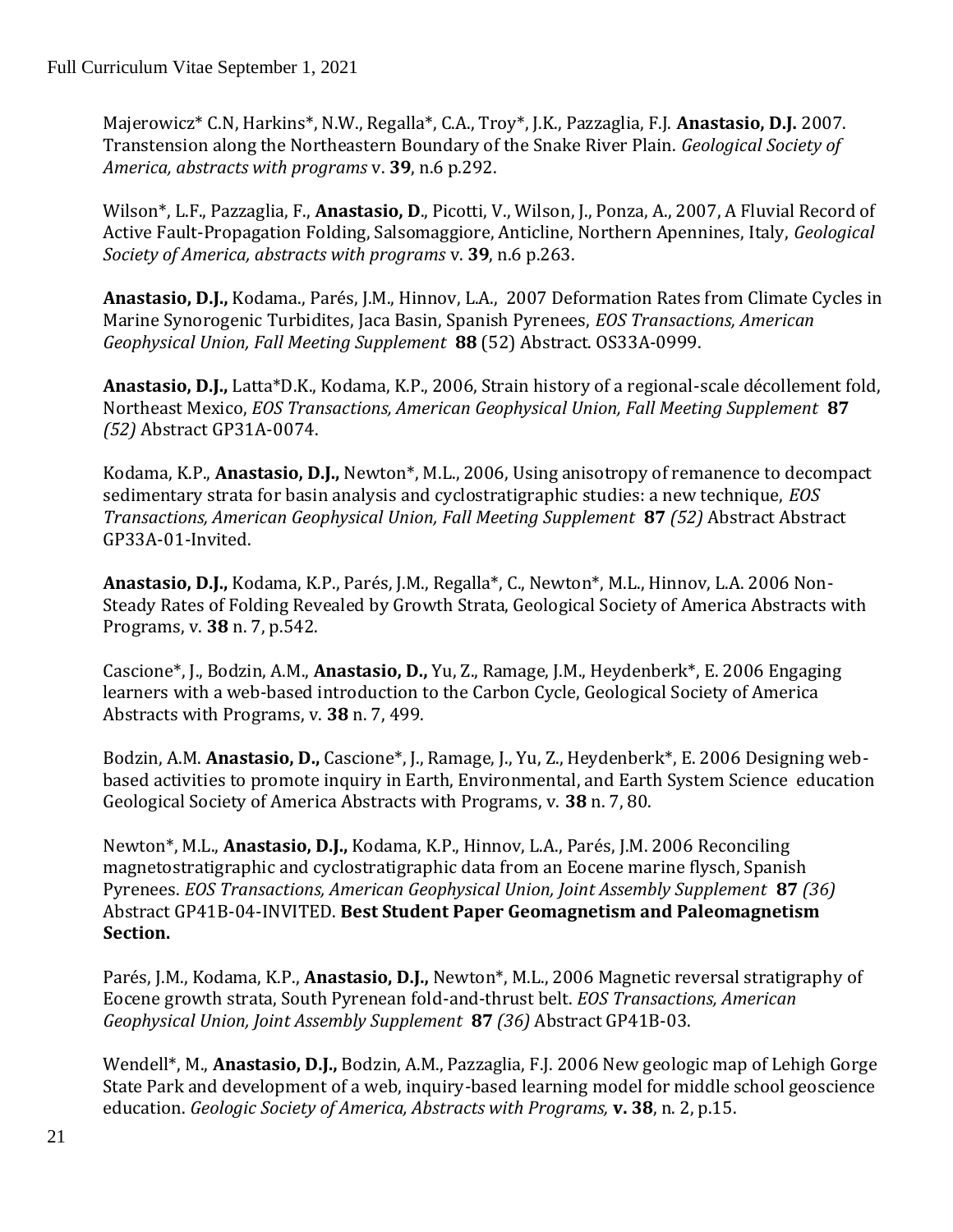**Anastasio, D.J**. Hinnov, L.A., Newton, M.L.\*, Kodama, K.P. 2005 Milankovitch Modulated Eocene Growth Strata From the Jaca Piggyback Basin, Spanish Pyrenees. *EOS Transactions, American Geophysical Union*, PP51C-068.

Regalla\*, C.A., **Anastasio, D.J.,** Newton, M.L.\*, Pazzaglia, F.P. 2005. The Monument Hill fault zone as a natural laboratory for studying the boundary of the Basin and Range Extension north of the Snake River Plain, Red Rock Valley, southwestern Montana. *Geological Society of America, abstracts with programs* v. **37**, n.7 p. 204.

**Anastasio, D.J.,** Latta\*, D.K., Elrick, M., Hinnov, L., Kodama, K.P. 2005 Milankovitch correlation and timing of depositional cyclicity across the Cretaceous platform, NE Mexico: Climate encoded by rock magnetics. *Geological Society of America, abstracts with programs* v. **37**, n.7 p. 113.

**Anastasio, D.J.,** 2005 Where is the Missing Carbon? Multidisciplinary web-based modules for Earth System Science Education. ESSE21Annaul Meeting Fairbanks, AK http://esse21.usra.edu/ESSE21/.

**Anastasio, D.J.,** 2004 Precision deformation rates from Milankovitch modulated growth strata, south Pyrenean thrust front, Spain. *Geological Society of America, abstracts with programs* v. **36**, n.5 p. 112.

Latta\*, D.K., **Anastasio, D.J.,** Elrick, M, and Hinnov, L., 2004. Milankovitch based correlation and timing of depositional cyclicity across the Lower Cretaceous platform, NE Mexico, *Geological Society of America, abstracts with programs* v. **36**, n.5 p. 126.

Latta\*, D. K., **Anastasio, D.,** and Kodama, K., 2003. Carbonate Cycles High Resolution Predictors of Fold Kinematics: an Example from the Coahuila Marginal Folded Province, Mexico: Annual Meeting Expanded Abstracts - *American Association of Petroleum Geologists* v. p.

Latta\*, D. K., **Anastasio, D. J.,** 2003. Multiple Scales of Lithotectonic Stratification in the Sierra Madre Oriental Foreland, Mexico: *Abstracts with Programs - Geological Society of America Annual Meeting* v.35, n. 6. p 261-6.

Harkins\*, N.W., Pazzaglia, F.J., **Anastasio, D.J.,** Newton\*, M. 2003. Tectonic and rock type influences on terraces and channel morphology: Big Sheep Creek, Beaverhead and Tendoy Mountains. *Geological Society of America Abstracts with Programs*, v. 35. n.6, p 25-47.

**Anastasio, D.J.,** Harkins\*, N.W., Latta\*, D.K., Ashcroft, J. 2002. Coeval, in- and out-of-sequence deformation within the Frontal Thrust Sheets of the Tendoy Mountains, SW Montana. *Geological Society of America, Abstracts with Programs* v. 34, no. 4, p. A-7.

Harkins\*, N.W., **Anastasio, D.J**., Pazzaglia, F.J., Latta\*, D.K. 2002. Neotectonics Along the Red Rock Fault, SW Montana, *Geological Society of America, Abstracts with Programs*, v. 34, no. p. 4, A-4.

**Anastasio, D.J.,** Bebout, G.E. 2001. Syntectonic Meteroric Fluid Infiltration, Northern U.S. Rockies,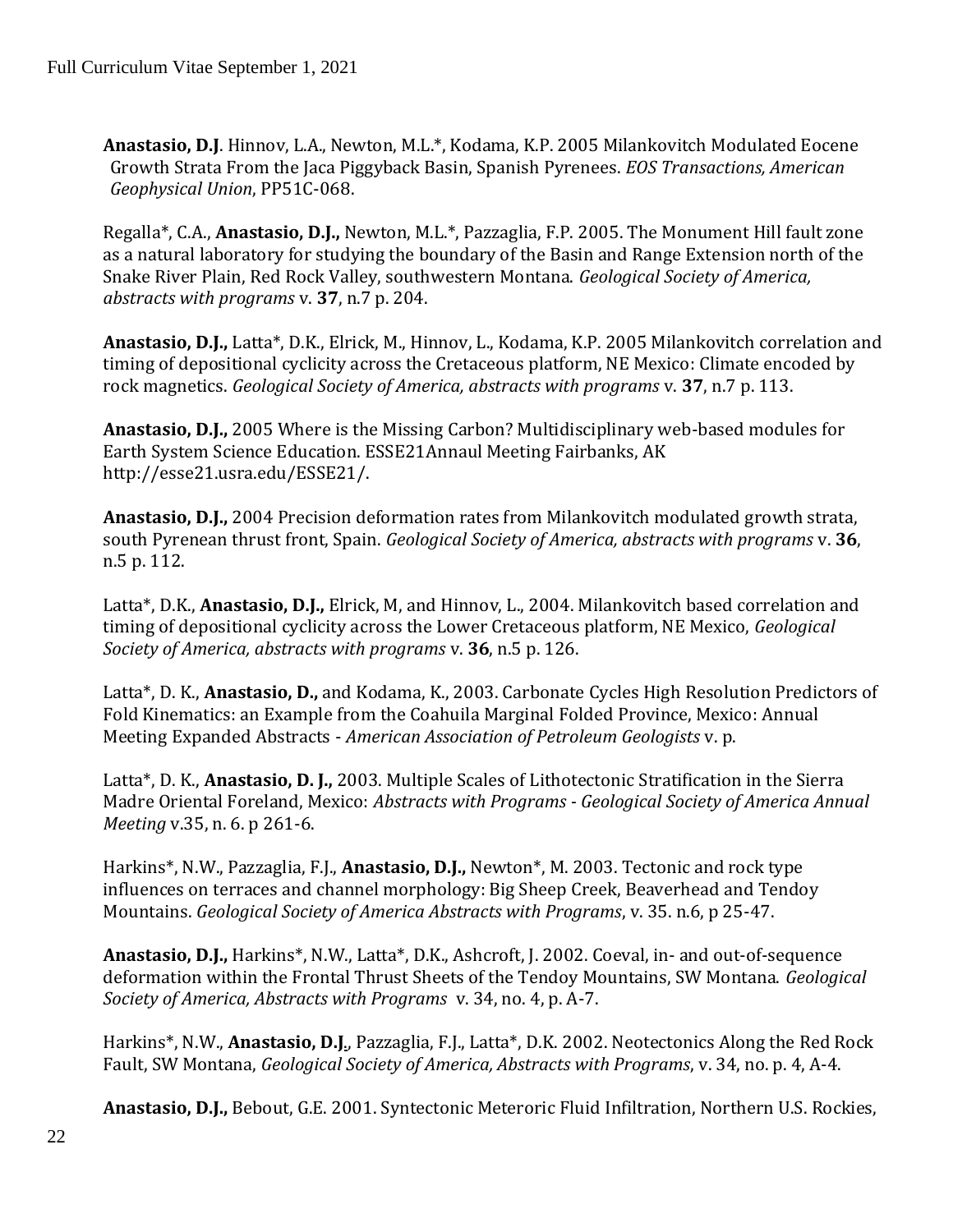ID-Mt. *Geological Society of America, Abstracts with Programs*, v. **33**. no. 6 p. A-52.

**Anastasio, D.J.,** Bebout, G.E. 2000. Synorogenic Fluid-Rock Interactions in the Idaho-Montana Thrust Belt GeoCanada 2000, Millennium Geoscience Summit. Extended abstract with figures. Conference CD and www.geocanada2000.com.

Latta\*, D.K., **Anastasio, D.J.** 2000. Emergent Faulting and Growth Strata in the Sevier Hinterland Idaho: a Record of Coeval Compression and Extension in the Early Eocene. GeoCanada 2000, Millennium Geoscience Summit. Extended abstract with figures. Conference CD and www.geocanada2000.com.

Lloyd, H, Evenson, E., B., **Anastasio, D.,** Strasser, J., Gosse, J., 2000. The "Sliding Boulders" of the Matanuska Glacier, Alaska: their Source, Movement Mechanism and Rate, and Final Fate, *Geological Society of America Abstracts with Programs*, v. Winner Best Student Paper Award.

Casteline, J., Evenson, E.B., **Anastasio, D.J.** 1999. The development of microfabric in an artificially deformed till *Geological Society of America, Abstracts with Programs*, v. **31**. no. 7 p. A-204.

Evenson, E.B., Myers, P.B., Stephens, G.C., **Anastasio, D.J.,** Bebout, G.E., and Baker, G.S. 1998. Sharing the fieldcamp experience with your undergraduates, opportunities for student/faculty group participation: the Lehigh cooperative model. *Geological Society of America, Abstracts with Programs*, v. **30**. no. 7 p. A-257.

**Anastasio, D.J.,** Schmidt, J.G. 1998. Early Eocene upper crustal shortening coincident with midcrustal extension during gravitational collapse of the Sevier hinterland, Idaho-Montana thrust belt. *Geological Society of America, Abstracts with Programs*, v. **30**. no. 7 p. A-73.

Lastowka\*, L.A., Molyneux\*, L.M., **Anastasio, D.J.,** Kodama, K.P., Idleman, B.D., Myers, P.B., Jr. 1998. A Glimpse of the Synorogenic Surface in the Hinterland of the Sevier Orogenic Belt; White Knob Mountains, Idaho. *EOS Transactions, American Geophysical Union*, v. **79**. no. 17, p. S351-352.

Edwards\*, M.A., Kidd, W.S.F., Khan, M.A., Schneider\*, D.A., Zeitler, P.K., **Anastasio, D.J.** 1997. Structural geology of the southwestern margin of Nanga Parbat. *EOS Transactions, American Geophysical Union*, v. **79**. no. 17, supplement p. T.

Riaz\*, M., **Anastasio, D.J.,** Zeitler, P.K., Meltzer, A.S., Kidd, W.S.F., Edwards\*, M A , and Seeber, L. 1997. Raikot Fault and the Unusual Exhumation of the Nanga Parbat- Haramosh Massif, North Pakistan. *EOS Transactions, American Geophysical Union*, v. **79**. no. 17. supplement p. T.

Bebout, G.E., Holl\*, J.E., **Anastasio, D.J.,** and Davidson\*, S.G., 1996. Characterizing Late Cretaceous to Eocene regional crustal fluid infiltration in central Idaho*. Geological Society of America, Abstracts with Programs*, v. **28**. no. 7 p. A-254.

**Anastasio, D.J.,** Davidson\*, S.G., Schleicher\*, E.T., and Bebout, G.E., 1996. Quantitative assessments of strain heterogeneity in carbonate lithologies, Lost River Range, Idaho and Hudson Valley, New York. *Geological Society of America, Abstracts with Programs*, v. **28**. no. 7. p. A-188.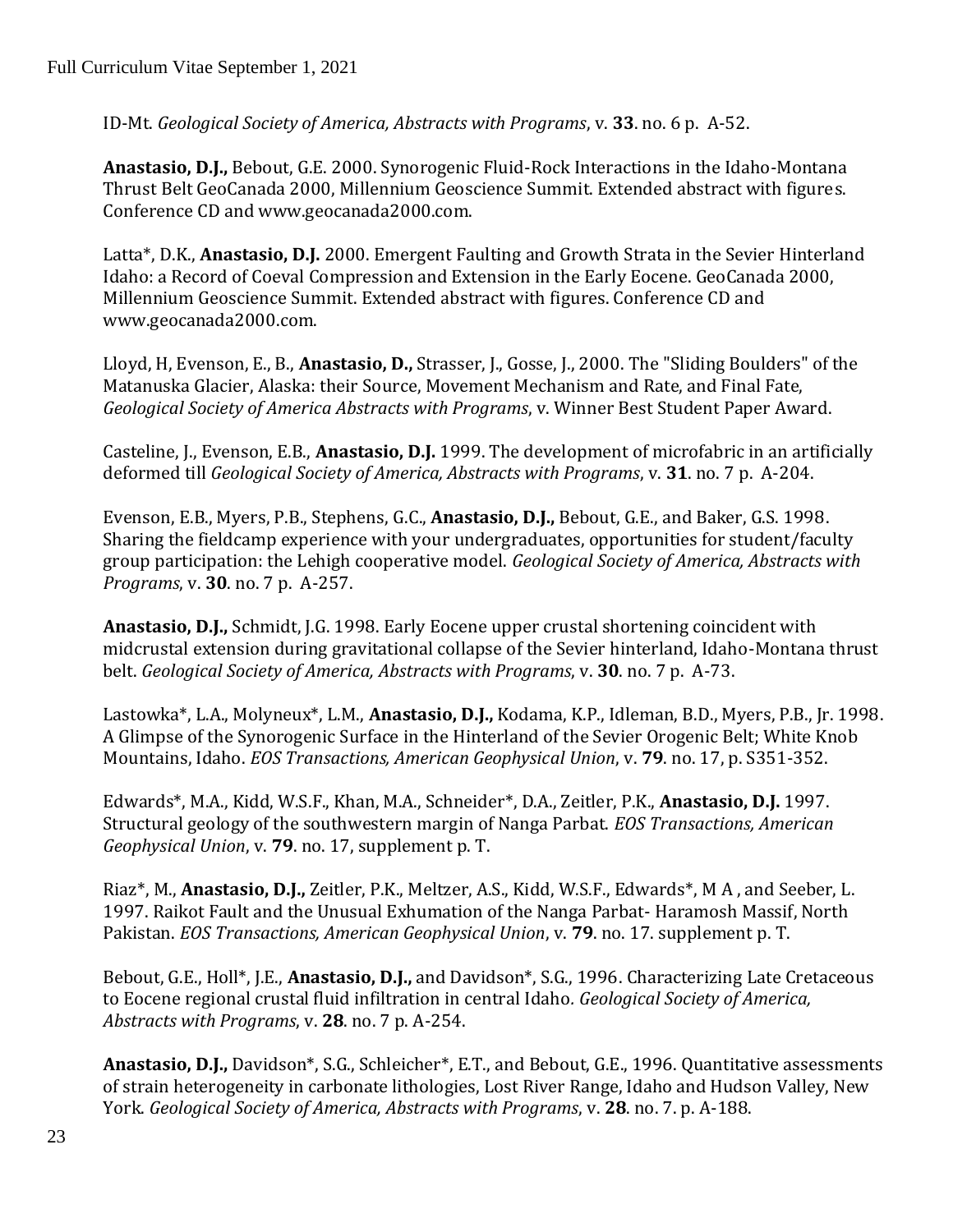Davidson\*, S.G., **Anastasio, D.J**., and Bebout, G.E. 1996. Passive concentration and metasomatism during cleavage formation in carbonate rocks, Lost River Range, Idaho. *Geological Society of America, Abstracts with Programs*, v. **28**. no. 7 p. A-246.

Davidson\*, S.G., Bebout, G.E., and **Anastasio, D.J.,** 1996. Stable isotope constraints on mass transfer leading to cleavage development in carbonate rocks, Lost River Range, Idaho. *EOS Transactions, American Geophysical Union*, v. **77**. no. 17. supplement p. S278.

Davidson\*, S.G., **Anastasio, D.J**. 1995. Volume strain in carbonate rocks, Lost River Range, Idaho, *Geological Society of America, Abstracts with Programs* v. **27**, no. 3, p. .

Holl\*, J.E., **Anastasio, D.J.,** Davidson\*, S.G., Bebout, G.E. 1995. Volume strain and cleavage development in carbonates, Lost River Range, Idaho, *EOS Transactions, American Geophysical Union*, v. **76**, no. 17, p. S282.

Bebout, G.E., Holl\*, J.E., **Anastasio, D.J.** 1995. Stable isotope record of fluid infiltration in the Sevier foreland, Idaho--evidence for deep involvement of seawater during deformation*, EOS Transactions, American Geophysical Union*, v. **76**, no. 17, p. S291.

**Anastasio, D.J.,** Fisher, D.M. 1994. Fold kinematics interpreted from fibrous overgrowths in pressure shadows; examples from the Lost River Range, Idaho, U.S.A. *Geological Society of America Abstracts with Programs*, v. **26**, no. 7, pp. A316.

Holl\*, J.E., **Anastasio, D.J.** 1994. Rheology of a foreland thrust wedge, Southern Pyrenees, Spain. *Geological Society of America Abstracts with Programs*, v. **26**, no. 7, pp. A526.

Holl\*, J.E., **Anastasio, D.J.** 1993. Structural Partitioning of the Tertiary South Pyrenean Foreland Basin, Spain. *Geological Society of America, Abstracts with Programs* v. **25**, no. 6., p. A167.

**Anastasio, D.J.,** Holl\*, J.E. 1993. Paleostress and Kinematic Determinations from Mesoscopic Fault Populations; Implications for the Southern Pyrenees*. Geological Society of America, Abstracts with Programs* v**. 25**, no. 6., p. A281.

Messina\*, T.A., **Anastasio, D.J.** 1993. The Geometry and Kinematics of Intra-thrust Sheet Folding: Lost River Range, Idaho*. EOS Transactions American Geophysical Union*, v. **74**, no. 16, p. 301.

Holl\*, J.E. **Anastasio, D.J**. 1993. The Development of Cleavage and the Cleavage Front, Southern Pyrenees, Spain. *EOS Transactions American Geophysical Union*, v. **74**, no. 16, p. 301.

Hedlund\*, C.A., Bebout, G.E., **Anastasio, D.J.** 1993. Mass Transfer during Cleavage Formation in Carbonate Shear Zones, Doublespring Duplex, Idaho*. EOS Transactions American Geophysical Union*, v. 74, no. 16, p. 301.

Hedlund\*, C.A., **Anastasio, D.J.** 1993. Fold Mechanism Partitioning and Kinematics of Fault-Bend Folding in a Duplex, Lost River Range, Idaho*. Geological Society of America, Abstracts with*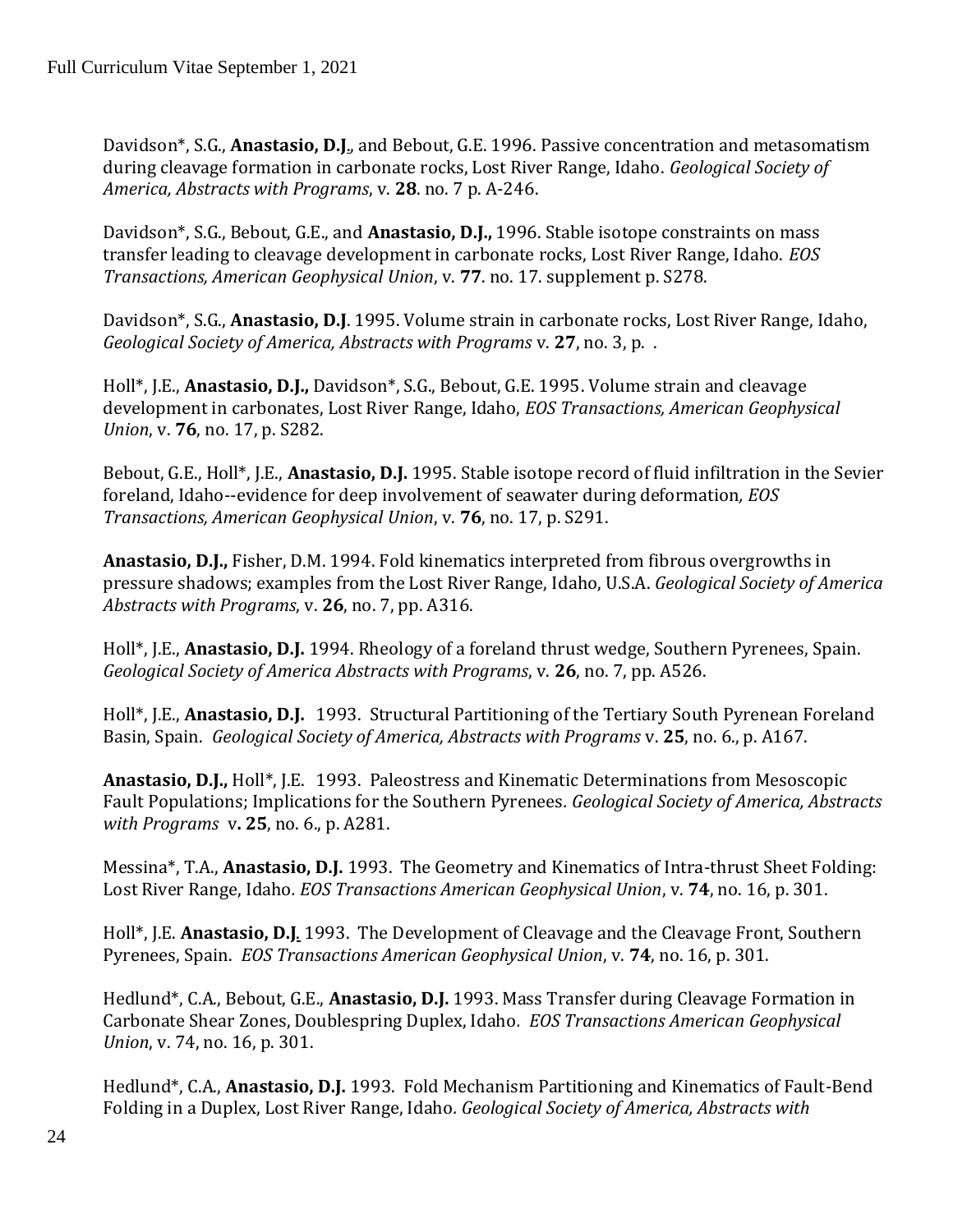*Programs*, v. **24**, no. 7, p. A426.

Hedlund\*, C.A., **Anastasio, D.J.,** Fisher, D.M. 1992. Folding and Strain-Induced Layering in Massive Carbonates: Insights from the Lost River Range, Idaho. *EOS Transactions American Geophysical Union*, v. **73**. no. 14, p. 280.

**Anastasio, D.J.,** Fisher, D.M. 1992. A Kinematic and Mechanical Analysis of Fault Propagation and Folding: Lost River Range, Idaho. *EOS Transactions American Geophysical Union* , **73**. no. 14, p. 307.

Holl\*, J.E., **Anastasio, D.J.** 1992. The Development of the Tectonite Front, Southern Pyrenees, Spain. *EOS Transactions American Geophysical Union* , v. **73**, no. 14, p. 293.

**Anastasio, D.J.,** Myers, P.B., Jr. 1992. The Great Valley/Valley and Ridge Transition Along Pennsylvania Turnpike Lehigh Tunnel No. 2. *Geological Society of America, Abstracts with Programs* v. **19**: , p.

**Anastasio, D.J.**, Fisher, D.M. 1991. Fold Kinematics in Thrust Belts: Examples from the Lost River Range, Idaho. Geological Society of America, Abstracts with Programs. 23: (5); A470.

Fisher, D.M., **Anastasio, D.J.** 1990. Fault Propagation and Folding, Lost River Range, Idaho*. Geological Society of America, Abstracts with Programs*. **22**: (7); A224.

Holl\*, J.E., **Anastasio, D.J.** 1990. Transverse Fold Development in the South Pyrenean Thrust Belt, Spain. *Geological Society of America, Abstracts with Programs,* **22**: (7); A225 - 226.

Holl\*, J.E., **Anastasio, D.J.** 1989. Deformation Mechanisms and Finite Strain within the Foreland Imbricate Fan, Sawtooth Range, Montana. *Geological Society of America, Abstracts with Programs*, **21**: (6): A224.

**Anastasio, D.J.,** Fisher, D.M. 1989. Styles and Mechanisms of Intra-Thrust Sheet Deformation, Lost River Range, Idaho, *EOS Transactions, American Geophysical Union*. 70: (43); 1367.

**Anastasio, D.J.** 1988. Thrusting, Halotectonics, and Sedimentation in the Spanish Pyrenees. AAPG Mediterranean Basins Conference*. Bulletin of the American Association of Petroleum Geologists*, **72**: (8); 984.

**Anastasio, D.J.** 1988. Structural Analysis of Meso-scale Faulting, External Sierra, Southern Pyrenees, Spain. *EOS Transactions, American Geophysical Union*, **69**: (16); 487.

**Anastasio, D.J.** 1988. Deformation Mechanisms in Syntectonic Molasse: Examples from the Spanish PyreneeD. D., Pares, J.s. *Geological Society of America, Abstracts with Programs*, **20**: (6); A270.

**Anastasio, D.J.** 1986. Halokinesis and Thrusting of the External Sierras of the Southern Pyrenees, Spain. *Geological Society of America, Abstracts with Programs,* **18**: (6); 526.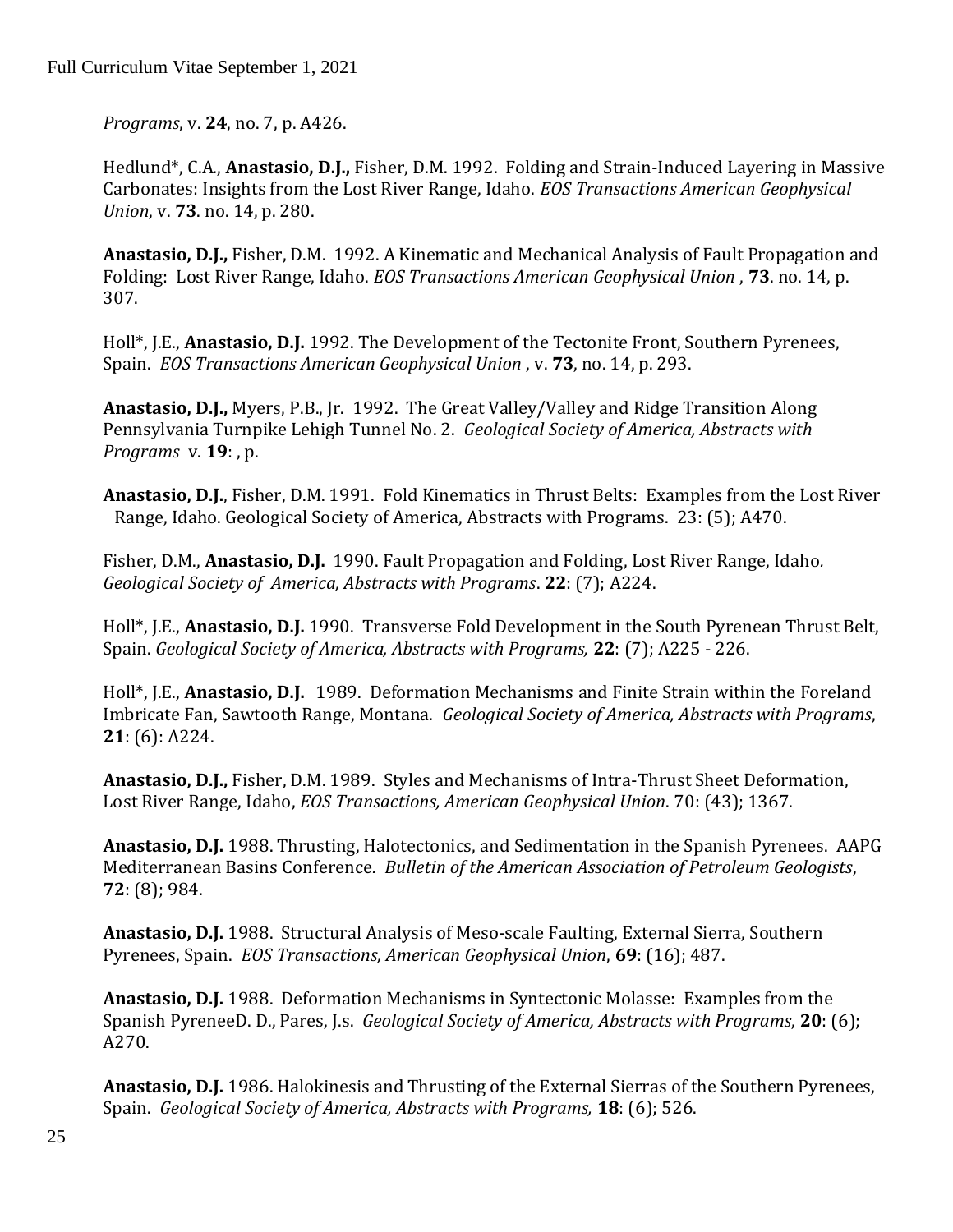**Anastasio, D.J.**, DePaor, D.G. 1985. Thrusting and Sedimentation along an Emergent Thrust Front: An Example from the External Sierras of the Southern Pyrenees, Spain. *Geological Society of America, Abstracts with Programs*, **17**: (6); 513.

**Anastasio, D.J.** 1984. Emergent Thrusting of the External Sierras during the Pyrenean Alpine Orogeny, Province of Huesca, Spain. *Geological Society of London,* Tectonics Studies Group, Annual Meeting, Swansea, United Kingdom, December, 1984.

#### *Conference Proceedings:*

**Anastasio, D**., Kodama, K., Parés, J. 2018. Episodic Deformation Rates Recovered from Growth Strata, Pyrenees. Search and Discovery Article #30553 (2018). Posted February 26, 2018. American Association of Petroleum Geologists 23 pages, Adapted from oral presentation given at 2017 AAPG Annual Convention & Exhibition, Houston, Texas, April 2-5, 2017. http://www.searchanddiscovery.com/pdfz/documents/2018/30553anastasio/ndx\_anastasio.pdf .html.

Bodzin, A., Araujo Junior\*, R. M., **Anastasio**, **D.**, Hammond, T., Kangas, S., Lindstrom, E., Rutzmoser, S., and Vallera, F. (June, 2019). A Virtual Reality Game to Identify Locations in the Lehigh River Watershed. In Beck, D., Peña-Rios, A., Ogle, T., Economou, D., Mentzelopoulos, M., Morgado, L., Eckhardt, C., Pirker, J., Koitz-Hristov, R., Richter, J., Gütl, C., Gardner, M. (Eds.), (pp.148-150). Proceedings from the Fifth Immersive Learning Research Network Conference (iLRN) London, UK. Graz University of Technology publishing house, Austria. ISSN 2415-1475 ISBN (e-book) 978-3- 85125-657-4 DOI

Araujo Junior\*, R., Bodzin, A., Hammond, T., **Anastasio**, **D.**, Rutzmoser, S., Vallera, F., Sadat, B., Yeung, B., and Levy, H. (June, 2019). Lehigh River Watershed VR: The Lehigh Gap immersive virtual field trip. In Beck, D., Peña-Rios, A., Ogle, T., Economou, D., Mentzelopoulos, M., Morgado, L., Eckhardt, C., Pirker, J., Koitz-Hristov, R., Richter, J., Gütl, C., Gardner, M. (Eds.), (pp.151-153). Proceedings from the Fifth Immersive Learning Research Network Conference (iLRN) London, UK. Graz University of Technology publishing house, Austria. ISSN 2415-1475 ISBN (e-book) 978-3- 85125-657-4 DOI

Bodzin, A.M., Robson Araujo Junior\*, Hammond, T. **Anastasio, D.**, in press. An Immersive Virtual Reality Game Designed to Promote Learning Engagement and Flow. Number 10, Track ST2: Immersive and Engaging Educational Experiences, submitted to iLRN 2020, 7 pages.

### *Instructional Web Site Projects (13)*

*Lehigh Gap Evolution.* [https://youtu.be/scv2vgFsEqk](https://www.google.com/url?q=https://youtu.be/scv2vgFsEqk&source=gmail-imap&ust=1630422646000000&usg=AOvVaw2CzDXP7AS3Spla_z0Nyv1P)

*Environmental Literacy and Inquiry (2018).* https://eli.lehigh.edu Curricular units and Research for spatial thinking and reasoning.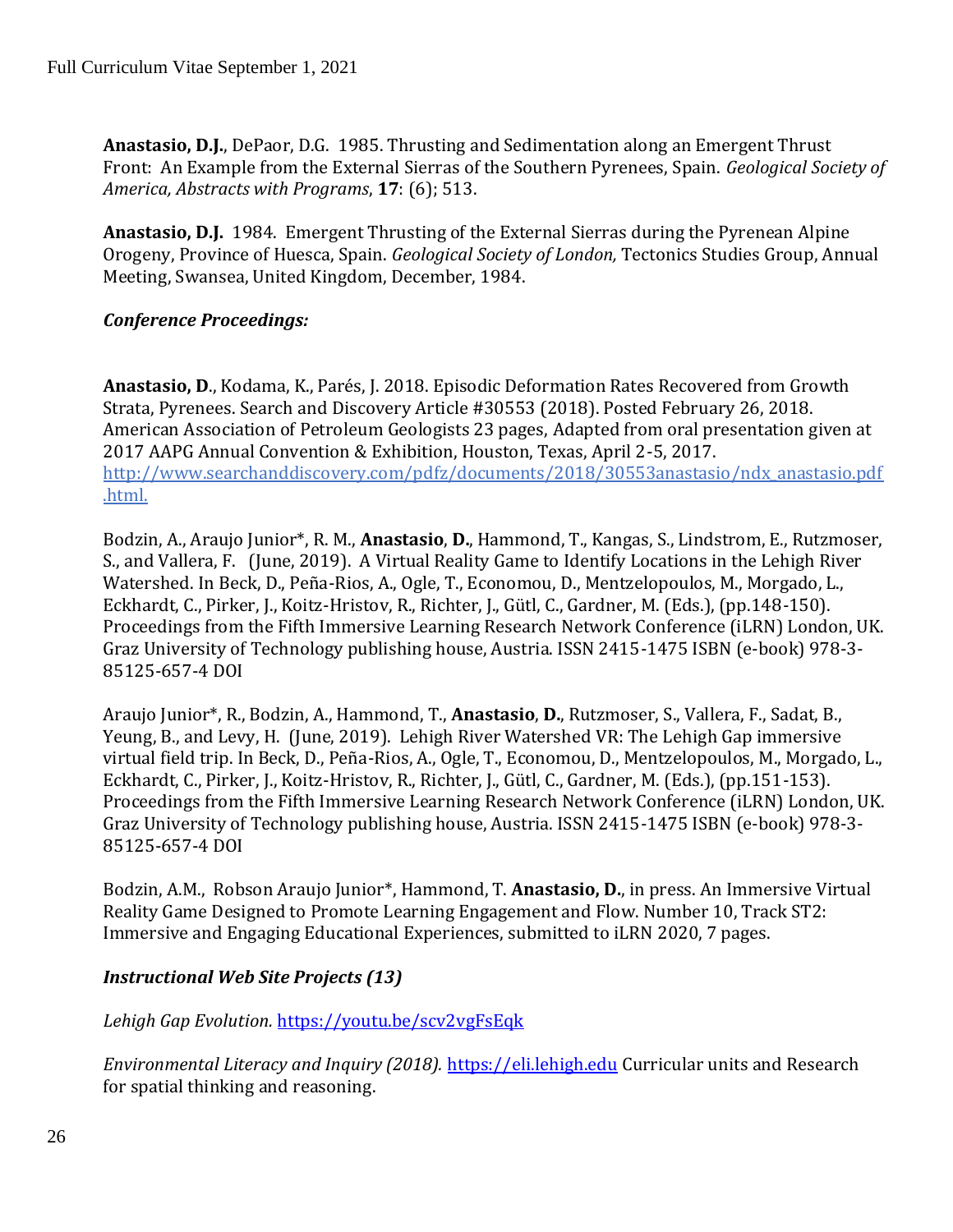*Tectonics. (2015)*. https://gisweb.cc.lehigh.edu/ees223/ Curricular enhancement exercise for plate tectonics utilizing WebGIS.

*Climate Change.* (2011). http://www.ei.lehigh.edu/eli/cc Bodzin, A., Dempsey\*, C., **Anastasio, D**., Sahagian, D., Peffer, T., Bressler, D., Cirruci, L., Turner, L., and Diltz, M. Principal Investigator on this project and content developer. External validation: National Science Digital Library (NSDL), Digital Library for Earth System Science (DLESE), Pennsylvania Department of Education. Reposted Internet Scout Research Group. https:/scout.wisc.edu/report/2019/1101.

[The Digital Library for Earth System Education (DLESE) is a collaborative effort to provide support and leadership in addressing the national reform agenda for science education, scientific literacy, and scientific discovery. We serve a broad audience of scientists, educators and learners working together to improve the quality, and efficiency of teaching and learning about the Earth system at all levels.

DLESE resources include electronic materials for scientists, teachers and learners, such as lesson plans, maps, images, data sets, visualizations, assessment activities, curriculum, online courses, and much more. Sponsored by the National Science Foundation, DLESE is being designed, built, and governed by community members from around the country.]

*Energy.* (2010). http://www.ei.lehigh.edu/eli/energy Kulo\*, V., Bodzin, A., **Anastasio, D**., Sahgian, D., Cirruci, L., Peffer, T., McKeon\*, R., Bressler, D., Turner, L., Bennet, M., and Maderas, R. Principal Investigator on this project and a content developer. External validation: National Science Digital Library (NSDL), Digital Library for Earth System Science (DLESE), National Science Teacher's Association (NSTA) SciLinks, Pennsylvania Department of Education.

*Earth System Science Education at Lehigh University.* http://www.ei.lehigh.edu/esse/. **Anastasio, D.**, Bodzin, A., Ramage, J., Cascione, J., Yu, J., Cascione, J. & Heydenberk, E. (2007). I am the co-Principal Investigator on this project and member of the instructional design team. External validation: NASA Science Mission Directorate - Earth Science Education Products and National Science Digital Library (NSDL), Digital Library for Earth System Science (DLESE) and Climate Literacy and Energy Awareness Network (CLEAN)

*Carbon Cycle*. http://www.ei.lehigh.edu/esse/carbon/. **Anastasio, D**., Bodzin, A., Ramage, J., Cascione\*, J., & Heydenberk, E. (2007). Principal Investigator on this project and member of the instructional design team. External validation: NASA/USRA Earth System Science Education Design Guide for Undergraduate Earth System Science Education. Link Published In: A Design Guide for Undergraduate Earth System Science Education-A web-based resource for Teaching Earth System Science. Editors, M. Ruzik, J. Arron, as *Exemplary Learning Modules:*  [http://essedesignguide.org/toolkit/.](http://essedesignguide.org/toolkit/)

*Remote Sensing*. http://www.ei.lehigh.edu/esse/rs/. **Anastasio, D**., Bodzin, A., Ramage, J., Cascione\*, J., Cascione\*, J. & Heydenberk, E. (2007). Principal Investigator on this project and member of the instructional design team. External validation: NASA/USRA Earth System Science Education Design Guide for Undergraduate Earth System Science Education.

Pennsylvania Sprawl: Case study, introduces students to the application of remote sensing for the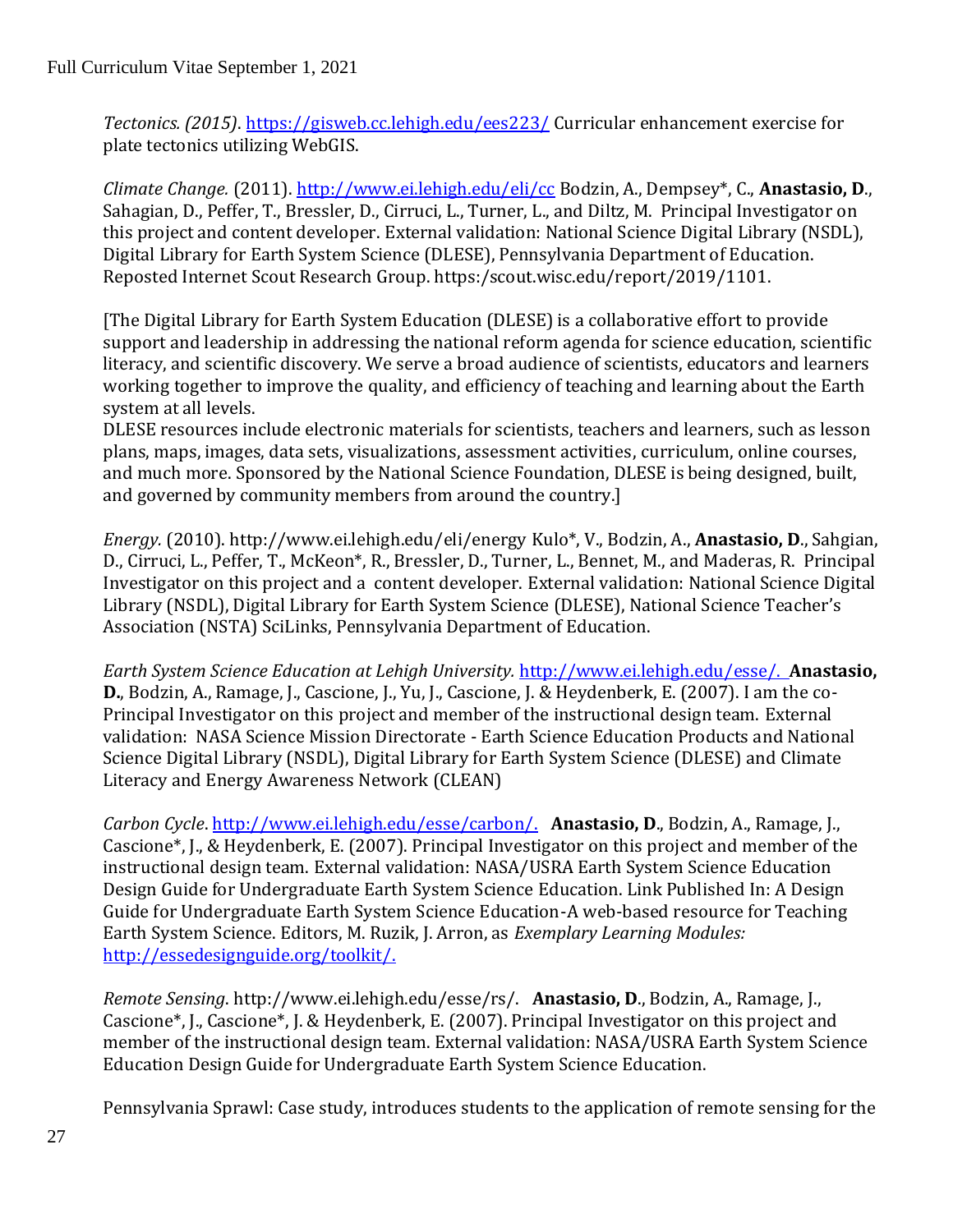study of changing landuse patterns using an example of farmland lost to urbanization. [http://www.ei.lehigh.edu/esse/cases/llws.](http://www.ei.lehigh.edu/esse/cases/llws)

Melting Glaciers: Case Study, introduces students to the application of remote sensing for the study of environmental change within a tropical alpine glacier. [http://www.ei.lehigh.edu/esse/cases/peru.](http://www.ei.lehigh.edu/esse/cases/peru)

*Tectonics.* http:// http://ei.lehigh.edu/eli/tectonics/. Bodzin, A., **Anastasio, D.J.,** Sahagian, D., 2010-2011. **Tectonics** is a collection of 7 middle school curricular enhancement activities that utilize web GIS.

*Plate [Tectonics] Game.* Authentic inquiry of the principal datasets scientists use to reconstruct past plate motions. Experiential laboratory for college level class which includes plate tectonics. Includes text and video supports for students. Free and available for dissemination at [http://gisweb.cc.lehigh.edu/tectonics/.](http://gisweb.cc.lehigh.edu/tectonics/) See Bodzin A.M., **An**astasio, D.J., Sharif, R., Rutzmoser, S. 2016. A Web GIS Plate Tectonics Simulation to Promote Geospatial Thinking. *Journal of Geologic Education.* 64, 279-291. DOI: 10.5408/15-122.1 for associated education research

### *Non-Refereed Publications: (4)*

**Anastasio, D.J.,** Erslev, E.A., Fisher, D.M. 1997 Preface, Special Issue Fault-Related Folding. *Journal of Structural Geology* v. **19**. no. 3/4. p. v-vi.

**Anastasio, D.J.,** Erslev, E.A., Fisher, D.M. 1996. Penrose Conference Report: Fault-Related Folding, *GSA Today*, v. **6**. p. 14-15.

M. Withjack, R.W. Schlische, P.E. Olsen, M.L. Malinconico, V. Levin, **D. Anatasio,** C. Sequeira. 2011. Early Post-Rift Deformation on the Rifted Margin of Eastern North America: Relationship to Breakup and the Early Stages of Seafloor Spreading. EarthScope-GeoPRISMS Science Workshop for Eastern North America, Lehigh University, October 27-29, 2011. White Paper Volume http://www.geoprisms.org/index.php/pastmeetings/enam-oct2011.html?id=174

Thomas, **D. Anastasio**, C. Bailey, G. Blackmer, J. Crespi, A. Gates, P. Karabinos, K. Klepeis, N. McQuarrie, P. Sak, M. Williams, D. Wise, 2011. Evolution of continental crust through two Wilson cycles in ENAM. EarthScope-GeoPRISMS Science Workshop for Eastern North America, Lehigh University, October 27-29, 2011. White Paper Volume http://www.geoprisms.org/index.php/pastmeetings/enam-oct2011.html?id=174 W.

# *Unpublished Thesis, Dissertation, and Company Reports: (5 total)*

**Anastasio, D.J.** 1998, The Jaca Basin, Spanish Pyrenees. Anschutz Overseas Petroleum Corp.

**Anastasio, D.J.,** Myers, P.B., Jr. 1991. Summary Report: Geological Investigations Through Pennsylvania Lehigh Tunnel No. 2. Newburg, Walker, Rogers, Slatington, PA 16pp plus 326 page appendix.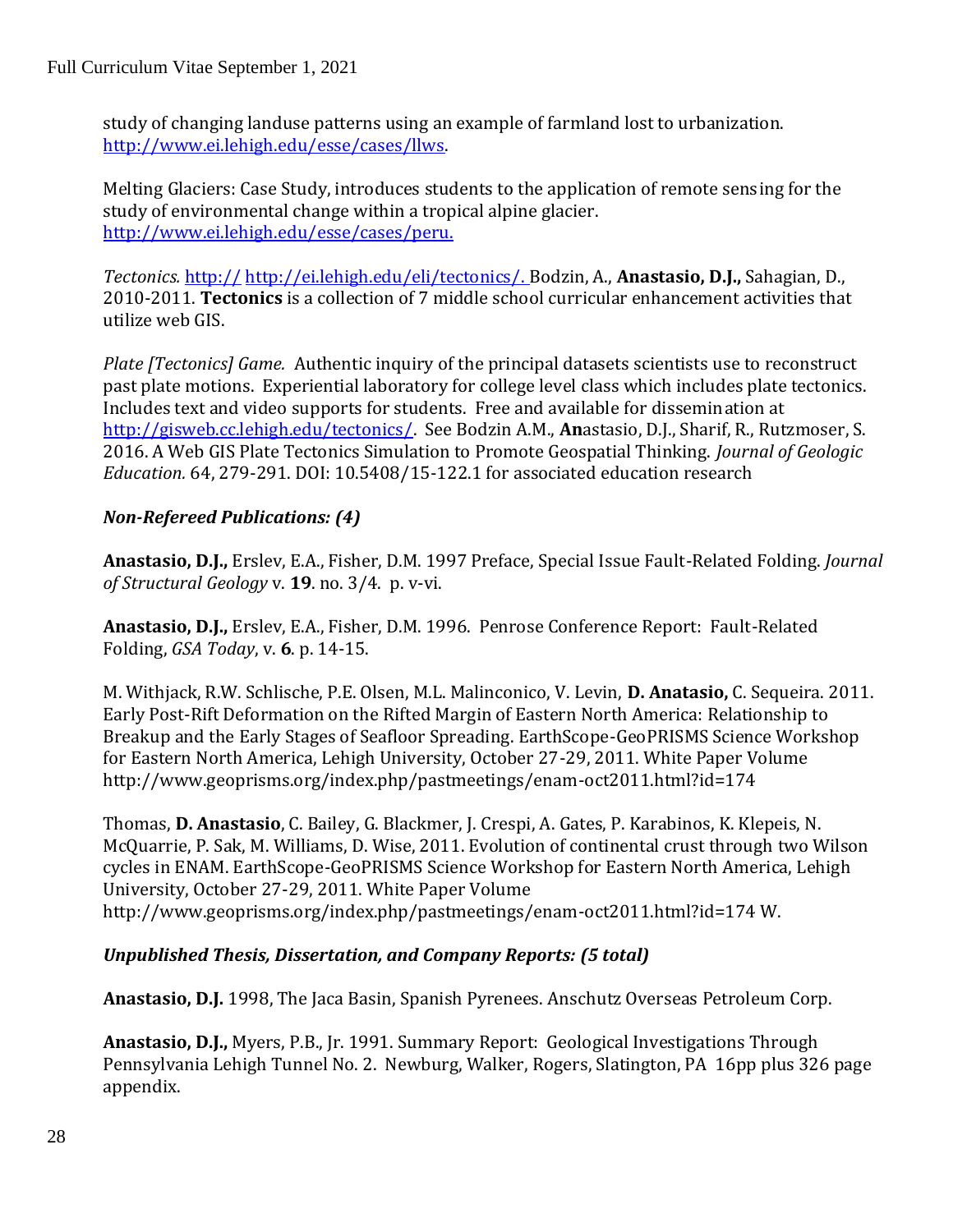Full Curriculum Vitae September 1, 2021

**Anastasio, D.J.** 1987 Thrusting, Halotectonics, and Sedimentation in the External Sierra, Southern Pyrenees, Spain, [Ph.D. Dissertation] Johns Hopkins University, Baltimore, MD. 181p.

**Anastasio, D.J.** 1983 Deformation Features Associated with the Initiation and Propagation of Thrust Faults. ARCO Oil and Gas Company Research Report, No. RR83-74, 110pp.

**Anastasio, D.J.** 1980 Fluorescence Studies of Membrane Phospholipid Phase Separations in Warm and Cool Climate Plants Utilizing the Membrane Probe trans–Parinaric Acid [Baccalaureate Thesis] Franklin and Marshall College, Lancaster, PA 36p.

#### **RESEARCH FUNDING AND TRAINING GRANTS at Lehigh University: (cumulative funding as of January 2018, (\$3,175,172)**

#### *Pending Research Grants:*

Learning about the watershed with immersive virtual reality games. **National Science Foundation**. AISL project. Lead PI.A. Bodzin, Co-PIs **D. Anastasio**, T. Hammond. in prep

#### *Active Research Grant (external):*

First Europeans:Timing and Causes of Biped Migrations out of Africa through Morocco and Spain Faculty Innovations Grant, **Lehigh University,** lead PI **Anastasio, D**. Berti, C., Wesson, C. June 1, 2018-December 31, 2020 (\$26,845)

### *Expired Research Grants (external):*

- Socio-Environmental Science Investigations (SESI) Using the Geospatial Curriculum Approach with Web GIS. **National Science Foundation** Lead PI Alec Bodzin, CoPIs **D. Anastasio**, T. Hammond, B. Holland. July 2016-June 2020, 1-year no-cost extension (\$1,199,794).
- High-Resolution Dating of Paleoarcheological Sites in the Guadix-Baza Basin, Southern Spain. Committee for Research and Exploration, **National Geographic Society Waitt Grant Program**. PI **D. Anastasio,** December 2016-July 2018, 1-year no cost extension (\$15,000).
- Promoting Spatial Thinking with Web-based Geospatial Technologies **National Science Foundation,** Lead PI: Alec Bodzin, COPIs **D. Anastasio** and D. Sahagian, July 2011-June 2014, with 1 year no cost extension, (\$438,161).
- Understanding Continental Collision in the Betic Cordillera, Spain. **National Science Foundation,** September 2012-August 2014 with 1 year no cost extension. PI **D. Anastasio**. (\$28,539).
- Quantification of Unsteady Fault Slip and Fold Growth, Apennine Front, Italy. **National Science Foundation**. September 2008-August 2013, **Lead PI: D. Anastasio**, Co-PI F.J. Pazzaglia, K.P. Kodama (\$302,551).

4D Geometry and Kinematics of Geological Structures: High-resolution Deformation Rates from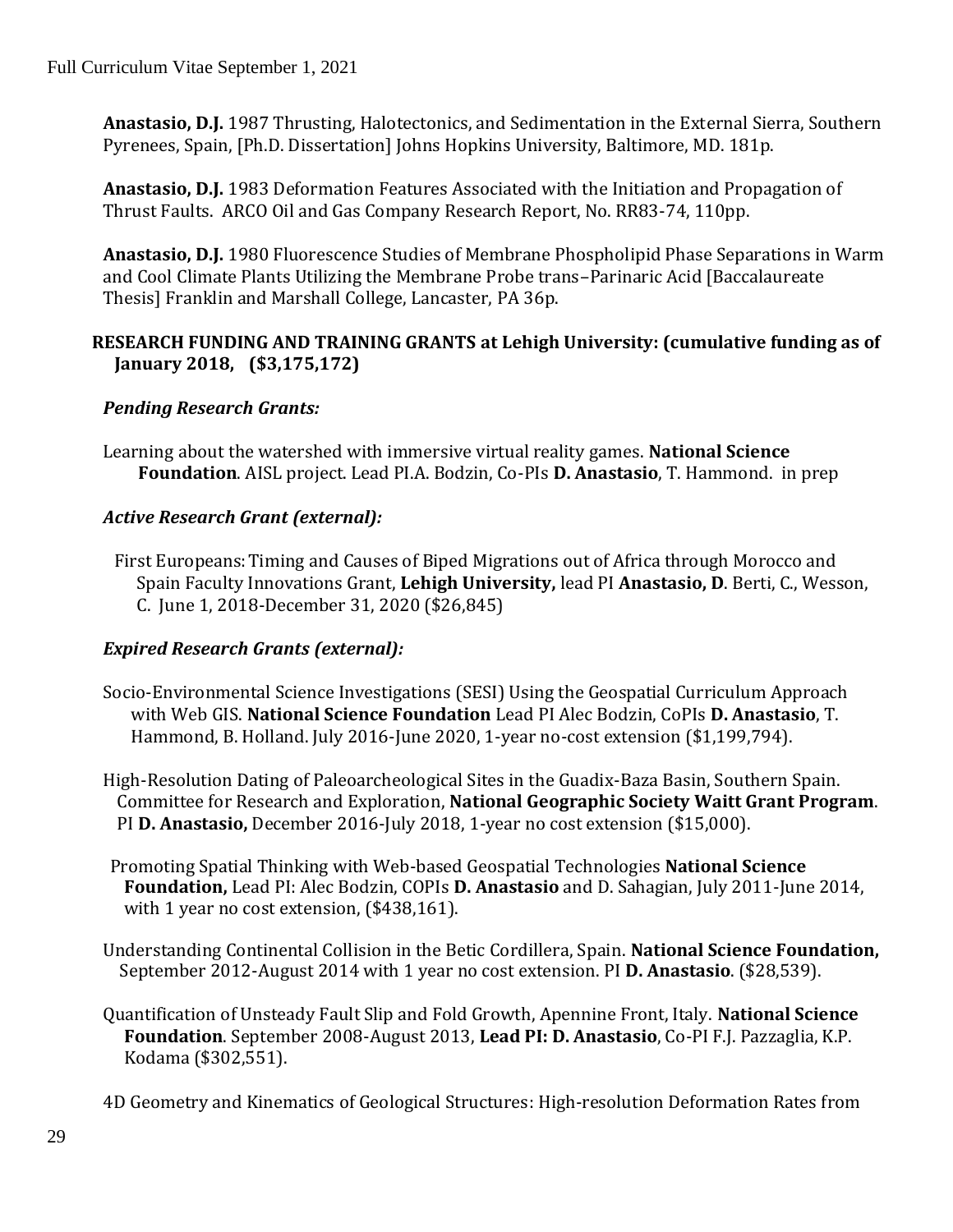Climate Cycles in Syntectonic Strata. **Departmento Ciencia, Tecnologiy y Universidad, Gobierno de Aragon, Spain** Lead PI: **D. Anastasio** July 2010-December 2010 (\$14,505).

- Web-enhanced Environmental Literacy and Inquiry Modules (WELIM) for Middle School Learners **Toyota USA Foundation** June 2008-June 2011 Lead PI: A. Bodzin, CoPIs: **D. Anastasio** and D. Sahagian (\$317,778).
- Predicting Reservoir Properties in Carbonates, Sierra Madre Oriental, Mexico **Petroleum Industry Consortium** (**Doughtie Exploration Co., Anchutz Corporation, Gulf Coast Geological Societies**) (total \$4,250).
- Collaborative Research: High-Resolution Deformation Rates, Spain **National Science Foundation** EAR-0409077. **Lead PI: D. Anastasio**, Co-PI K. Kodama, August 2004-July 2008, (\$152,052), Collaborative proposal (\$42,589) from J. Pares (University of Michigan) and Sub-award UNAVCO, Inc. (\$4,000). Supplement, to EAR-0409077 Amendment 003 June 2005-July 2007 (\$12,765).
- Centennial Tectonic Belt in Southwestern Montana, Lima Dam 7.5' Quadrangle **DOI-United States Geological Survey-EDMAP**. June 2007-July 2008, **Lead PI: D. Anastasio** CoPI F.J. Pazzaglia (\$13,769).
- Collaborative Research: Milankovitch-Scale Time Resolution in Growth Strata to Determine Rates and Kinematics of Folding **National Science Foundation** Grant EAR-0230053 **Lead PI: D. Anastasio**, Co-PI K. Kodama, January 2003-December 2006, (\$143,450), Collaborative proposal \$20,000 from M. Elrick (UNM).
- **C**entennial Seismic Belt in Southwestern Montana, Henry Gulch 7.5' Quadrangle.**DOI-United States Geological Survey, EDMAP, Lead PI: D. Anastasio**, CoPI: F. Pazzaglia, June 2006-May 2007 (\$14,729).
- Where is the Missing Carbon? Multidisciplinary Web-Based-Inquiry Modules for Earth System Science Instruction. **Universities Space Research Association/National Aeronotics and Space Administration**. Prime Agency NASA, grant NNG04GA82G, USRA/ESSE21 subagreement 05121-16. Earth System Science Education for the 21st Centruy Program, **Lead PI: D, Anastasio**, Co-PIs: L. Windham, A. Bodzin, October 2004-July 2007 (\$69,735). Supplement: Remote Sensing Educational Module, Web-Based-Inquiry Modules for Earth System Science Instruction., **Universities Space Research Association/National Aeronotics and Space Administration**. Prime Agency NASA, grant NNG04GA82G, USRA/ESSE21 sub-agreement 05121-16. Earth System Science Education for the 21st Centruy Program, Supplement **Lead PI: D, Anastasio**, Co-PIs:, A. Bodzin, Joan Ramage, Zicheng Yu, October 2005-July 2007 (\$23,060).
- Active Tectonics Along the Eastern Margin of the Red Rock Graben, Red Rock 7.5' Quadrangle, Montana. Contract Number 05HQAG0015. **DOI-United States Geological Survey, EDMAP, Lead PI: D. Anastasio**, CoPI: F. Pazzaglia June 2005-May 2006 (\$14,987).

Quaternary History of the Monument Ridge Fault System, Monument Hill 7.5' Quadrangle,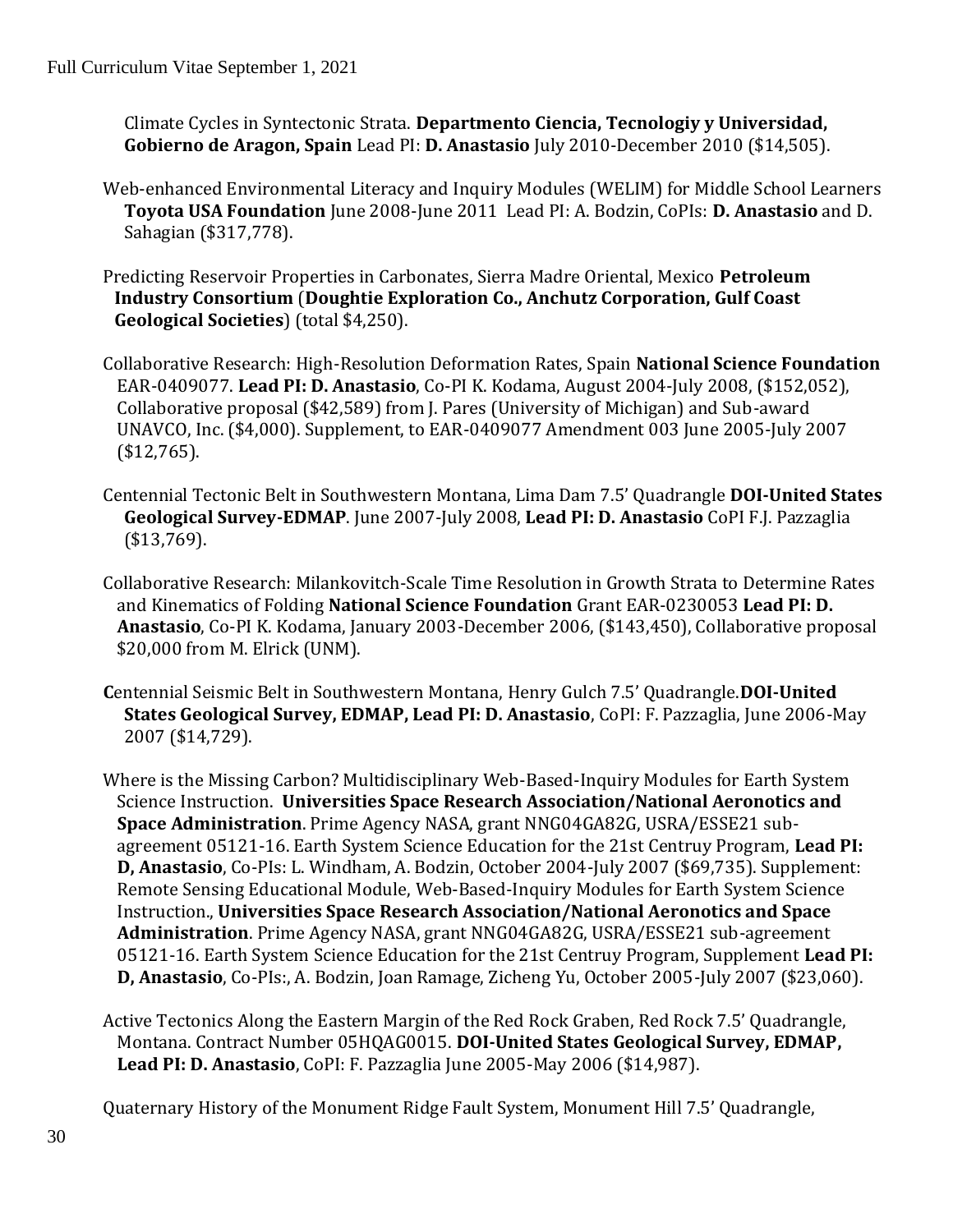Montana **DOI-United States Geological Survey, Lead PI: D. Anastasio**, CoPI: F. Pazzaglia **EDMAP,** 02HQAG0081, June 2004-May 2005 (\$13,000).

- Fluvial Response to Tectonism, Caboose Canyon Quadrangle, MT, **Lead PI: D. Anastasio**, CoPI: F. Pazzaglia (**DOI-United States Geological Survey, EDMAP,** Contract Number 02HQAG0081, June 2002-May 2003 (\$14,973).
- Synorogenic Fluid-Rock Interaction in the Dixon Mountain Quadrangle, Montana**, DOI-United States Geological Survey, EDMAP,** Contract Number 01HQAG0188, June 2001-May 2002 (\$14,927).
- Volume Strain, Mass Transfer, and Fabric Development in Carbonates (G.E. Bebout Co-P.I.) **- National Science Foundation**, grant no. EAR-9316809, July 1994 - June 1997 (\$130,000).
- Fold Kinematics in Thrust Belts -**UNOCAL Science & Technology Division**, June August 1993, (\$2,000).
- Growth of Faults: Implications for Fold Development in Mountain Ranges Lead PI D. Anastasio D. Fisher Penn State Univ. -**National Geographic Society**, grant no. 4738-92, June 1992 - May 1993. (\$12,770).
- Collaborative Research: Folding Processes in Thrust Belts: Lost River Range, Idaho-**National Science Foundation**, grant no. EAR-9017334, January 1991 - December 1993, (\$70,705). D. Fisher Penn State Univ. collaborative proposal for (\$70,000).
- Geologic Investigations through Pennsylvania Turnpike Lehigh Tunnel No. 2 Lead PI D. Anastasio, Co-PI P.B. Myers **Newburg, Walker, Rogers, joint venture contractors**, May 1989-May 1991, (\$132,290).
- Halotectonics and Thrusting Processes in the Spanish Pyrenees **National Science Foundation**, grant no. EAR- 8816335, April 1989 - March 1991, (\$80,580).

### *Conference Grants:*

Conference Support: Continental Deformation and Mountain Building, Ullapool, Northwest Scotland, EES, CAS, **Lehigh University** May 2007 (\$1,800).

Conference Support: Reinvention Center: Incorporating Research into Undergraduate Education: The Value Added. Washington, DC, CAS**, Lehigh University** November 2004 (\$500).

Conference Support: RETREAT Meeting, Portnova, Italy March 2005 **NSF-EAR 0207980** (\$1,000).

Field Conference Support: Tectono-stratigraphic evolution of northeast Mexico, **Gulf Coast Affiliated Geologic Societies**, October 2000 (\$1,625).

Conference Support: Ray Price Symposium and Field Trip: Canadian Cordillera. **GeoCanada** 2000 Millennium Geoscience Summit, Calgary, Canada., May 2000. (\$700C). and Travel Grant,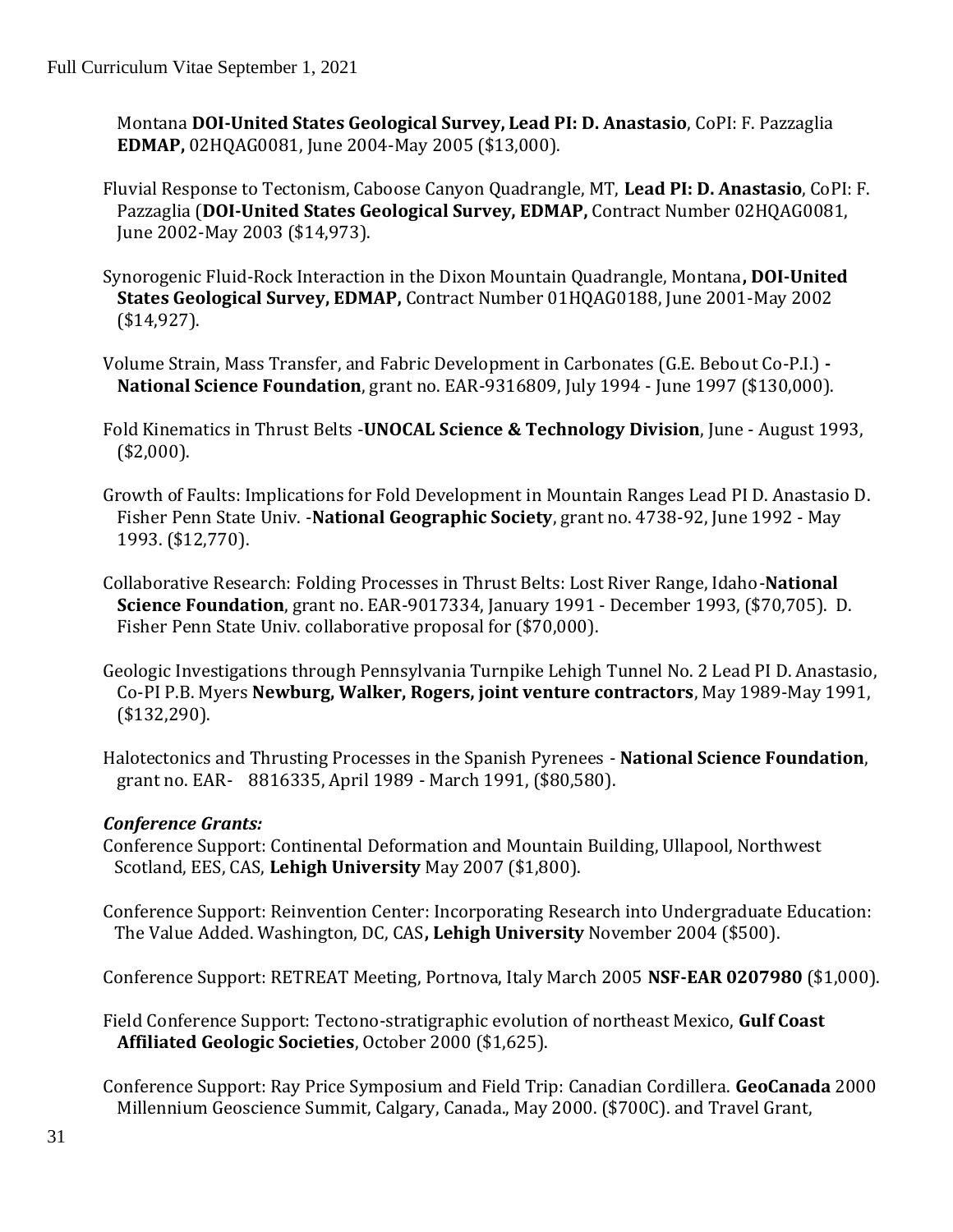President and Provost's Faculty Development Fund **Lehigh University** (\$1,300).

Conference Support for Penrose Conference on Fault-Related Folding**, National Science Foundation**, grant no. EAR-9508578, April 1995-March 1997 (\$6,000).

Conference Support for Penrose Conference on Fault-Related Folding August 1995. (D. Fisher Co-P.I**.) GSA Penrose Foundation** (\$4,000), **ARCO Exploration & Production Tech** (\$1,000**), Chevron Corporation** (\$1,000), **Exxon Production Research** (\$1,000), **Husky Oil Operations** (\$1,000), **Mobil Exploration & Producing Technical Center** (\$1,000), **Mobil Oil Canada** (\$1,000), **Morrison Petroleum** (\$1,000), **Texaco E&P Technology Department** (\$1,000), (Total \$12,000).

Innovative Course Design in Geosciences, Williamsburg, VA, Faculty Development Office, **Lehigh University** April 1997 (\$400).

*Institutional / Equipment Grants: Lehigh University*

#### **Start-Up Funds:**

Research \$15,000 Laboratory and Office Renovations \$35,000

#### **Administrative Grants:**

Chair discretionary fund \$20,000/year, 2013- 2019

#### **Research Grants:**

- Lehigh watershed iVR. Lehigh University, Mountain Top. lead PI Bodzin, A., **Anastasio, D.,** Mack, J., Hammond, T Summer 2020. (\$11,000)
- First Europeans: Timing and Causes of Biped Migrations out of Africa through Morocco and Spain Faculty Innovations Grant, Lehigh University, lead PI **Anastasio, D.** Co-PIs. Berti, C., Wesson, C. June 1, 2018-May 31, 2019 (\$26,845). Extended until November 30, 2019, then December 31, 2020.
- Collaborations in Paleoanthropology and Landscape Evolution (Spain). Faculty Grant for International Connections: **Lehigh University,** Office of International Affairs, (\$5,000). March, 2017 Lead PI Anastasio, CoPI Wesson.
- Backstop Funding: High-Resolution Thrust Front Reconstruction Using Terrestrial Growth Strata, Pyrenees, Spain. Faculty Research Grant**, Lehigh University** PI **Anastasio.** April 2012- November 2012 (\$3,000)
- High Resolution Dating to Reconstruct Climate Change and Tectonics. Faculty Innovation Grant**, Lehigh University** Lead PI: **D. Anastasio** CoPI: K. Kodama June 2010-November 2011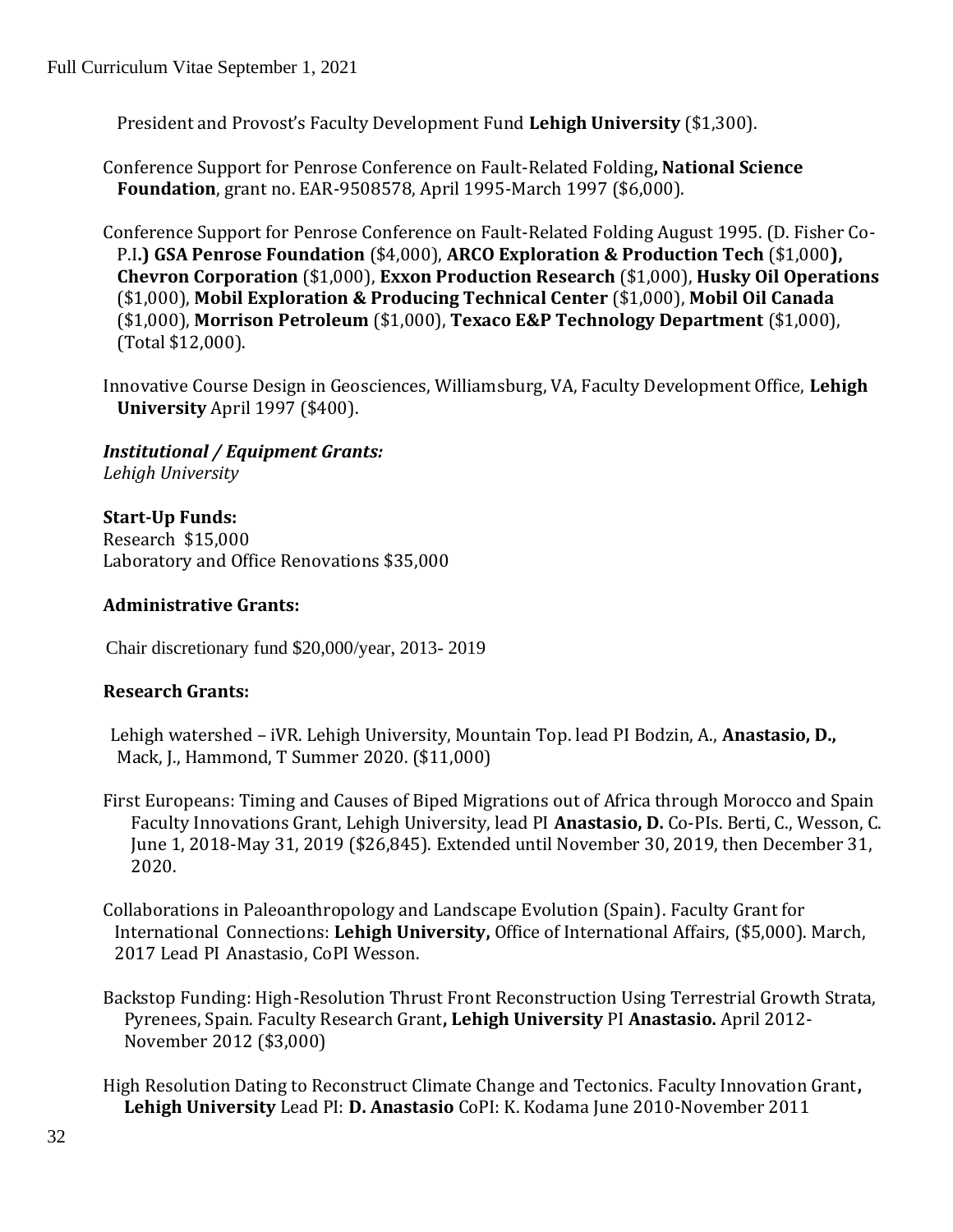(\$17,625).

- Research Planning Visit, Sierra Madre Oriental, Mexico, Faculty Research Grant, **Lehigh University**, October 2000 (\$1,300)
- Rocky Mountain Deformation, Idaho, Faculty Research Grant, **Lehigh University**, July 1997-June 1998 (\$1,200).
- Deformation Structures and Dynamics of Mountain Building, Faculty Research Grant, **Lehigh University** December 1992 - June 1993 (\$1,000).
- Partial (6.7%) cost-share of a research-grade petrographic microscope and photomicrographic system - Environmental Studies Center, **Lehigh University**, April 1990, (\$1,000).
- Processes of Fault Propagation and Folding within Blind Thrust Anticlines of the Lost River Range, Idaho - Faculty Research Grant, **Lehigh University**, June - August 1989, (\$1,000).
- Tectonics and Sedimentation in the Central Rocky Mountains, Idaho and Montana during the Antler and Sevier Orogenic -Faculty Research Grant, **Lehigh University,** June - August 1988 (\$1,000).

#### **Instructional Grants:**

Experiential Learning and faculty-underclassmen interaction in EES 21 and EES 31. **Hewlett Foundation-CAS Lehigh University**, January 1998-May 1999 **Lead PI Anastasio**, CoPIs Kodama, Morris, Hargreaves (\$11,000).

#### **Predoctoral Student Research Grants External:**

Geological Structure of an Emergent Thrust Front, Southern Pyrenees, Spain **PIs: D. Anastasio**, D. DePaor, **National Geographic Society**, June 1985 - May 1986, (\$5,016).

Thrusting, Diapirism and Synorogenic Sedimentation during the Tertiary of the Southern Pyrenees, Spain May - August 1985

-**Chevron Overseas Petroleum Company** (\$4,000). -**BP Petroleum Development Limited** (\$3,316). -**American Association of Petroleum Geologists** (\$800). -**Sigma Xi** (\$600).

Travel Support to Attend Thrusting and Deformation Conference, Toulouse, Fran**ce, French Research Council [CNRS]**, May 1984 (\$200).

Finite Strain Along the Western Slope of the Blue Ridge Anticlinorium, Maryland and Virginia, **Geological Society of America**, 1984 (\$800).

Predicting Three-Dimensional Geometries of Kink Bands and Relating this to the Mechanics of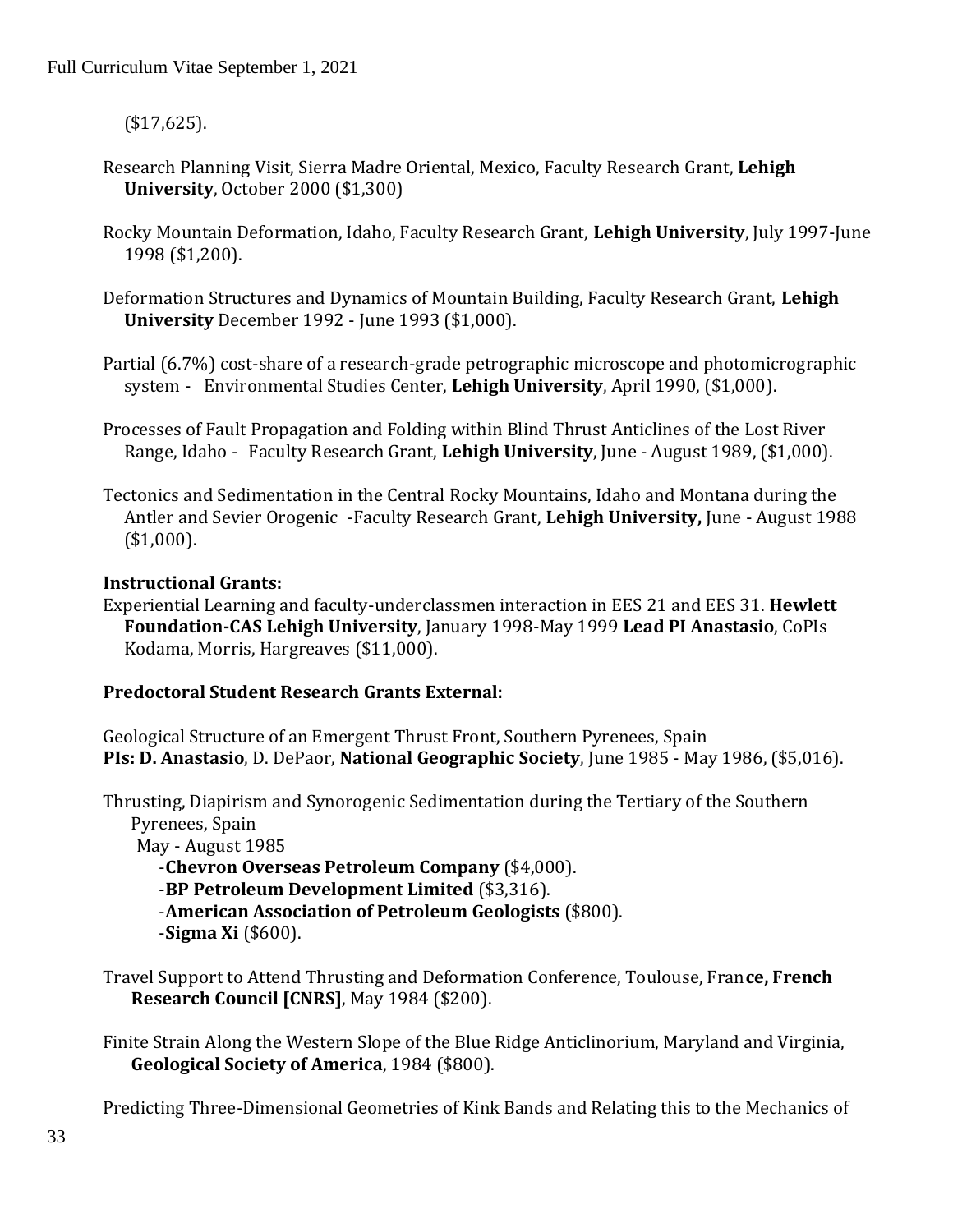Kink Fold Formation and Fracture Density **Geological Society of America**, 1982 (\$800).

#### **Predoctoral Research Grants, Institutional:**

*Johns Hopkins University*

Thrusting, Diapirism and Synorogenic Sedimentation during the Tertiary of the Southern Pyrenees, Spain,

- May August 1985 (\$500)
	- **D. Elliott Field Grant, Johns Hopkins University** (\$500).
- May August 1984 (\$1,250)
	- **Chevron Field Grant, Johns Hopkins University** (\$680).
	- **Waters' Field Grant, Johns Hopkins University** (\$269).
	- **D. Elliott Field Grant, Johns Hopkins University** (\$160).
	- **Corning Fieldwork Grant, Johns Hopkins University** (\$141).

### **CONTRACT / CONSULTING WORK:**

Pompey Coal Company, Jessup, PA, 1998-1999, coal reserve assessment

- Anschutz Overseas Company, Denver, CO, 1997-1999, petroleum reservoir analysis, structural and stratigraphic studies, Jaca Basin, Pyrenees field seminar.
- Dames and Moore, Inc., Latham, NY, 1994, geologic study associated with ground-/surface water contamination project.
- Newburg, Walker, Rogers, Joint Venture Contractors, Slatington, PA, 1989 1991, geologic and geotechnical studies associated with PA turnpike tunnel construction.
- Dames and Moore, Inc., Willow Grove, PA, 1988-1989, fracture/discontinuity analyses associated with various groundwater development and contaminant mitigation projects.
- Urwiler and Walter, Inc., Sumneytown, PA, 1988, above-ground fuel tank permitting project.
- R.E. Wright Associates, Inc., Earth Resources Consultants, Harrisburg, PA. 1981, strip-mine reclamation and groundwater development projects completed as an undergraduate intern.

### **EDITOR FOR SCHOLARLY PUBLICATIONS:**

Guest Editor, *Journal of Structural Geology* Special Issue: Fault-Related Folding, 1997 v. **19**. nos. 3/4, 602pp.

### **SCHOLARLY PRESENTATIONS:**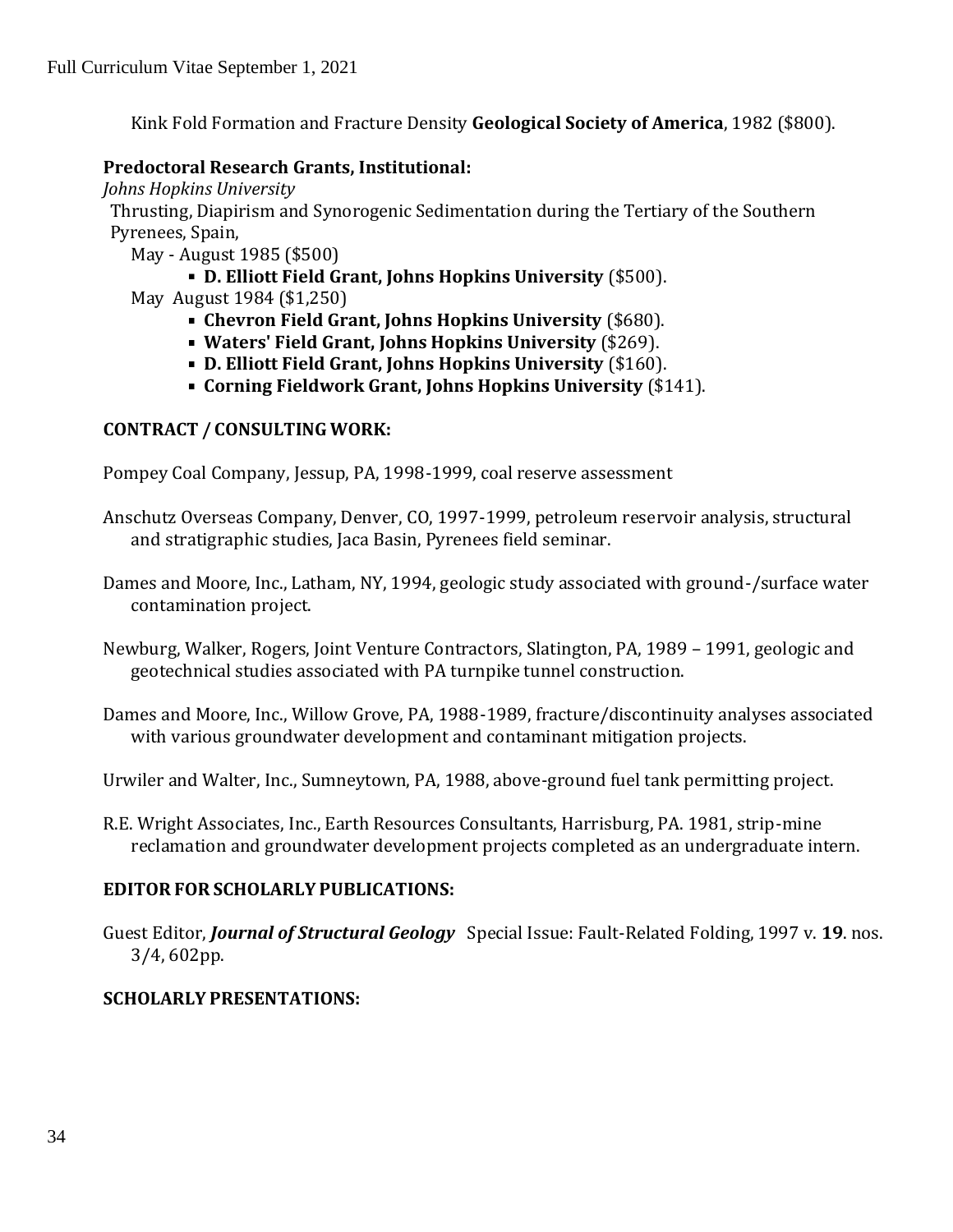#### **Invited Presentations:**

*2021*

#### *2020*

-Department of Atmospheric, Oceanic, and Earth Sciences, George Mason University, September 28, 2020, Fairfax, VA*.*

*2018*

-Invited talk, Geological Society of America, November 5, 2018, Indianapolis, IN *2017*

-Invited talk, *Feedbacks Among Climate, Erosion and Teconics, FACETII*, Corvallis, OR. *2015*

*-*La Importancia de les Serres de Busa-Bastets, I Santuari de Lord en el Mon Cientific, A La Biblioteca Municipal de St Llorenç de Mornuys, Spain, May 23, 2015.

#### *2014*

-Invited talk, Topical Session GP21B American Geophysical Union, San Francisco, CA *2013* 

-Geosciences Colloquium, Department of Geosciences, Penn State University, State College PA, November 12, 2013

#### *2012*

- *-*Department of Earth and Environmental Sciences, University of Rochester, Rochester NY, February 3, 2012.
- -2012 Internal Awards Symposium: Facilitating new research and collaborations, Lehigh University

### *2011*

- *-*Great Teaching, Great Learning Symposium. Department of Earth and Environment. Franklin and Marshall College, Lancaster, PA, March 4, 2011
- -Botstiber Scholars Lecture, Lehigh University, Bethlehem, PA February 24, 2011.

#### *2010*

- Departmento Ciencias de la Tierra, Universidad de Granada, Granada, Spain, December 13, 2010.<http://www.ugr.es/~agcasco/tierra/>
- -Departmento Ciencias de la Tierra, Universidad de Zaragoza, Zaragoza, Spain, November 15, 2010
- -Departmento de Fisica, Universidad de Burgos, Escuela Politécnica Superior, and centro nacional de investigation sobre la evolution humana, (CENIEH ), Burgos, Spain, October 27, 2010
- -ENI, Milan, Italy May 17, 2010
- -MARGINS Successor Program Planning Meeting, February 10, 2010, San Antonio, TX  *2009*
- *-*Department of Geological Sciences, University of Iowa, November 5, 2009, Iowa City, IO *2008*
- Department of Geological Sciences, Rutgers University, October 15, 2008, New Brunswick, NJ *2007*
- -Departmento Ciencias de la Tierra, Universidad de Zaragoza, Zaragoza, Spain, October 16, 2007  *-*Department of Geological Sciences, University of Wisconsin, Milwaukee, November 29, 2007
- -Continental Dynamics RETREAT Workshop, Lehigh University, October 1, 2007
- -Global Citizenship Seminar, Lehigh University, March 26, 2007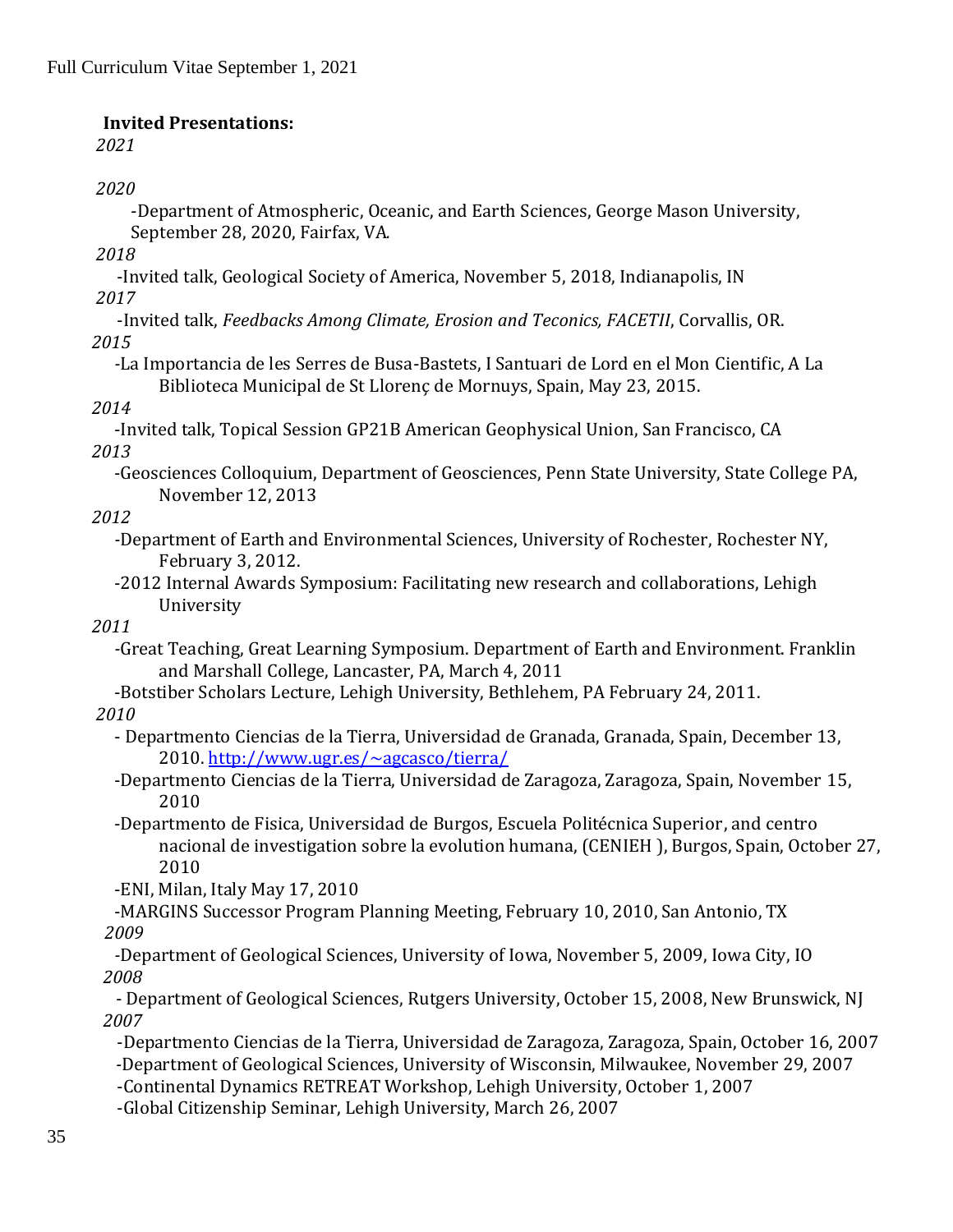*2006*

-Geologic Systems Inc, Boulder, CO, July 10, 2006.

-Department of Earth & Environmental Sciences, Lehigh University, March 3, 2006.

-Department of Geosciences, Penn State University, April 14, 2006.

*2005*

-Department of Earth & Planetary Sciences, University of New Mexico, January 11, 2005.

-NSF Continental Dynamics RETREAT Workshop, Portnova, Italy March 2005

-Earth System Science Education for the 21st Century, Fairbanks, AK, August 3-8, 2005.

*2004*

-R.W. Bromery Lecture, Department of Earth & Planetary Sciences, Johns Hopkins University, October 11, 2004

-Whence the Mountains, Whence the Mountains, New Developments in the Tectonic Evolution of Orogenic Belts: Celebrating the Dynamic Career of Raymond A. Price at the 50-year Mark**,**  Geological Society of America, Annual Meeting, Denver, CO, November 5, 2004.

-Friend of the Lehigh University Libraries, Lehigh University, October 2004.

-Earth System Science Education for the 21st Century, Monterrey, CA, July 20-25, 2004.

*2003*

-Friends of the Lehigh University Libraries, Lehigh University, October 21, 2003.

-Department of Geosciences, Franklin and Marshall College, Lancaster, PA, March 14, 2003.

-Department of Geological Sciences, University of Binghamton, Binghamton, NY, May 9, 2003. *2001*

-Rheological Effects of Fluid-Rock Interactions at Depth: From Experimental Constraints to Interpretations of Field Observations, Theme Session, Geological Society of America, Annual Meeting, Boston, MA, November 5,2001.

-Department of Geology and Environmental Geosciences, Lafayette College, Easton, PA, January 31, 2001.

*2000*

-Ray Price Symposium and Field Trip: Canadian Cordillera, GeoCanada2000, Millennium Geoscience Summit, May 30, 2000, Calgary, Canada.

-Department of Geology and Environmental Geosciences, Lafayette College, Easton PA, March 8, 2000.

# *1999*

-Department of Geosciences, Pennsylvania State University, University Park, PA, November 19, 1999.

*1998*

-Department of Earth Sciences, Montana State University, Bozeman, MT, February 12, 1998.

-Department of Geological Sciences and Environmental Studies, State University of New York at Binghamton, Binghamton, NY, April 17, 1998.

# *1997*

-Exploration Research and Technical Services Division, ARCO Exploration and Production Technology, Plano, TX, August 19, 1997

-Departments of Geology and Environmental Studies, Dickinson College, Carlisle, PA, November 21, 1997

-Anschutz Overseas Company, Denver, CO, August 19, 1997

-Geodynamics Lecture Series, Department of Geosciences, Pennsylvania State University, University Park, PA, October 9, 1997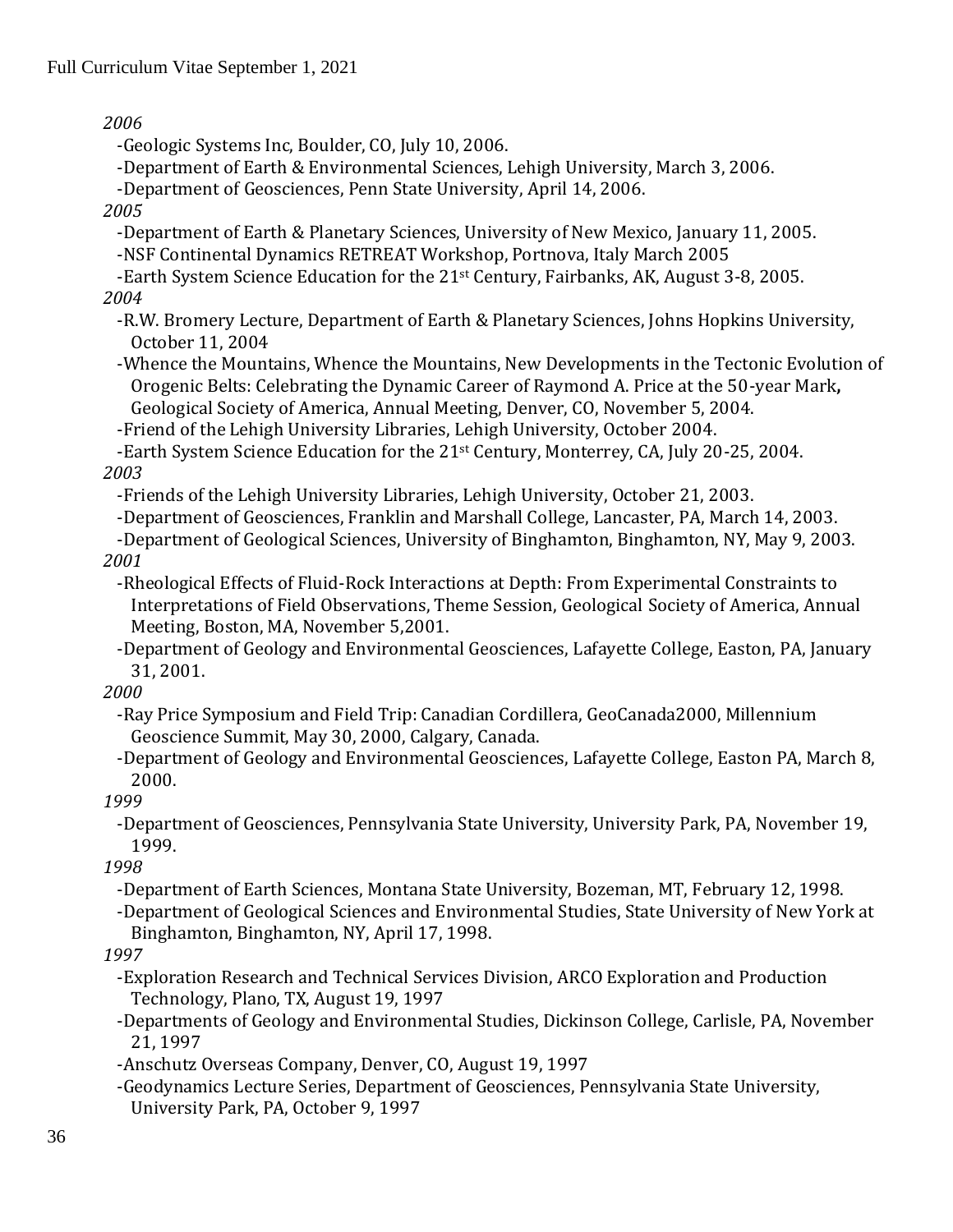*1996*

-Department of Earth & Environmental Sciences, Rensselaer Polytechnic Institute -Department of Geological Sciences, SUNY at Albany, Albany, New York, November 8, 1996 -Department of Geology, Lafayette College, Easton, PA, April 10, 1996

-Materials Research Forum, Lehigh University, Bethlehem, PA, February 16, 1996

-Earth & Environmental Sciences, Lehigh University, Bethlehem, PA, November 14, 1996 *1995*

-Department of Geological Sciences, Cornell University, Ithaca, NY, April, 1995

-Penrose Conference, Fault-Related Folding, Banff, Alberta, Canada, August 1995

-Department of Geology, Bucknell University, Lewisburg, PA, October, 1995

#### *1993*

-Department of Earth & Environmental Sciences, Lehigh University, Bethlehem, PA, February 1993

-Department of Geological Sciences, Cornell University, Ithaca, NY, March 1993 *1992*

-Penrose Conference: Application of Strain Analysis, from Microstructures to Orogenic Belts, Liscombe Harbour, Nova Scotia, Canada

#### *1991*

-Department of Earth & Space Sciences, State University of New York at Stoney Brook, Stoney Brook, NY

-Penrose Conference: Tectonics and Foreland Basin Sedimentation, Oliana Spain

-Department of Geological Sciences, Franklin and Marshall College, Lancaster, PA *1990*

-Department of Geology, Colgate University, Hamilton, NY

-Department of Geosciences, Pennsylvania State University, University Park, PA *1989*

-Geological Society of Washington, Washington, D.C.

*1988*

-Department of Geological Sciences, University of Rochester, Rochester, NY

-Department of Geology and Geophysics, University of Connecticut, Storrs, CT

-Department of Geological Sciences, Brown University, Providence, RI

-Department of Geological Sciences, Rutgers University, Newark, NJ *1987*

-Chevron Overseas Petroleum Inc., San Ramon, CA

-Penrose Conference: Construction of Geological Cross Sections in Deformed Terranes, Rosendale, NY

-Department of Geology, Bucknell University, Lewisburg, PA

### *1986*

-Penrose Conference: Synsedimentary Tectonics, Durango, CO

-Department of Geological Sciences, Lehigh University, Bethlehem, PA

-Shell Development Company, Houston, TX

-Amoco Production Research Company, Tulsa, OK

-Department of Earth & Planetary Sciences, Washington University, St. Louis, MO

-Mobil Research and Development Company, Dallas, TX

*1985*

-Geological Society of Washington, Washington, D.C.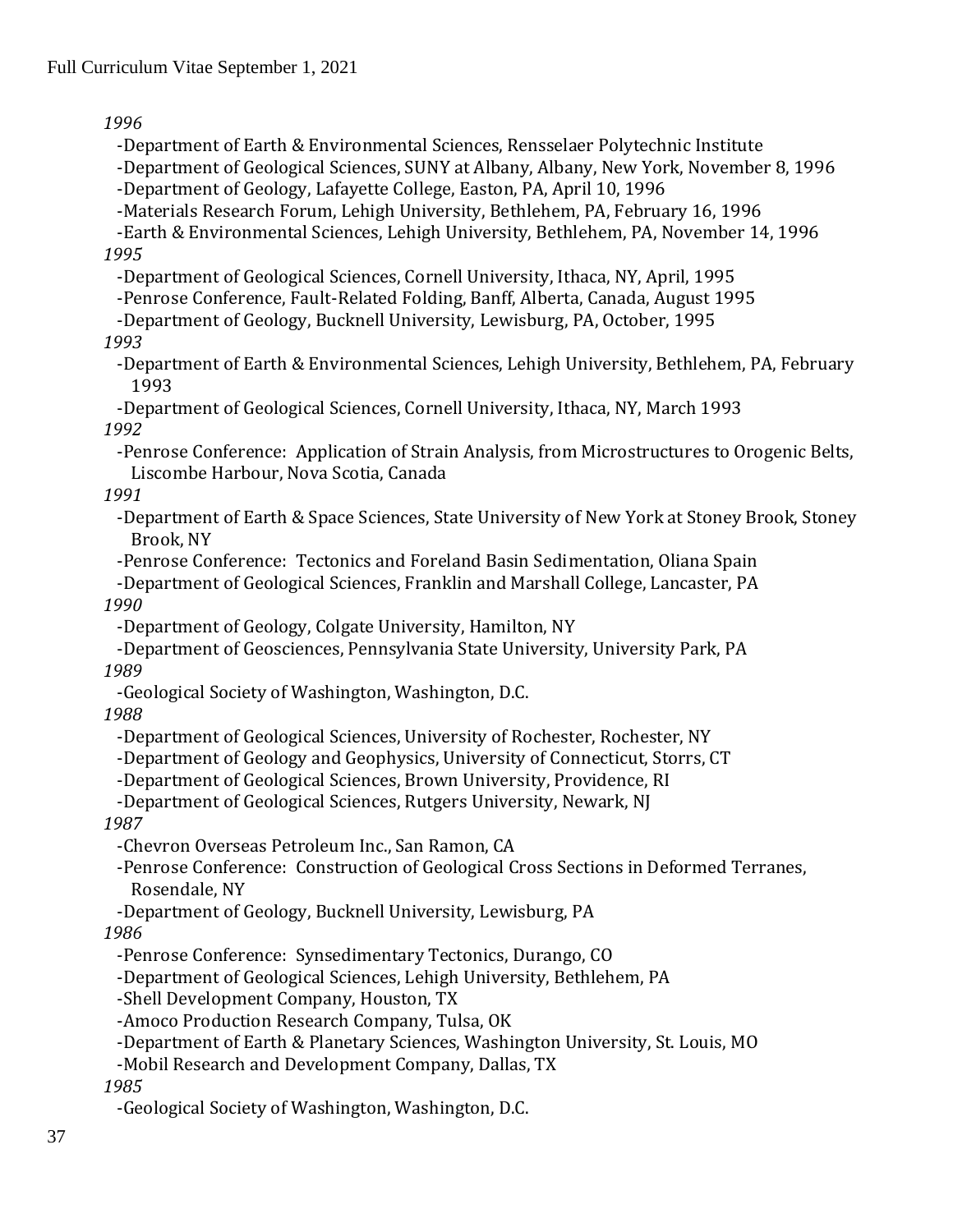-BP Petroleum Development of Spain, Ltd., Madrid, Spain -Chevron Oil Company of Spain, Madrid, Spain -ENIEPSA, Madrid, Spain -Department of Geology, Franklin and Marshall College, Lancaster, PA *1984* -ARCO Oil and Gas Company, Dallas, TX **Volunteered Presentations Referred Published Abstracts associated with each.** *2021* -fall AGU-talk *2020 -*National GSA–talk and poster, Virtual Meeting -Fall AGU–talk, Virtual Meeting *2019* -Piali Conference, Perugia, Italy, invited talk -Fall AGU- talk and poster, San Francisco, Ca *2018* -National GSA -invited talk, Indianapolis, IN -Fall AGU -poster, Washington, DC *2017* -Annual AAPG Conference-talk, poster Houston, TX -FACETII conference, invited talk, Corvalis, OR Participant in second US Taiwan conference and workshop on Feedbacks Among Climate Erosion and Tectonics (FACET) Oregon State University, July 22-26, 2017. -Fall AGU-talk, New Orleans, LA *2016* -National GSA–2 talks, Denver, CO *2015* -National GSA–talk, Baltimore, MD -Fall AGU–poster, San Francisco, CA *2014* -National GSA–talk, Vancouver, B.C. Canada -Fall AGU–invited paper, San Francisco, CA *2013 -*Fall AGU two posters, San Francisco, CA *2012 -* Fall AGU–poster and paper, San Francisco, CA *2011* -Fall AGU–2 posters, San Francisco, CA *2009* -Fall AGU-poster, San Francisco, CA -National GSA-poster, Portland, OR *2008* -Fall AGU-talk, San Francisco, CA *2007*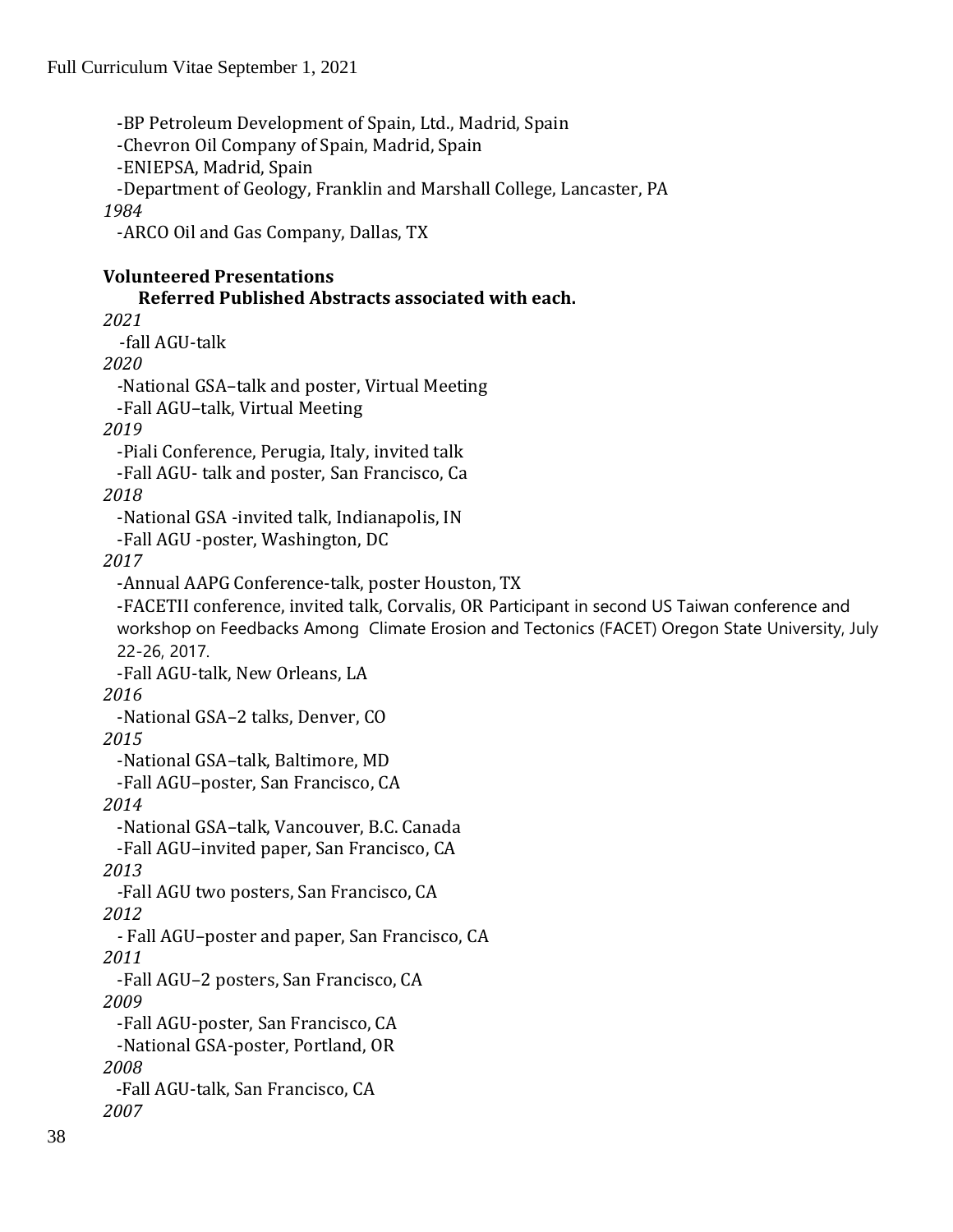-Fall AGU-poster, San Francisco, CA -Aurthur Holmes Meeting, Geological Society of London-talk, Ullapool, Scotland -Annual AAPG Convention-poster, invited, San Antonio, TX *2006* -National GSA-talk Philadelphia, PA -Fall AGU-poster, San Francisco, CA *2005*  -National GSA-talk Salt Lake City, UT -Fall AGU-poster, San Francisco, CA *2004*  -National GSA-talk, Denver, CO *2002*  -National GSA-talk, Denver, CO -Rocky Mountain GSA-poster, Cedar City, Utah *2001*  -National GSA-talk, Boston, MA *1998*  -National GSA-talk, Toronto, ON, Canada *1997*  -National GSA-talk, Salt Lake City, UT *1996*  -National GSA-talk -Spring AGU-poster, Baltimore, MD *1994*  -National GSA-talk, Seattle, WA *1993*  -National GSA-talk, Boston, MA *1992*  -National GSA-talk, Cincinnati, OH -NE GSA-poster, Harrisburg, PA -Spring AGU-talk, Montreal, Canada *1991*  -National GSA-talk, San Diego, CA *1989*  -Fall AGU-talk, San Francisco, CA *1988*  -National GSA-talk, Denver, CO -Spring AGU -talk, Baltimore, MD -AAPG, Mediterranean Basins Conference-talk, Nice France *1986*  -National GSA-poster, San Antonio, TX *1985*  -National GSA-talk, Orlando, FL *1984* 

-Tectonic Studies Group, Geological Society of London, December meeting-poster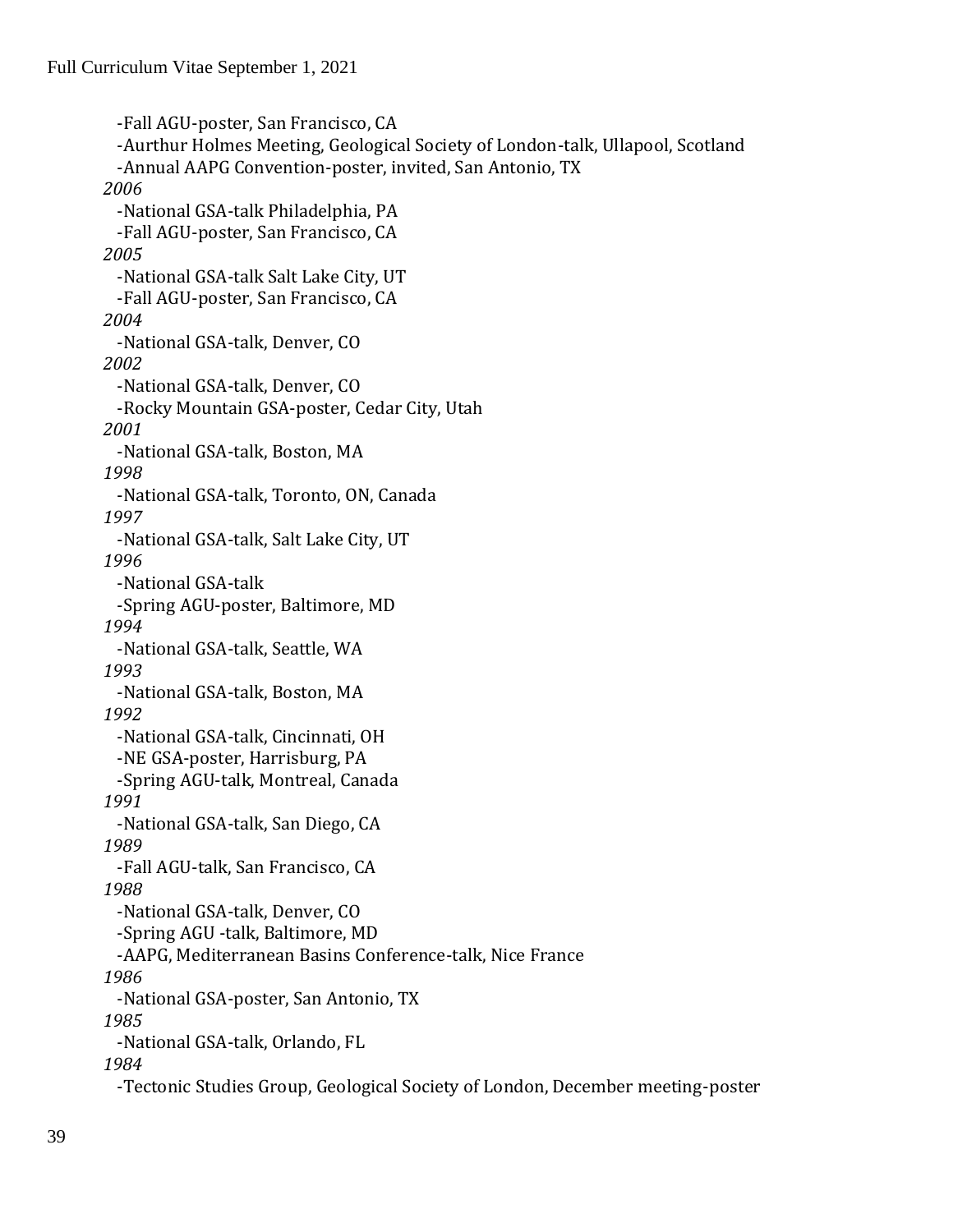### **ORGANIZED OR CHAIRED SESSIONS / CONFERENCES:**

#### *2009*

-Convener with F. Pazzaglia (Lehigh U.), Theme session for Geological Society of America Conference, Portland, OR. Steady and unsteady deformation of folds and faults: insights to tectonic, surficial, and coupled processes.

*2003*

-Convener with M. Fischer (U. Northern Illinois), Theme session for Geological Society of America Conference, Seattle, WA. Structure and Stratigraphy: New Perspectives on Lithotectonic Processes.

*1996*

-Session Chairperson: Geological Society of America: Structural Geology I: Faulting. *1995*

-Convener with D. Fischer (Penn State) and E. Erslev (Colorado State), 5 day, Geological Society of America Penrose Conference on Fault-Related Folding, Banff, Alberta, Canada.

*1991*

-Session Chairperson National Geological Society of America Conference: Folds, Faults, and Fabrics.

*1988*

-Session Chairperson: American Association of Petroleum Geologists Western Mediterranean Basins Conference: Thrust and Foreland Tectonics and Traps, Nice France.

-Session Chairperson: National Geological Society of America Conference: Thin Skin and Accretionary Structures and Pluton Emplacement, Denver, CO.

### **TEACHING AND RESEARCH ADVISING:**

**List of Courses Taught at Lehigh University, (Current Offerings** (number of times offered)**)** *Undergraduate Courses Taught at Lehigh University* ARTS 1 Choices and Decisions, 1 credit hour [First Year Advising] (2) **EES 4 Science of Environmental Issues 1 credit hour** (7) First Year Seminars: **EES 80 Introduction to the Earth System, 4 credit hours** (6) EES 90 Time Warp, 3 credit hours (1) EES 90 Dynamic Earth, 3 credit hours (1) EES 90 Shaping the Earth, 3 credit hours (1) EES 90 Historic Stones of Bethlehem, PA, 3 credit hours (1) **EES095 The Geology of National Parks 3 credit hours** (1) EES 21 Introduction to Planet Earth 3 credit hours (28) EES 22 Exploring Earth, 1 credit hour, (4) **EES 223 (123) Structural Geology and Tectonics,** 4 credit hours (32) EES 284 Research Seminar, 1 credit hour (2) EES 310 Introduction to Plate Tectonics, 3 credit hours (1) EES 318 Genesis of Carbonate Rocks, 3 credit hours (2) EES 324 Structural Analysis, 3 credit hours (1) EES 326 Geological Evolution of North America, 4 credit hours (13)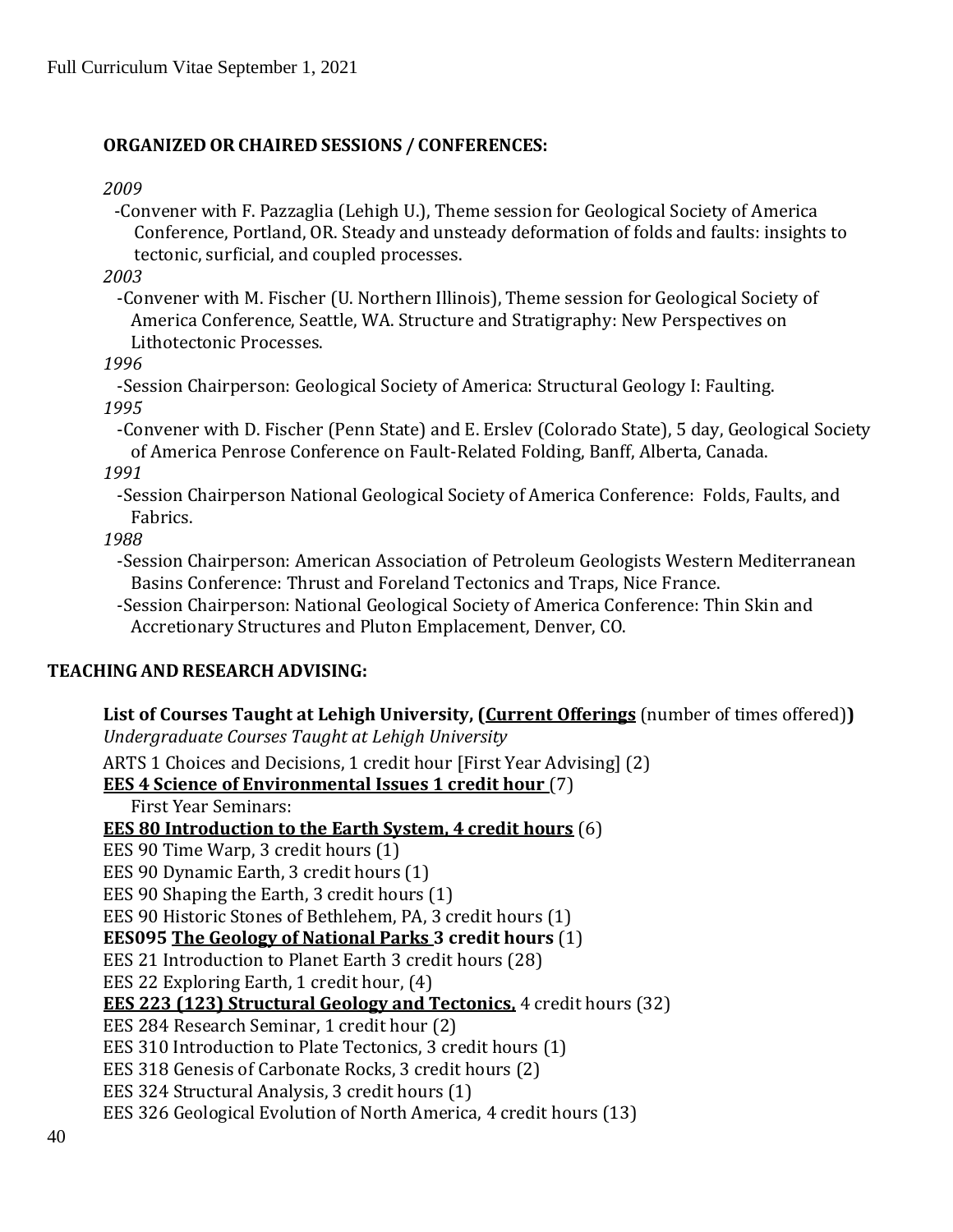EES 334 Geosphere, Structure and Evolution 3,4 credit hours (1) **EES 341 Field Methods in EES, (Field Geology),** 6 credit hours (29) EES380 Senior Seminar in Earth & Environmental Sciences (Natural and Artificial Borders) (1)

TE 211 Integrated Product Development 3 credit hours (2) Project: Immersive virtual Reality Development of the Lehigh River Watershed CINQ 389-017 1-6 credit hours (Creative Inquiry). Project: Immersive virtual Reality Development of the Lehigh River Watershed (2)

*Graduate Courses Taught at Lehigh University* EES 426 Tectonic Processes, 3 credit hours (1) **EES 427 Orogenic Belts (Thrust Belts),** 3 credit hours (15) EES 428 Stress and Strain in Rocks, 3 credit hours (7) EES 493 Advanced Topics in Tectonics: Deformation of Sedimentary Rocks, 3 credit hours (1) Tectonics and Erosion, 3 credit hours (1) Geofluids, 3 credit hours (2) EES 497 Petrology Seminar: Metamorphism in High Strain Zones, 3 credit hours (1) EES 498 Thrust Belts (1)

# *Additional Education Activities*

- Creative Inquiry and Mountain Top summer experience mentor 2018, 2019, 2020
- Teacher Professional Development Sessions, Allentown School District, Building 21 teachers 3 days June, 5 days July, 3 days August 2018.
- Teacher Professional Development Sessions, Bethlehem Area School District, Middle School Science Teachers, April 4 and September 23, 2012
- NSF Undergraduate faculty enhancement workshop on Innovative Teaching and Course Design in the Geosciences, Williamsburg, VA, June, 1997.
- Reinvention Conference, Integrating Research into Undergraduate Education: The value added, Washington, D.C. November, 2004. I subsequently moderated a well-attended Lehigh Faculty Development luncheon on the topic.
- NASA/USRA Conferences on Earth System Science Education, Monterrey, CA 2004, and Fairbanks, AK 2005
- Faculty mentor, Integrated Math And Science Teaching (IMAST); a 3-year Commonwealth Partnership program to develop curricular integration of math and science in primary and secondary schools (1995-1997).
- Lehigh University liaison Discovery Center of Science and Technology, Bethlehem, PA (2000- 2002)
- Howard Hughes Bethlehem, PA Area School District-Lehigh University Science Advisor (1995- 1998)

# **RESEARCH ADVISING:(Alumni's initial employer)**

**Baccalaureate Thesis Supervised** (23, 9 completed for Honor's graduation):

Sarah Truxal in progress Martha Vilages Soto 2018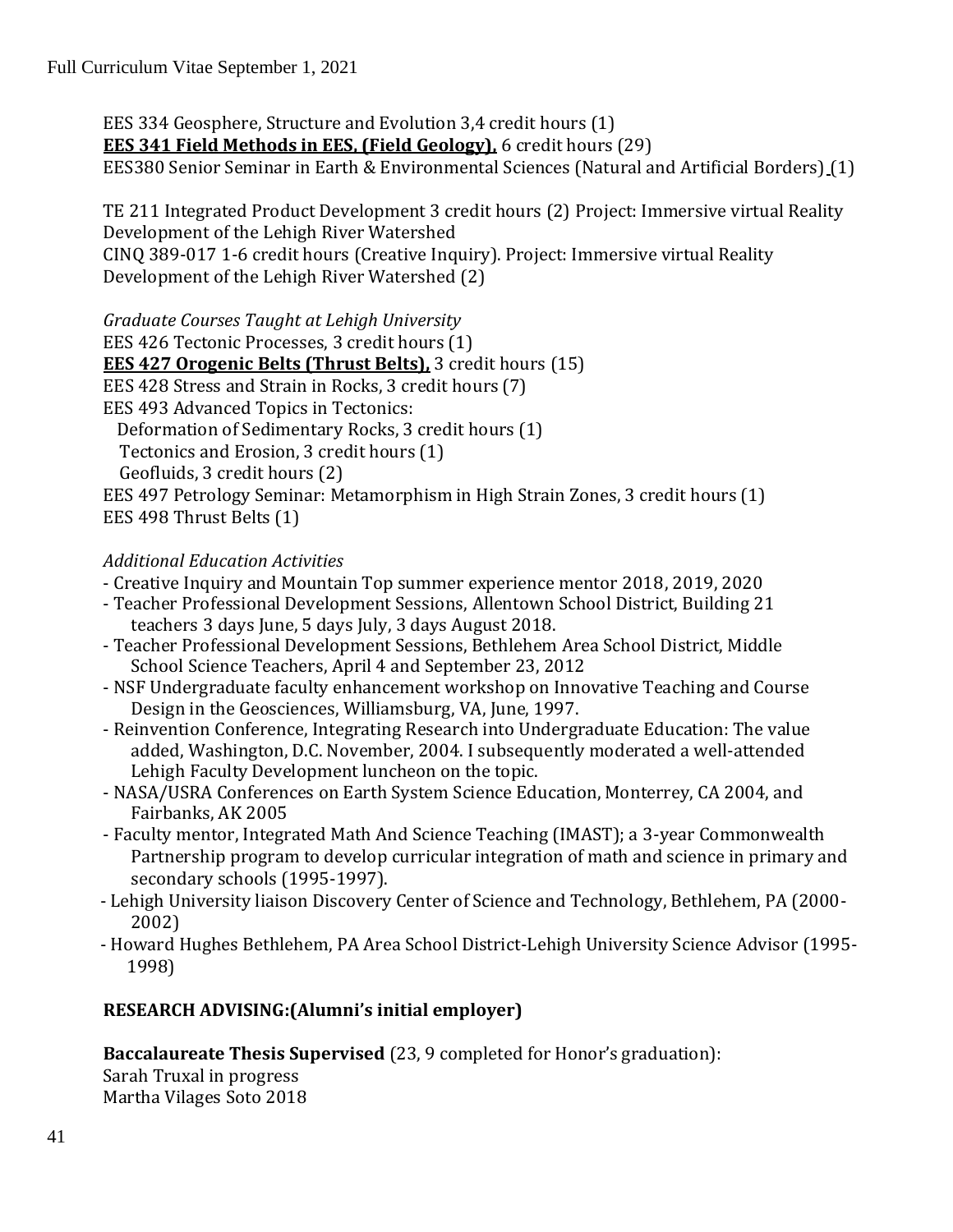Monica Powers 2017, EI/STEPS Fellowship, Honor's graduation, Hewett Award 2020 Caroline Pritchard 2017 Oliver Rye 2016 Raghida Sharif 2015 Marisa Repasch 2013-Honors thesis Erin Lau 2013 Shayna Boulton 2012 Katherine Spevok 2012 Nick Gava 2009-Honors thesis Greg Mortka 2009 Lauren Anderson 2008-Honors thesis Christine Regalla 2004-Honors thesis, Presidential Fellowship, Hewlett Prize, Lemmon Prize. Nicholas Castle 2004-Honors thesis. Andrew Drabick 2002-ILE project. Nathan Harkins 2000-Honors thesis, Hewlett Prize. Lynda Lastowka 1998-Honors thesis. Linda Molyneux 1998-Honors thesis. James Schattin 1998. Brandon Brown 1996. Scott Davidson 1995-Honors thesis, Hewlett Prize. John Nolte 1994. James N. Miades 1988.

### **Post-Baccalaureate Research Supervised (1 total)**

Christine Regalla 2005 (Boston University)

### **Masters Thesis Supervised** (15 completed) (employer if known):

James Fisher, 2020 Adrienne Scott, 1 semester James Carrigan, 2015 (Snohomish County Public Works | Engineering Services, Survey) Allison Teletzke, 2012 (Chevron) Kellen Gunderson, 2009 (Chevron) Joanna Troy, 2008 (ExxonMobil Exploration Co.) Christina Majerowicz, 2008 (Hatch Mott MacDonald) Luke Wilson, 2008 (ExxonMobil Exploration Co.). James Cascione, 2007 (Hovensa, St Croix). Michael Newton 2006 (Secor International Inc.), Presidential Fellowship, Hewlett Prize Larissa Powers-1 semester, withdrew 2004. Nathan Harkins 2003 (ExxonMobil). Adrienne Johnson 2002 (Department of Environmental Quality, Nebraska). Scot Davidson 1996 (Advanced Thin Films, Denver, CO). Eric Schleicher 1997 (O'Brien and Gere engineers, Inc.). Theresa A. Messina, 1993 (Amerada Hess Co.). Christopher A. Hedlund 1992 (Shell Exploration & Production Technology Co.). James E. Holl 1990 (ExxonMobil Co.).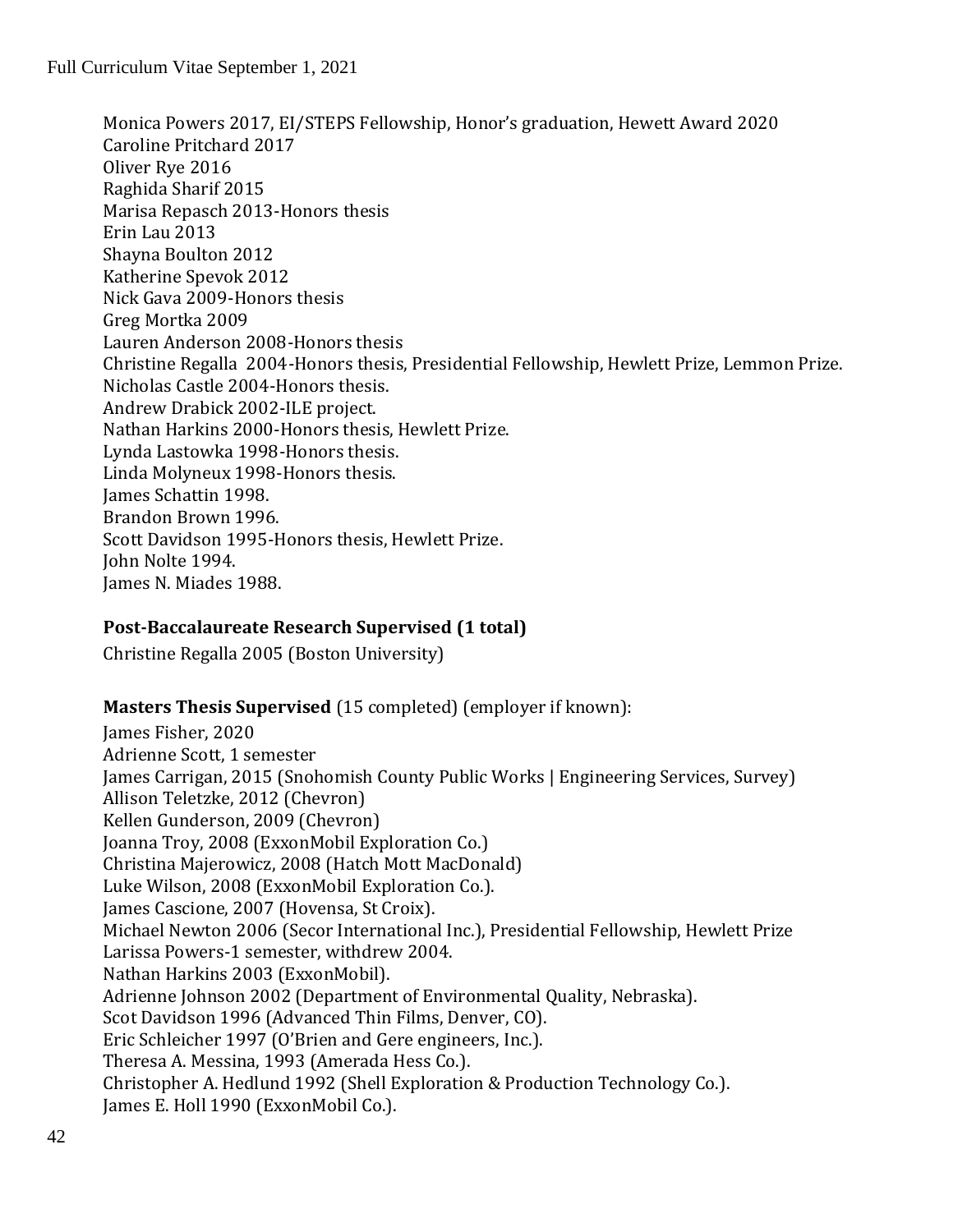#### **Doctoral Dissertations Supervised** (3 completed):

Edward Zajac 1 semester James Carrigan in progress Kellen Gunderson 2013 (Zanskar Geothermal & Minerals) Diana K. Latta 2005 (ExxonMobil Co.) James E. Holl 1994 (ExxonMobil Co.).

#### **Postdoctoral Mentoring/Visiting Scholar Host:** (2 total)

Dr. Josep Parés 2013 (CENIEH) Dr. James E. Holl 1995-1996 (ExxonMobil Co.).

#### **Research Committees (not principal advisor) PhD. Research Committees (26 total)**

*University of Granada, Spain* Idaira Santos Betancor, external examiner *University of Zaragoza, Spain* Tanya Mochelas 2011 *University of Connecticut*  Jonathon Lewis, 1998 *Lehigh University-College of Education* Violet Aloo Kulo 2011 *Lehigh University-College of Arts and Sciences* Mathew Podeneski, in progress Zhongxiong Cui, 2019 Daniel Minguez 2014 Johanna Blake 2013 Nathan Collins-8 semesters David Cuomo-4 semesters Ryan McKeon 2012 Lucy Brown -14 semesters Karl Wegmann 2009 Dario Billardello 2009 Amanda Ault-8 semesters Long Li 2007 Robert King 2007 Frank (Yongxiang) Li 2005 Bang Yeon Kim 2002 Tan Xiaodong 2001 Sean Gulick 2000 Mohamad Riaz, 4 semesters Mike Schoemann, 4 semesters Jeffery Strasser 1996 Maria Cioppa 1996 David Winslow 1995 John Stamatakos 1990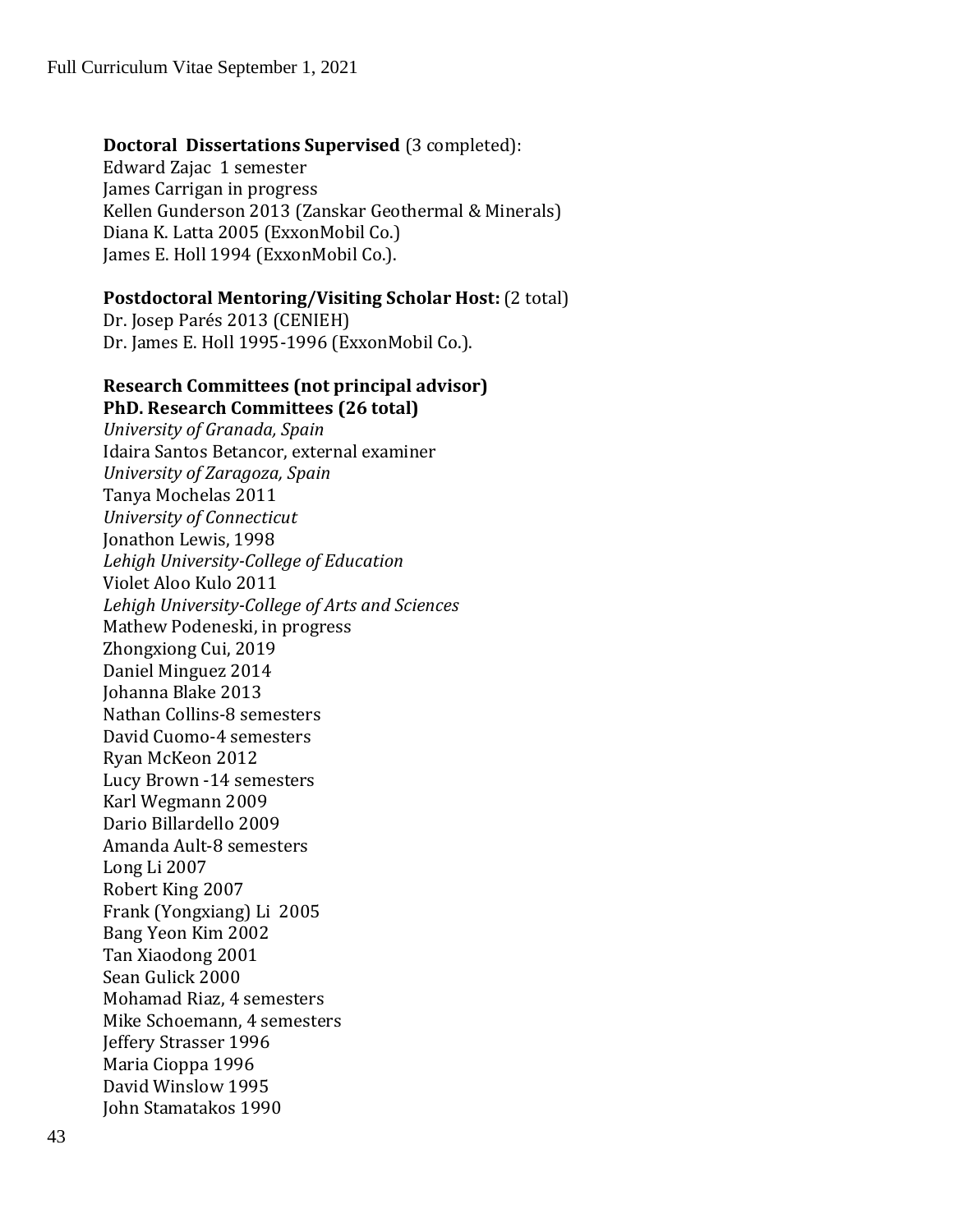#### **MS Research Committee (23 total)**

Frank Tetto 2020 Benjamin Bliss 2020 Joshua Gonzales 2019 Mathew McGavick 2016 Katherine Jaeckel 2016 Zheng Gong 2015 Zach Spahn 2011 Andrea Daman 2009 Mathew Wendell 2005 Christopher Call 2004 Carolyn Brown 2003 Sarah Gately, withdrew 2003 Nick Scala 2002 Jordan Vaughn 2002 Kurt Frankel 2002 Sarah Newland 2001 Jane Grimes 1999 Erica Hammer Klose 1998 Amy Ondrus 1997 Tan Xiaodong 1997 Brian Altheim 1995 Elizabeth Sherwood 1994 Christina Dietrich 1994 Matthew Podniesinski, time expired 1993 Jeffery Strasser 1989

#### **BS Honor's Committee** (not principal advisor) (14 total)

*Lehigh University* Sam Marshall, in progress Sarah Stankus 2019 Cora Summerfield, 2017 Nicole Edsel 2016 Andrew Moodie 2013 Kyle Davidson 2012 Meagan Patrick 2012 Michel M. Newton 2004 Andrew Drabick 2001 Lysa Chizmadia 1997 Alicia Stanfill 1997 Lori Warner 1993 Katrina M. Wroblewski 1989 *University of Edinburgh*  Neil McMahon 1991 Scott Patterson 1991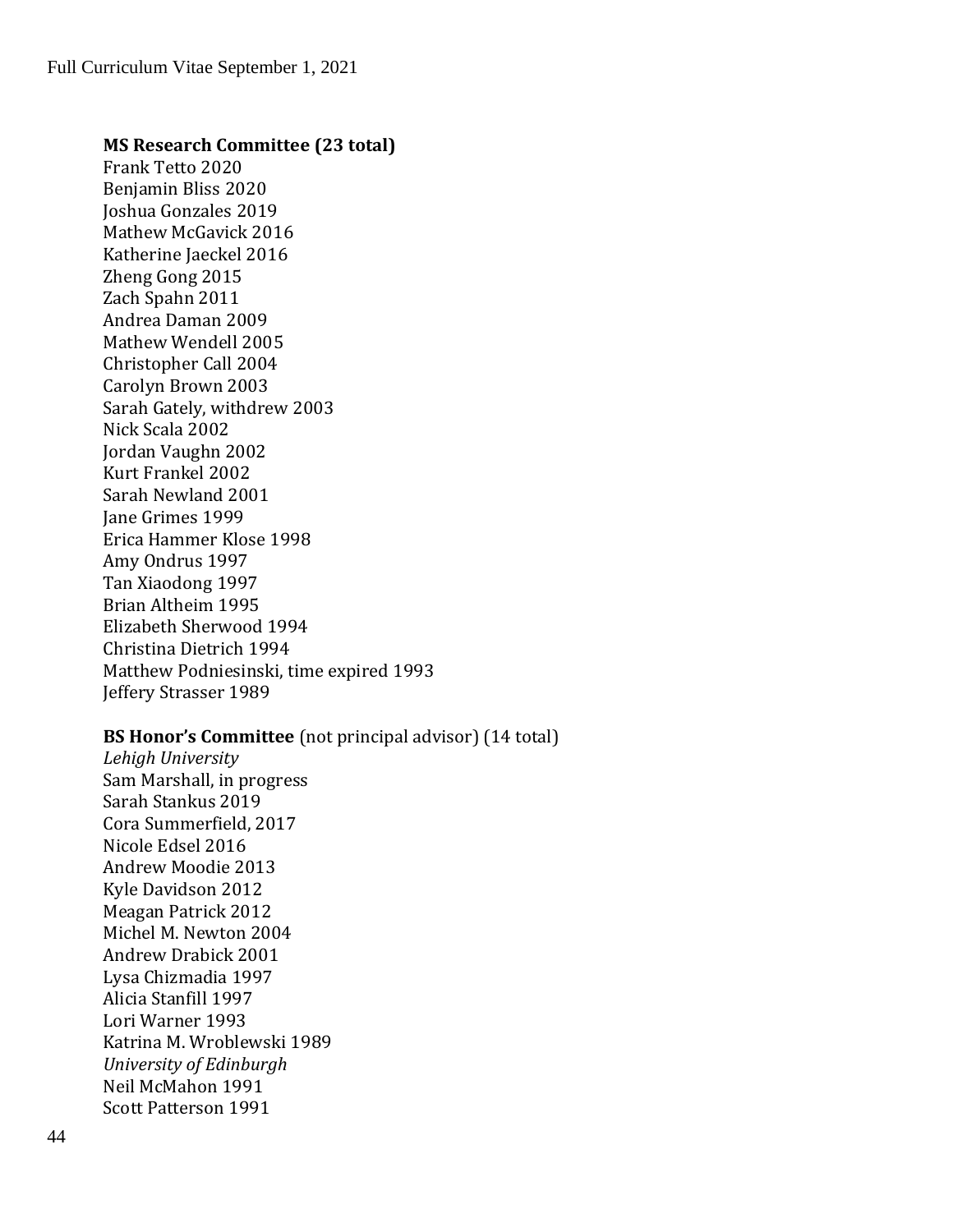*George Washington University*  Angela Bee 1990

### **SERVICE:**

# **Service to Lehigh University**

- –Chair's Executive Committee AY2016-2018, chair AY2018-19
- –Research Internal Review
- –Committee Panel Chair, Critical Research Equipment Fund
- –Building Monitor S.T.E.P.S. Building
- –Appointed member Lehigh Internal Review Committee–advises the VP and Associate Provost for Research on major or internal grant programs
- –Appointed Chairperson Lehigh University Commencement Speaker Committee 2010-2016
- –Elected member Lehigh University Honorary Degree Committee, 2008-10, chairman
- –Elected member, Lehigh University Graduate and Research Committee 1990-1993.
- –Environmental Education Certification Content Evaluator, Pennsylvania Department of Education, College of Education 2002-2009.
- –Earth and Space Science Certification Content Evaluator, Pennsylvania Department of Education, College of Education 2002-2009.
- –Curriculum Committee Member, BS Environmental Engineering 2001-present.
- –Curriculum Committee Member, BA Environmental Studies 2004-2008.

–Taylor College Fellow 1992-93.

# **Service to College of Arts and Sciences**

- -Dean's Advisory Committee (2013-2019)
- –Chair of Department (2013-2019)
- -Elected College of Arts and Sciences Representative to the College of Education 2005-06.
- –Natural Science Representative, Development Initiatives Panel for CAS 1998.
- –Elected Chair, College Policy Committee 1996-1997, lead revision of CAS committee structure.
- –Elected Member College Policy Committee1994-1995.

# **Service to Department**

- -PhD Qualifying Exam Committee (2020-2021)
- -Career Events Coordinator (Career Expo, Networking Workshop, Resume Clinic)
- –Chair of Department (2013- 2019)
- -S.T.E.P.S. Building Committee (2013- 2019)
- -EES Alumni Committee (2013- 2019)
- –Temporary Chair Earth and Environmental Sciences 2007, 2008, 2012

*Department Committees*

- –Co-Director Lehigh EES Field camp (2010-2012)
- –Graduate Director 1993, 2006-2009
- –Member Graduate Instruction Committee, 1987-1988, 1990-91, 1994, 2006-2009, 2020-2021.
- –Chair, Undergraduate Instruction Committee, 1989-1990, 1991, 2000-2005.
- –Member Undergraduate Instruction Committee 1998-1999, 2022.
- –Member Field Committee 2004-2009.
- –EES Computer Committee 1996-1997.
- –Associate Graduate Coordinator 1991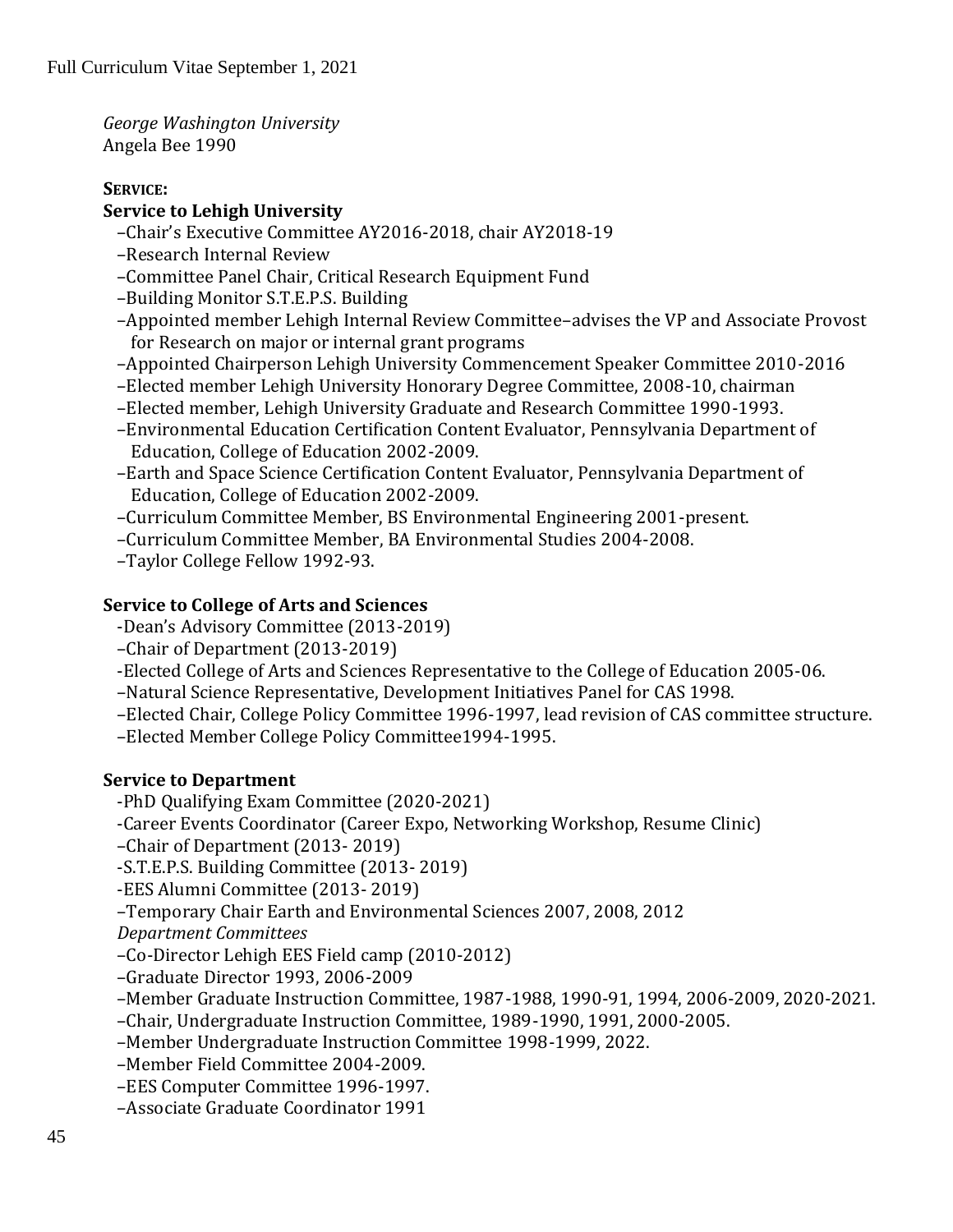–Seminar Series Coordinator 1990-1991.

*Department Fieldtrip*

–Leader Departmental Field Trip to the Canadian Rockies, 8 days 2014

–Leader Department Field Trip to the Pyrenees, Spain and France, 12 days 2013

–Co-leader Department Fieldtrip to Iceland 7 days 2002

–Co-Leader Department Fieldtrip to Death Valley 6 days 1999

–Co-Leader Department Fieldtrip to the Florida Keys and Everglades 12 days 1990

–Co-leader Department Fieldtrip to Newfoundland 12 days 1989

–Leader Department Fieldtrip Southern Appalachians 12 days 1987

# **Service to Interdisciplinary Programs**

–Co-chair (w/Jerry Lennon) Earth and Environmental Science-Civil and Environmental Engineering Curriculum Development Committee 2001-2002.

–Affiliated faculty Environmental Initiative 2004-present

–Education Outreach Committee Environmental Initiative 2004-2010

–Member BA Environmental Studies Curricular committee

# **Professional Service**

*Panels:*

–Review Department of Earth and Environmental Sciences, University of Toledo, Toledo, OH

–NSF Tectonics Research Grants Panel 2010

–NASA Earth System Science Education Research Grants Panel 2005.

–NSF Panel: Investigating Stress on Academic Research 1993.

–Lehigh Valley Watershed Conference, Organizing Committee, 2015

-Outstanding Poster Judge, 1st CRUST A ward Outstanding Poster Young Scientist (29 participants, 59 posters), Workshop: Tools, data and models for 3D seismotectonics: the Italian over time laboratory, 2019

# *Proposal referee:*

–National Science Foundation, Division of Earth Sciences

•Tectonics Program, • Hydrologic Sciences Program, •Stratigraphy and Paleontology Program, •International Programs, •Experimental and Theoretical Geophysics Program, •Active Tectonics Program, •Instrumentation Program • Antarctic Geology and Geophysics Program •Collaborations in Mathematical Geosciences Program.

–National Aeronautics and Space Administration

•Global Climate Change Education

–U.S. Civilian Research and Development Foundation.

–American Chemical Society, Petroleum Research Fund.

–National Geographic Society.

### *Publication Referee:*

–Journals

Frontiers, Geomagnetism and Paleomagnetism, American Geophysical Union, Editorial Board, Review Editor. Open-access academic journal.

• Geosphere • Journal of Structural Geology • American Journal of Science, • Tectonics •